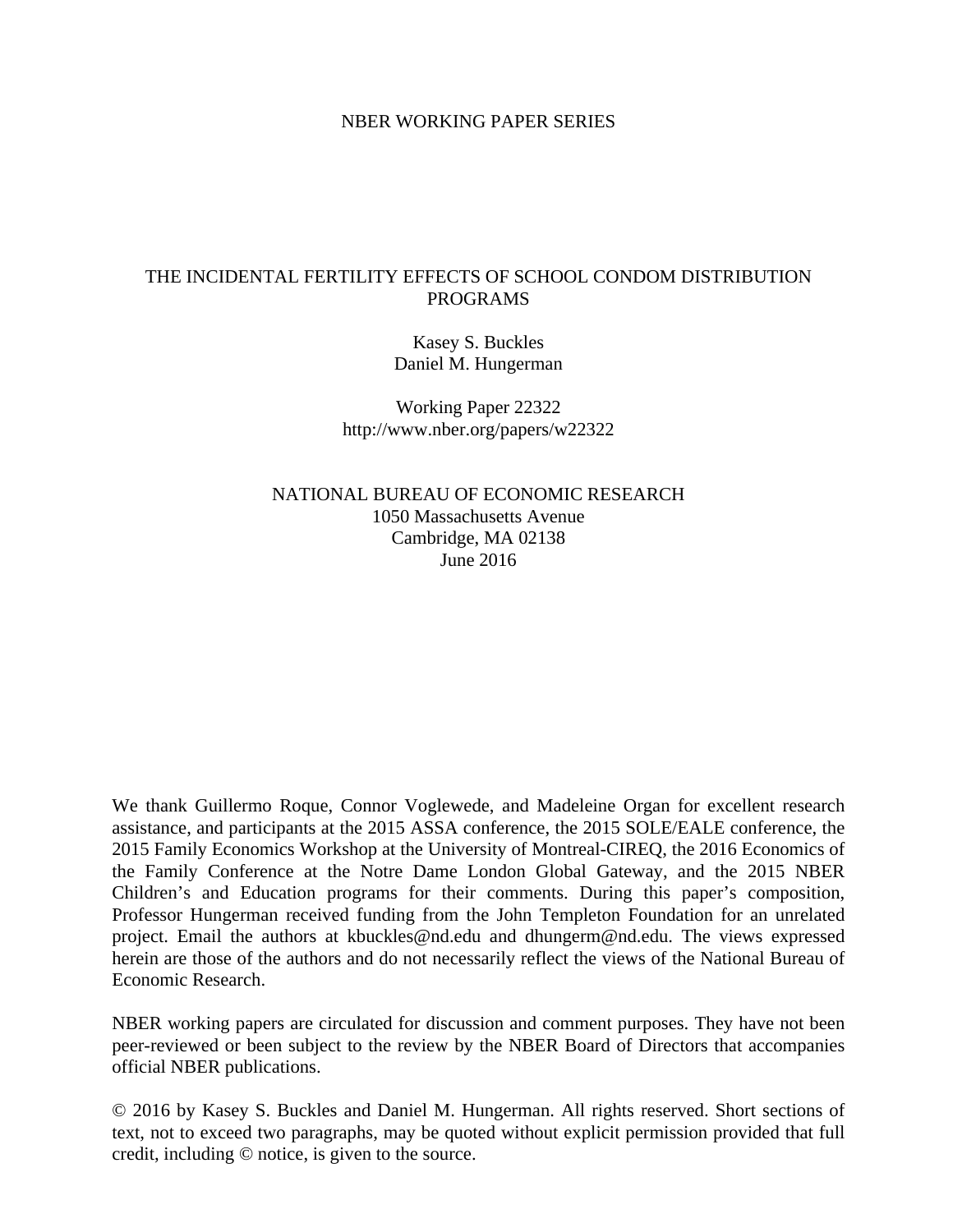The Incidental Fertility Effects of School Condom Distribution Programs Kasey S. Buckles and Daniel M. Hungerman NBER Working Paper No. 22322 June 2016 JEL No. J13

## **ABSTRACT**

While the fertility effects of improving teenagers' access to contraception are theoretically ambiguous, most empirical work has shown that access decreases teen fertility. In this paper, we consider the fertility effects of access to condoms—a method of contraception not considered in prior work. We exploit variation across counties and across time in teenagers' exposure to condom distribution programs in schools. We find that access to condoms in schools increases teen fertility by about 10 percent. These effects are driven by communities where condoms are provided without mandated counseling.

Kasey S. Buckles University of Notre Dame Department of Economics 436 Flanner Hall South Bend, IN 46556 and NBER kbuckles@nd.edu

Daniel M. Hungerman Department of Economics University of Notre Dame 439 Flanner Hall Notre Dame, IN 46556-5602 and NBER dhungerm@nd.edu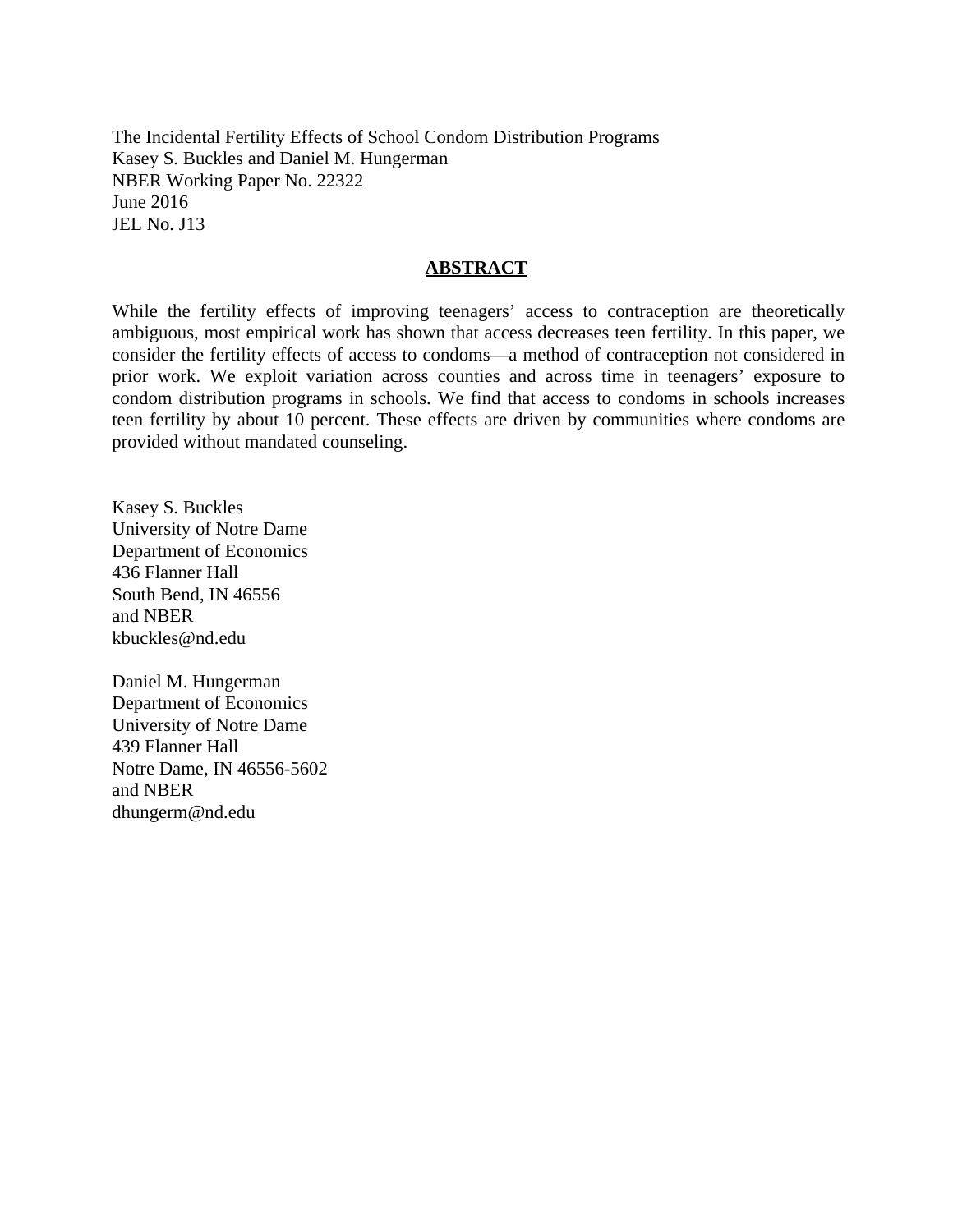#### **I. Introduction**

The US teen birth rate is far above that of other industrialized countries, and one controversial approach to addressing the issue has been to improve young people's access to contraception. Proponents of this approach argue that improved access will reduce the likelihood of an unwanted pregnancy among sexually active teenagers (e.g., Boonstra, 2014). However, others have argued that providing improved access to contraception to teenagers condones or facilitiates sexual activity and could even increase teen births (Paton, 2002).

The effect of contraceptive access on teen fertility is therefore an empirical question, and a large body of work in the social sciences has considered it. Much of this work has focused on access to oral contraception (the Pill) in the 1960s and 1970s, finding that access not only lowered teen fertility, but also improved long-term economic and family outcomes (Goldin and Katz, 2002; Bailey, 2006; Pantano, 2007; Guldi, 2008; Ananat and Hungerman, 2012). Recent work has also examined the effects of access to long-acting reversible contraceptives (LARCs) and to emergency contraception. Access to LARCs decreases teen childbearing (Lindo and Packham, 2015), while access to emergency contraception increases sexually-transmitted infections—suggesting a behavioral response—but has no effect on teen fertility (Girma and Paton, 2011; Durrance, 2013).

In this paper, we consider the effects of condom access on teen fertility—a contraceptive method that has received much less attention in the literature. Despite the fact that research on other methods consistently suggests that contraceptive access lowers teen fertility (or in some cases has no effects), there are reasons to believe that the effects of condom access programs may be different. First, condoms are a relatively less effective method of birth control—one-year failure rates for condoms are more than double those of the Pill (Trussell, 2011). Second, condom use relies more heavily on the male partner, whereas the methods mentioned above rely more heavily on the female. This may be important given gender differences in the costs of an unintended pregnancy. Third, condoms are used at the time of intercourse, as opposed to LARCs or the Pill which can be taken in advance. Fourth, the Pill and LARCS are effective over a longer term, making the decision to use them a long-term decision rather than a short-term one.

A careful study of the effects of condom distribution has important implications for policy, as both the American Academy of Pediatrics in the United States and the National Institute for Health and Care Excellence in the UK have recently advocated for condom distribution in schools

1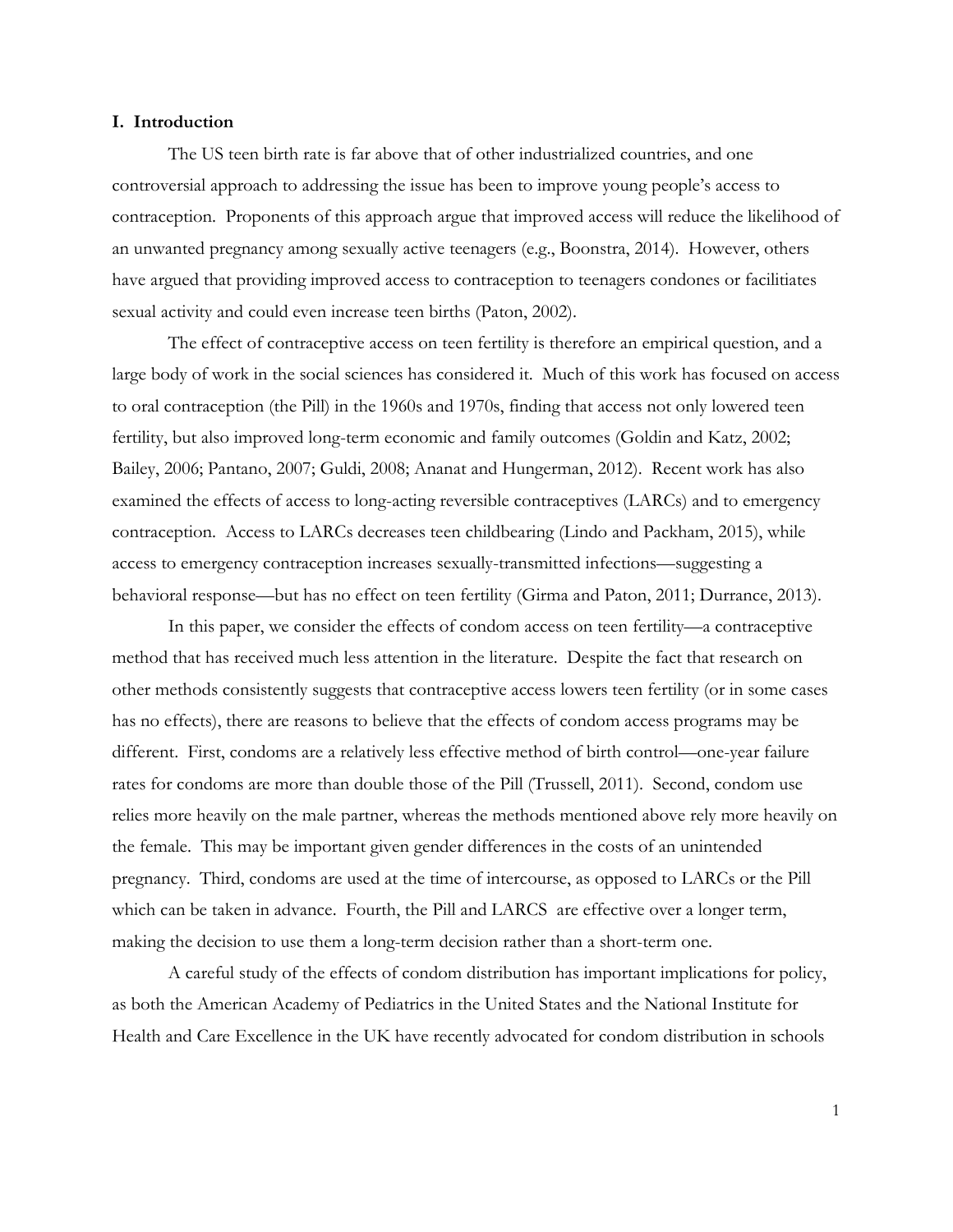(American Academy of Pediatrics, 2013; National Institute for Health and Care Excellence, 2014).<sup>1</sup> School districts in Boston, Buffalo, Chicago, and elsewhere have consequently reconsidered the role of condoms in their schools (Bidgood, 2013; Chicago Tribune, 2014; Tan, 2014).

 To our knowledge there is no research that provides rigorous evidence on how condom access in schools—or condom access more generally—impacts teen fertility. The goal of this paper is to provide such evidence. To do so, we consider a massive policy intervention that affected millions of teenagers during the early 1990s: the introduction of condoms in schools to prevent HIV transmission. During this period, hundreds of schools across the country provided condoms to their students. We construct a national dataset documenting the introduction of condom access programs across the country. We then match these data to national data on birth rates for counties with a population of at least 100,000, allowing us to observe birth outcomes for women of different ages in different communities. By using data and policy variation at the national level, we are able to identify fertility effects that would be missed by using a single school or even a single large school district.

We find clear evidence that access to condoms in schools leads to an *increase* in teen fertility. This increase is observed in both rigorous regression specifications and in a basic visual inspection of the data. It does not appear to be driven by differential trends or reverse causation and it is robust to using births to slightly older women as a control. The effects are reasonably large in magnitude: access to condoms for the entire high-school-aged population in a county would lead to about 5 extra births per 1,000 teenage women, or a 10 percent increase relative to the mean. Since the average program covered about one-third of the teenage women in the county, the typical program led to an additional 2 births per 1,000 teenage women.

There are several mechanisms that could drive our results. School condom distribution programs could encourage risky sexual behaviors, promote the use of the condom over methods that better prevent pregnancy, or cause schools to shift resources away from more effective programs. We explore these mechanisms by

testing the sensitivity of the results to contextual factors. We find that the fertility increase is driven by communities where condom access was provided without mandated counseling, and that these fertility effects may have been attenuated, or perhaps even reversed, when counseling was mandated

l

<span id="page-3-0"></span><sup>&</sup>lt;sup>1</sup> In November of 2013, the AAP released a policy statement arguing that "schools should be considered appropriate" sites for the availability of condoms" and in March of 2014 a NIHCE statement advocated that free condoms should be "readily accessible" at "schools, colleges, and youth clubs."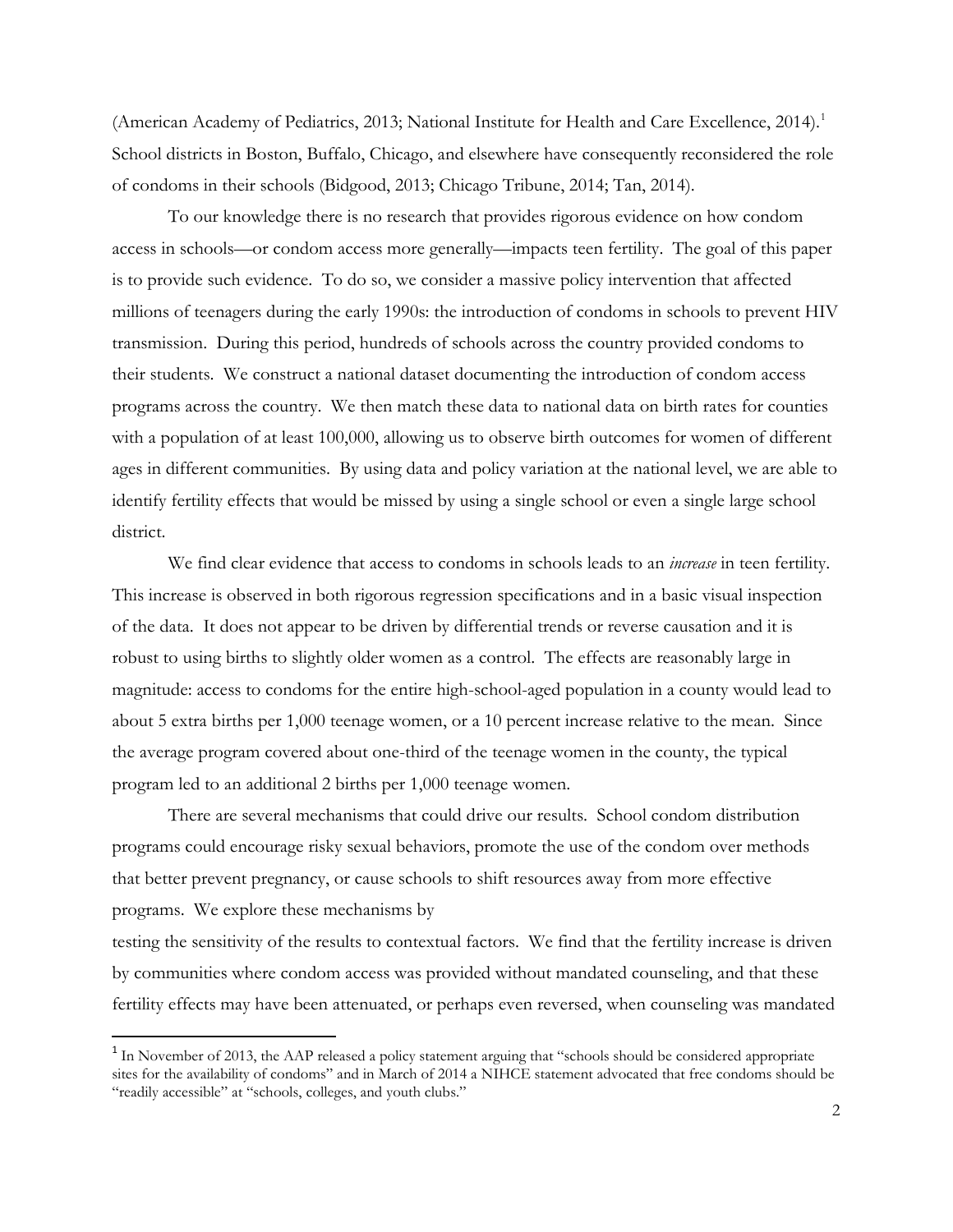as part of condom provision. We also briefly consider the prevalence of sexually transmitted infections (STIs) and find that gonorrhea rates for women rose following condom provision. These estimates are limited by the available data but again are driven by communities providing condoms without counseling. In section 5, we discuss the extent to which these results support the various potential mechanisms.

Our results suggest that the findings of past work on the impacts of access to the Pill and LARCs may not necessarily match the impacts of other contraceptive methods, and that the circumstances of contraception access may matter a great deal. These results also suggest caution both in assessing recent policy proposals for condom provision in schools and in inferring fertility outcomes from small-scale prior studies discussing condom access and sexual behavior. Our findings on the importance of counseling may also help reconcile our results with those of Lovenheim, Reback, and Wedenoja (2014), who show that school-based health clinics offering contraceptive services significantly lowered teen fertility. If health clinics can effectively combine contraception access and counseling, this may lead to very different effects than access alone—a conclusion similar to the one drawn by Kirby (2002).

#### **II. School Condom Distribution Programs**

## **A. Overview of Condom Programs**

 $\overline{\phantom{a}}$ 

In the early 1990s, hundreds of schools across the United States began to make condoms available on-site to students.<sup>[2](#page-4-0)</sup> Discussions of the introduction of these programs at the time overwhelmingly point to concerns with AIDS/HIV as the primary driver (e.g., Banks, 1991; Goldstein and Bates, 1993; Tillman 1992). Adams County School District 14 in Commerce City, Colorado was the first district to implement a school-based condom program directly on school grounds in 1989. The largest district in the country, New York City Public Schools, did so in 1991. The activity in New York began after the appointment of Joseph Fernandez as chancellor following the unexpected death of chancellor Richard Green, who died of an asthma attack after only 14 months on the job; during Green's brief tenure little work was done to address concerns about AIDS (Johnson, 1998). The second-largest district, Los Angeles Unified School District, followed with a condom program in 1992. By the middle of the decade, dozens of school districts had

<span id="page-4-0"></span><sup>&</sup>lt;sup>2</sup> In this section we draw on a wide variety of sources, but particularly noteworthy and extensive discussions can be found Samuels and Smith (1993), Kirby and Brown (1996), and Johnson (1998).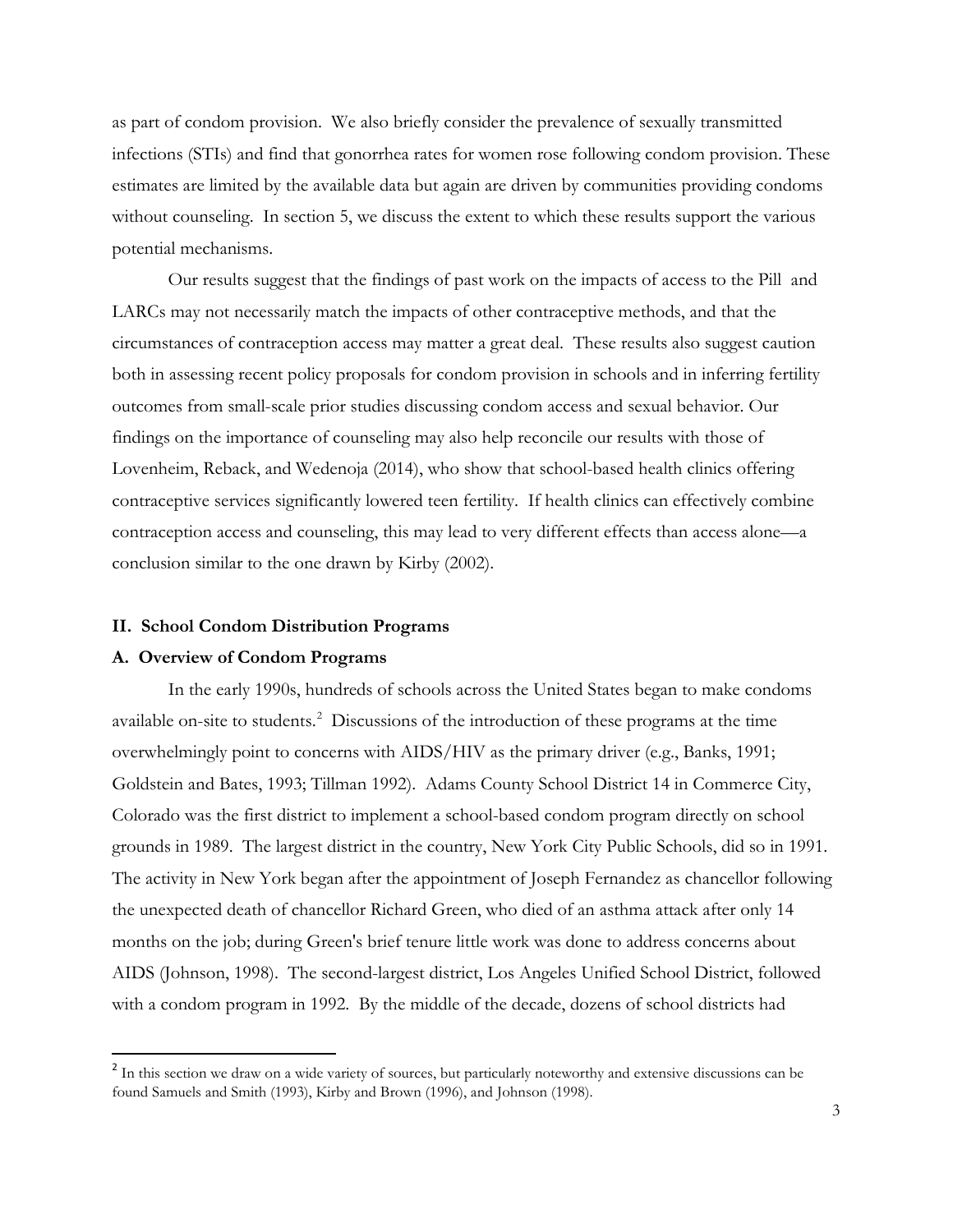implemented a policy that allowed students to obtain condoms at school.

Typically, condoms were provided by an intermediary, and most schools made condoms available through multiple sources.<sup>[3](#page-5-0)</sup> The most common method of providing condoms was through a school nurse (including either nurses employed by the district or nurses in clinics employed by outside agencies) and teachers. Nearly half of condom programs also made condoms available from counselors, and about a quarter of programs made condoms available through other employees or the school principal. A small number of schools (less than 5%) made condoms available from sources such as vending machines or baskets. Most schools made condoms free to obtain, although some suggested or charged a small fee such as 25 cents (Brown et al., 1997). The vast majority of programs were provided in high schools; most programs (about 75%) were located in what Kirby and Brown call "regular academic schools," but a relatively high proportion were found in alternative schools such as schools for students with children or facing incarceration. About a quarter of all programs were run in conjunction with a school health center that typically provided other services, such as physicals.<sup>[4](#page-5-1)</sup>

Most programs allowed parents to "opt out" on behalf of their children if they wished (although research, e.g., Kirby and Brown (1996) suggests that very few parents–typically just 2 or 3 percent–did so). Most programs were implemented at the district level, and the great majority of programs were adopted by school boards (Leitman, Kramer, and Taylor, 1993).

Several sources agree that a key feature distinguishing programs is whether students were required to receive counseling when requesting a condom. Lewin (1991) writes "even those who argue most vociferously that teen-agers need better access to contraception concede that condom programs may not have much effect unless they include counseling and social support;" Martinez-Donate (2004) and Taylor (1991) make similar arguments. As described by Kirby and Brown (1996), "during counseling, students are commonly informed that abstinence is the safest method of protection against STIs; they are also instructed about the proper methods of storing and using condoms." Counseling also emphasized the effectiveness of condoms in preventing STIs. Fortunately, when collecting information about programs we were able to identify in most cases

<span id="page-5-0"></span><sup>&</sup>lt;sup>3</sup> Most of the numbers for this discussion are taken from a national survey of programs conducted by Kirby and Brown (1996).

<span id="page-5-1"></span><sup>4</sup> There were far fewer clinics in the early 1990s than today (Lovenheim, Reback, and Wedenoja, 2014), and clinics played a more limited role in providing on-campus access to condoms. For example, according to Johnson (1998, page 89), only two school clinics provided contraception access in NYC in 1987; the number in LA Unified in 1991 was three (Banks, 1991) and in San Francisco that year it was zero (Asmiov, 1992a).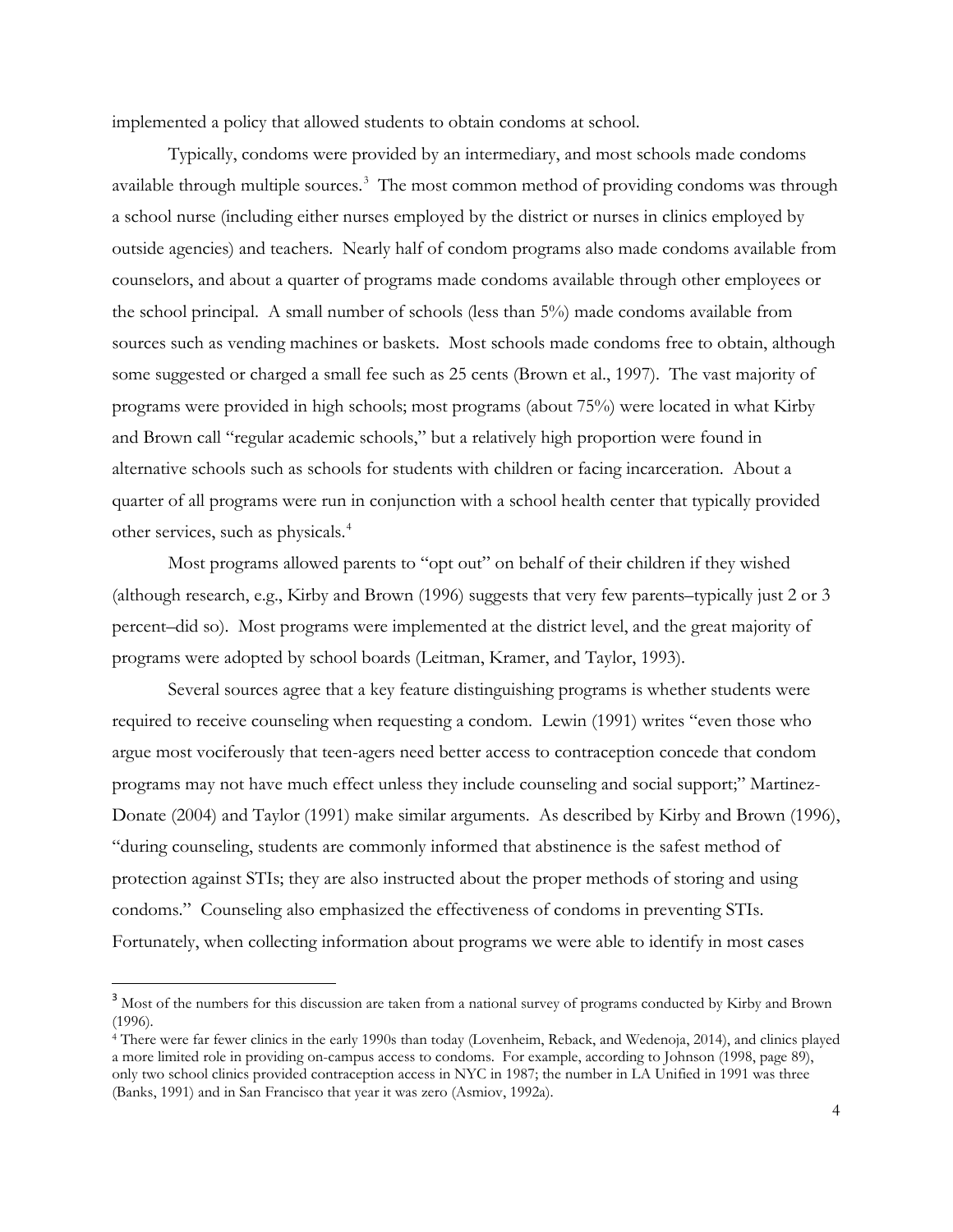whether or not counseling was mandated by the district; about two-thirds of the programs we use in our study are programs with district-mandated counseling accompanying diffusion.

Previous empirical work on the effects of school condom distribution programs has focused on take-up, condom use, and sexual activity. First, regarding take-up, Kirby and Brown (1996) find that the median school distributed about one condom per student per year, a reasonably large number, although there was large variation with about a fourth of schools distributing less than half a condom per student/year and nearly a sixth of schools distributing more than six condoms per student/year. Alternative schools and smaller schools had higher numbers of condoms distributed.

Of course, taking condoms and using them are separate issues. As noted in Kirby  $(2001)^5$  $(2001)^5$ , and Kirby et al. (1999), condoms may have been already reasonably available to adolescents during this time period, so condom distribution at school might merely crowd out condoms obtained from other locations. Cohen (1999) reviews several studies on the effects of school condom programs on condom use; many studies find that the programs led to greater condom use among sexually active students. Kirby and Coyle (1997) present similar survey results. However, several studies produce inconclusive results; for example Furstenberg et al. (1997) find an insignificant increase in condom use and Schuster et al. (1998) found no significant change in condom use from females. Kirby et al. (1999) compare condom use throughout the Seattle school district to a nationally-representative sample of students in other (non-condom) schools before and after Seattle's diffusion; they strikingly find a statistically significant and economically large *decrease* in condom use following diffusion. They hypothesize that this decrease might be driven in part by the fact that condoms in Seattle were provided in vending machines and baskets (i.e., without mandatory counseling), so that staff in health centers might have responded to this form of condom access by shifting focus to other behaviors, causing unexpected changes in adolescent contraceptive use.

Opponents of school condom distribution programs argue that the programs condone sexual activity and may therefore increase it. The majority of the empirical evidence on this question finds that condom programs did not increase teen sexual activity; examples include Martinez-Donate et al. (2004), Blake et al. (2003), and even the above Kirby et al. (1999). Wretzel et al. (2011) show that a condom availability program lowered STI rates in one school district.

However, nearly all of this work exploring the effects of condom distribution in schools has suffered from a number of methodological challenges. A well-cited survey by Kirby (2002) notes

<span id="page-6-0"></span><sup>5</sup> See the summary discussion of condom access programs in chapter 4, page 115.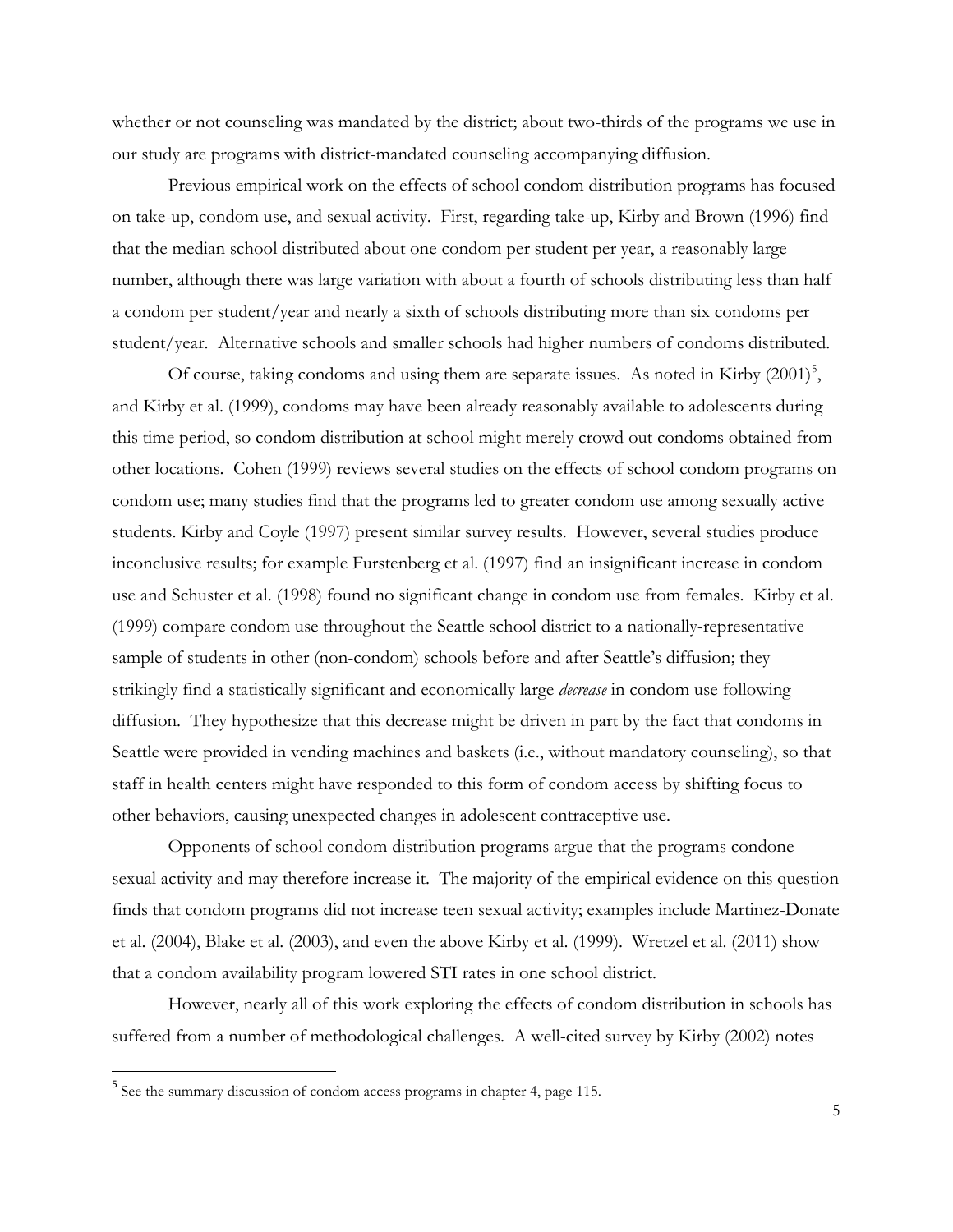that almost no prior study (1) utilizes both pre- and post-access data, (2) compares students gaining access to other students, and (3) employs large sample sizes. One noted exception, Kirby et al. (1999), uses data from 10 high schools, a sample that may be too small to study teen fertility. Subsequent work (e.g., Martinez-Donate et al., 2004; Blake et al., 2003) has also faced these challenges.

In this paper, we provide the first investigation on the effects of school condom distribution on fertility using a rigorous identification strategy and data on condom access programs and teen births from across the country. We describe these data next.

### **B. Data on Condom Programs**

l

Using Samuels and Smith (1993), Kirby and Brown (1996), and Johnson (1998) as starting points, and supplementing these sources with popular-press coverage, we collected information on condom distribution programs implemented in the 1980s and early 1990s. This gave us a list of districts with programs making condoms available to schools. We included any district where (a) we had documentation of a district condom access program (b) there was information about whether counseling was required by the district (c) there was information about whether the program was district wide, and, if it was not district wide, which schools participated, and (d) there was clear information available about when the program began. Several districts which had condom programs were dropped from our analysis because they lacked some of this information.<sup>[6](#page-7-0)</sup>

Table 1 lists the districts we identify as districts implementing a condom access program during our period of study. The list includes 22 districts in 12 states (including DC) with a total of 484 affected schools (we discuss this number of schools momentarily). The list shows that most programs were implemented in 1992 or 1993. About two-thirds of the programs feature mandatory counseling. Appendix Table 1 shows how the programs varied along other dimensions, including

<span id="page-7-0"></span><sup>&</sup>lt;sup>6</sup> Many of the programs we lost were in the state of Massachusetts. In the fall of 1991, the Massachusetts Department of Education suggested that schools consider making condoms available to students. Many of the schools and districts in the state did (Nealon, 1993), but in several instances we were unable to locate clear information on the details of a particular program. Programs where the exact timing of implementation was unclear included the programs in Chelsea (MA), Dade County (FL), Hatfield (MA), and Jackson Public School District (MS). Places where we had clear information about the timing of a program but lacked other information included Martha's Vineyard (MA), Palm Beach (FL), Portsmouth (MA), and Somerville (MA). Places dropped because it was unclear which schools or clinics participated include Dallas (TX), Little Rock (AR), and Chicago Public Schools (IL). The Gadsden County School District (FL) could not be matched to the birth certificate dataset as the county's population was too small for inclusion in the data. These districts were excluded from the analysis, although fortunately this still leaves us with the vast majority of students and counties in the country.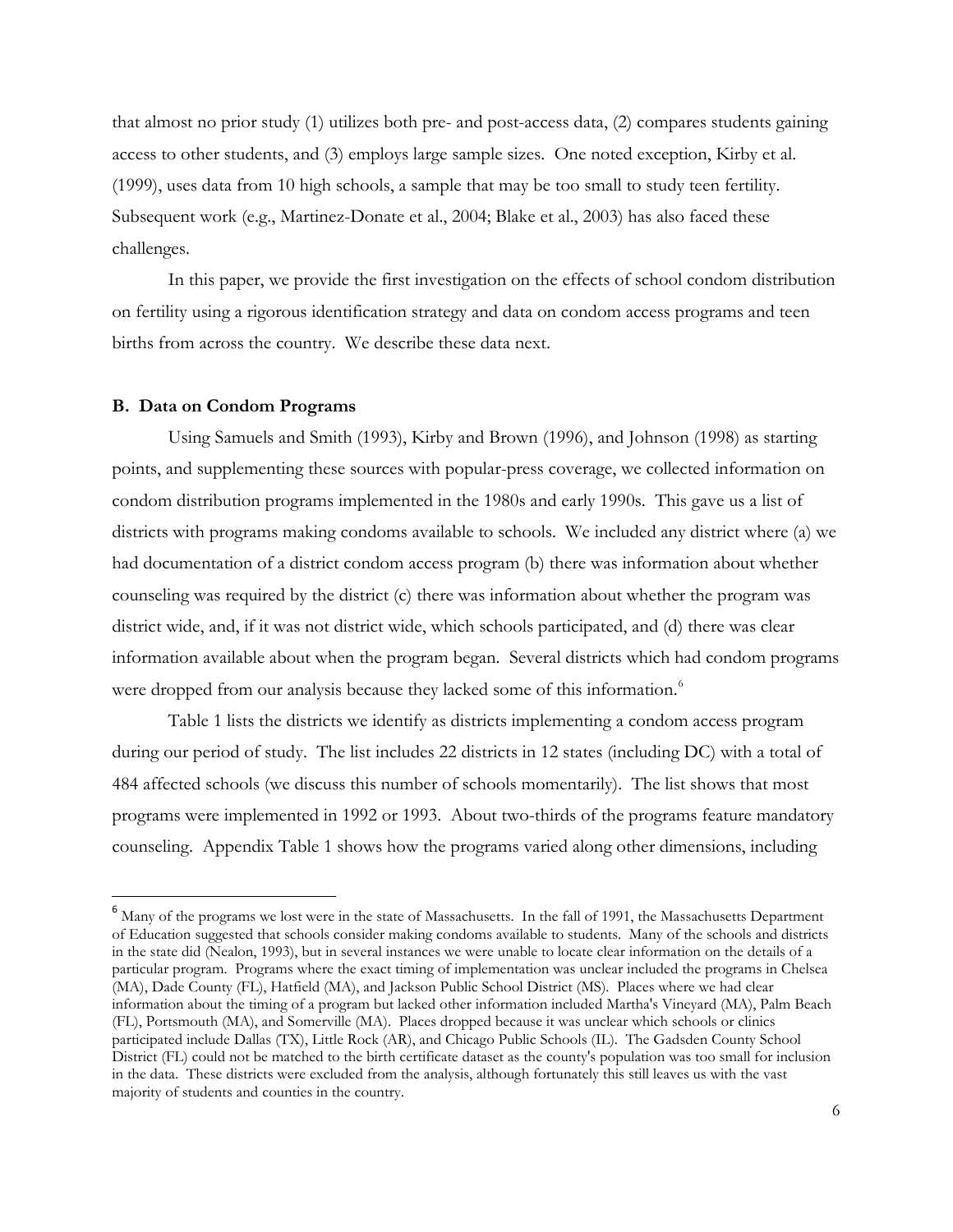the presence of an opt-in/out policy and whether students were charged for condoms.

Given that we compiled our list well after these programs were introduced, there might be a concern that we have missed a large number of programs. Fortunately, this does not appear to be the case. In 1995–just after the explosion of condom access programs–Kirby and Brown undertook a national survey of school condom-access programs. They identified a total of 421 schools with programs, a number quite comparable to the number we identify.<sup>[7](#page-8-0)</sup> Our count of the number of districts that required counseling also matches the numbers in their survey (see Table 2 in their paper). This gives us confidence that our efforts to collect information have been acceptably thorough. To the extent that we miss programs and thus misclassify a treatment county as a control county, our estimates will be biased towards zero.

While Table 1 shows that condom access programs were in both large school districts and small school districts all over the country, the table also shows that programs were primarily located in the northeast and the west. Table 2 shows that the districts introducing condom programs differed in other ways as well—they had slightly higher teen birth rates in 1990 than other districts, were more populous, had a lower fraction white, and higher per-capita income. The adopting districts may also have differed in other harder-to-observe ways. One might thus ask why some districts adopted condom access.

As we have mentioned, these programs were an effort to reduce the spread of AIDS and other sexually transmitted infections. But, of course, communities with especially strong concerns about AIDS might have different populations of students than other districts, as Table 2 confirms. We have several responses to this observation. First, the nature of our identification strategy involves comparing changes over time in fertility between condom-adopting communities and other communities so that persistent differences across communities should not confound the analysis. Next, it is possible that divergent *trends* in outcomes between communities could lead to changes in fertility between communities even absent the adoption of condom programs. For example, it could be that changes in teen birth rates lead to condom programs being introduced, rather than the other way around. Fortunately, all of the national results below include controls for such trends and our findings are robust (as we show) to either parsimonious or more aggressive trend controls; and we present both simple and more sophisticated evidence indicating that reverse causality is not driving

l

<span id="page-8-0"></span><sup>&</sup>lt;sup>7</sup> We would like to have used their original data for our study. We contacted these authors, and we appreciated their cooperation with us, but unfortunately (albeit understandably) it appears that the original data they collected cannot be located.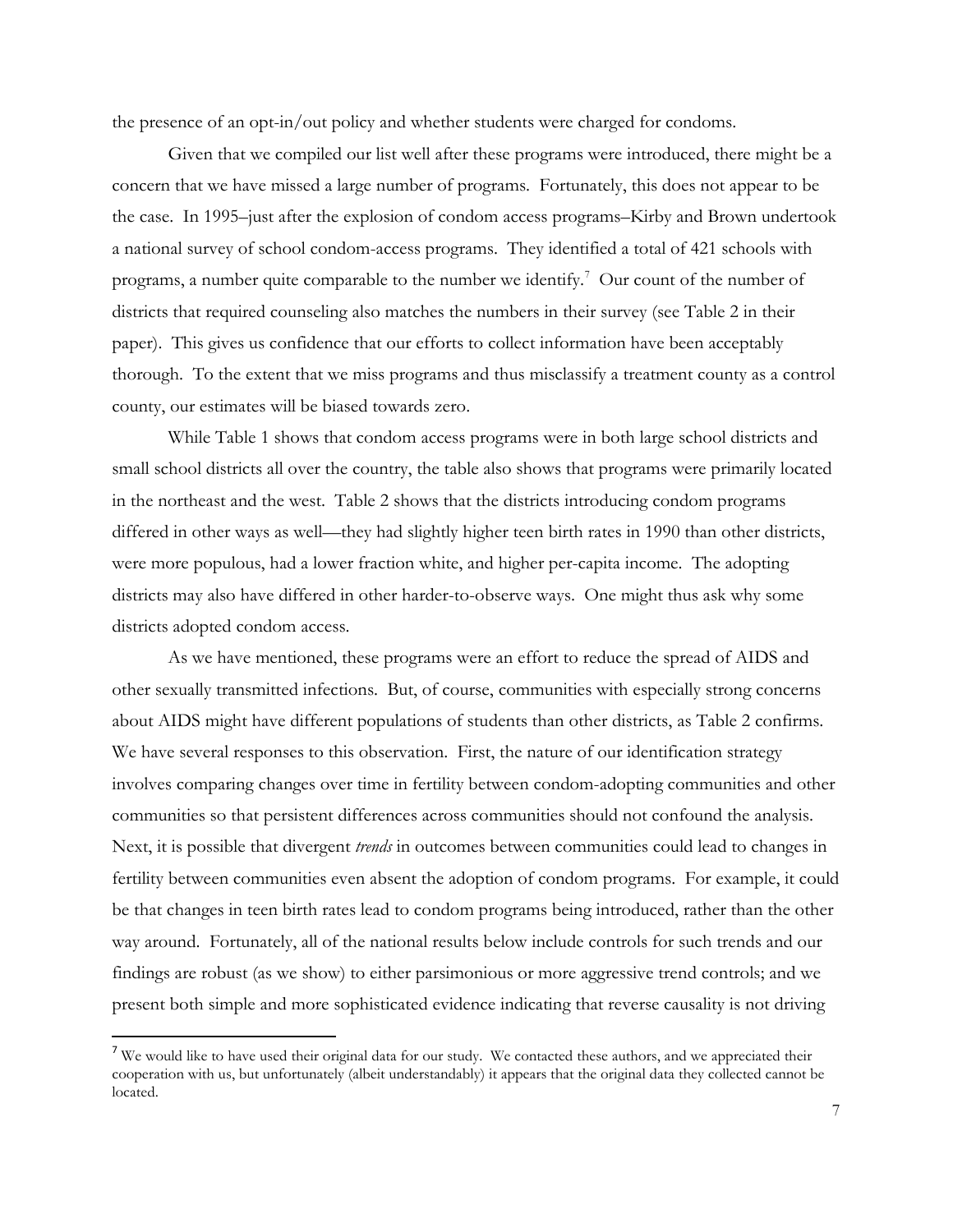the results.

l

One might wonder whether communities fighting AIDS through condom programs might also choose to fight AIDS in a variety of other ways. Examples could include sexuality and HIV education programs and curricula such as Project IMPACT in NYC (Liebermann, Gray, Wier, Fiorentino, and Maloney, 2000) or the Reducing the Risk program or the SNAPP programs used in California (Kirby, Barth, Leland and Fetro, 1991; Kirby, Korpi, Adivi, Weissman, 1997); holistic after-school programs such as the Children's Aid Society-Carrera after-school program (Philliber, Kaye, Herrling, and West, 2002); and community initiatives outside of schools such as the RESPECT project in Philadelphia (Huges, Furstenberg, and Teitler, 1995) or the service-based Teen Outreach Program used in various cities (Allen, Philliber, Herrling, Kuperminc, 1997). Kirby (2001) provides a survey of these and other programs devoted to adolescent sexuality in the 1980s and 1990s. While these programs used various strategies and presented differing content to adolescents, he finds that the vast amount of evidence suggests that these programs typically lowered or had no effect on most measures of adolescent sexuality. Several studies specifically consider teen pregnancy as an outcome, and here again most available evidence suggests that these either lowered teen pregnancy or had no effect.<sup>[8](#page-9-0)</sup>

Such coincidental efforts would thus be expected to work *against* our conclusion that school condom distribution programs increased birth rates. Indeed, of the anti-HIV procedures considered by schools in the early 1990s, condoms were uniquely singled out for their potential to unintentionally raise fertility rates (Rafferty and Radosh, 2000; Blake et al., 2003). However, we investigate this concern in two ways. First, we test for changes in the birth rate just before a community adopts condom access in schools. Clear drops in teen pregnancy in treatment communities observed a year or two before condom access would be a signal that these communities may be aggressively fighting AIDS in a variety of ways—for example, with staterecommended or required AIDS education programs. This is a plausible scenario (which, again would likely work against our finding below) as at least some anti-AIDS programs could have predated the early-1990s rise of condom use (Kirby and Coyle, 1997). But consistent evidence that the changes in fertility—and especially increases in fertility—coincide with the years of condom

<span id="page-9-0"></span><sup>&</sup>lt;sup>8</sup> The majority of these programs promoted abstinence as the best method for avoiding STIs and unplanned pregnancies. One possibility is that it was the "mixed-message" of both introducing condoms while focusing education efforts on abstinence that led to the increase in teen pregnancy that we find. Given that sex education in the United States is still primarily abstinence-based, our results could still be relevant today if this were the case.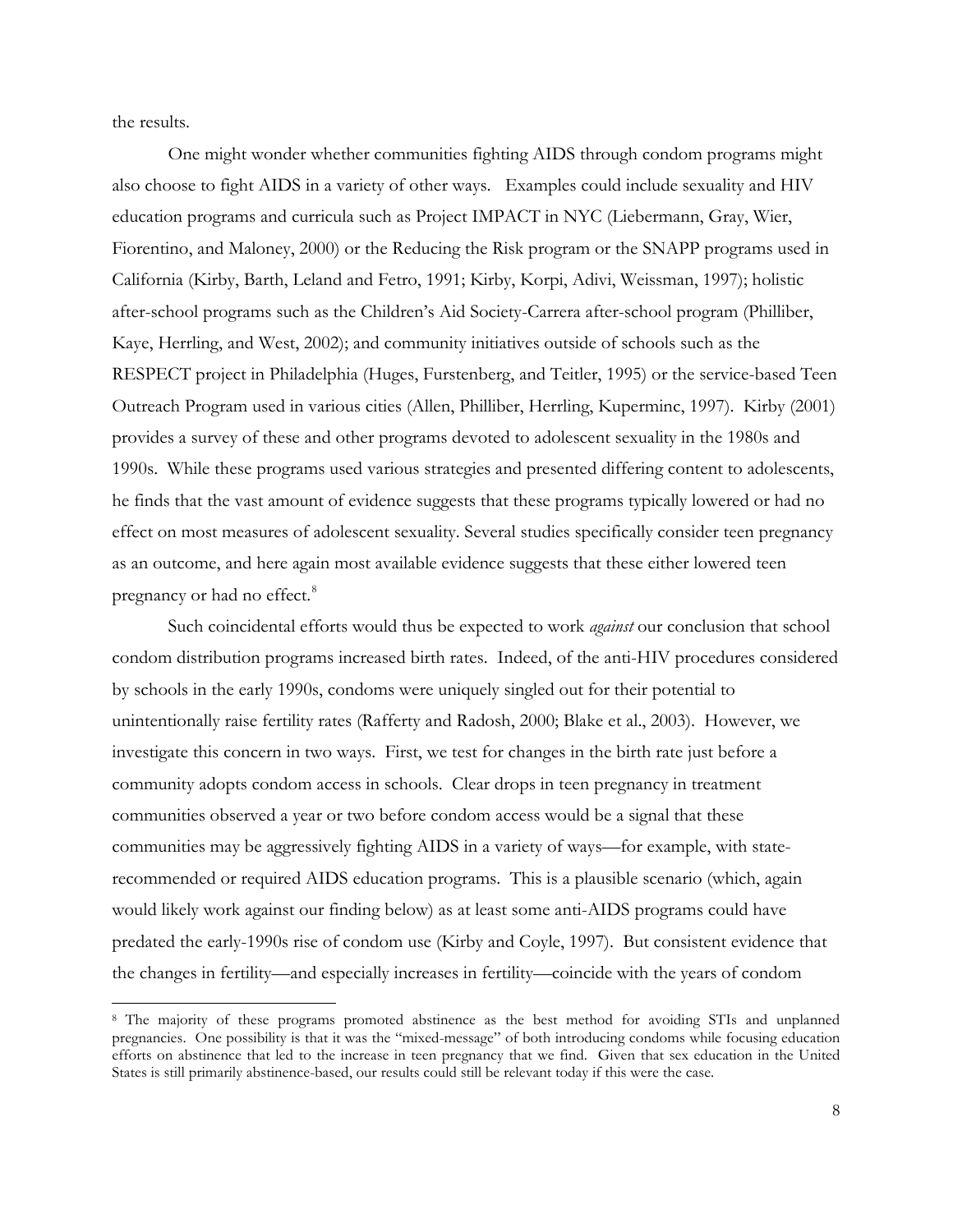diffusion would be difficult to reconcile with this story.

Additionally, in some specifications we control for the birth rate among women age 20-24. These women would have been subject to many of the same public health efforts to address the AIDS epidemic, but should not have been as affected by condom distribution in schools. This strategy also helps us address concerns that the intensity of the crack epidemic may have been correlated with condom access programs, as women 20-24 would also have been exposed to the arrival of crack. We would have liked to have included controls for crack in our main specifications, but were not able to find annual measures at the county level for our sample. We have replicated our results for a subset of cities for which we have information on the arrival of crack from Evans, Garthwaite, and Moore (2012), and our results are robust to the inclusion of these controls.

### **III. Estimation**

 $\overline{\phantom{a}}$ 

In order to identify the effect of school condom access programs on teen fertility, we employ a framework that exploits within- and across-county variation in teens' exposure to these programs. While the condom-program information is available at the school or district level, the national birth outcome data we will use in our analysis is available at the county level. As we describe in more detail below, our measure of treatment will be the fraction of high-school-aged women in each county attending a school with a condom program.<sup>[9](#page-10-0)</sup>

We estimate equations of the form:

$$
lbr_{ct} = \delta Condom_{ct} + \beta X_{ct} + \theta_c + \theta_t + T_c + \varepsilon_{ct}
$$

where *lbr<sub>ct</sub>* is the log of the live birth rate for women age 15 to 19 in county c and year of *conception* t (discussed in more detail below). The variable *Condom*<sub>ct</sub> measures the fraction of high-school-age teens in the county who were in schools with a condom access program; this will exploit variation in the relative magnitude of diffusion across affected counties as compared to simply using a dummy variable for whether *any* student in a county gains condom access. The numerator is the size of the student population in schools with a program, taken from the 1990 Common Core of Education. We use the 1990 population to avoid concerns about student migration into or out of a public

<span id="page-10-0"></span><sup>&</sup>lt;sup>9</sup> There were 22 affected districts in 21 counties. New York City Public School District covers five counties, while eight Massachusetts districts are housed within five counties and three school districts are housed within Los Angeles County. Our data include a school's district and county, and so we can identify schools in districts with condoms and also the county where these schools are located. Thus our measure of diffusion can accommodate both several districts within a county and districts spanning multiple counties.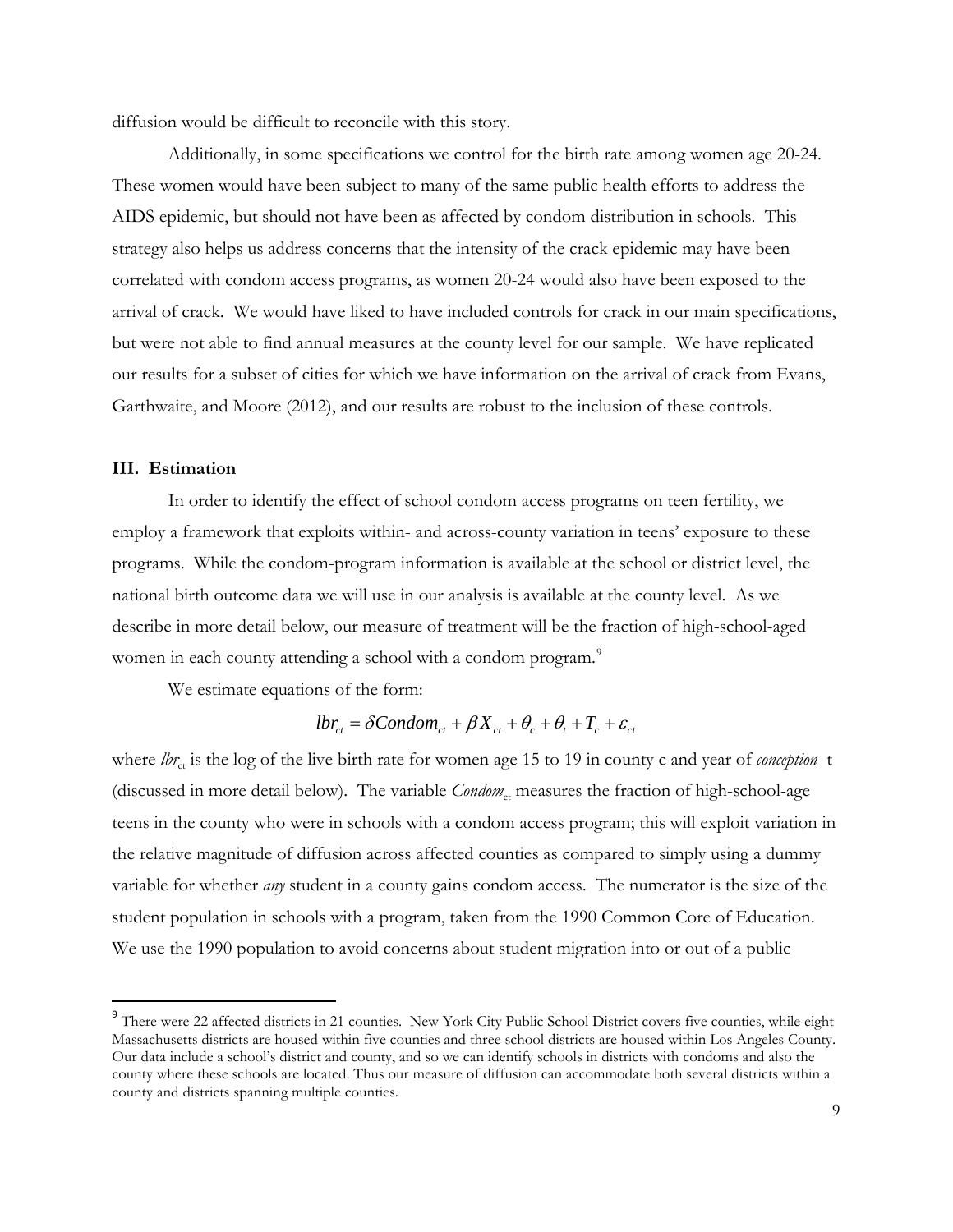school district in response to a program's introduction.<sup>[10](#page-11-0)</sup> The denominator is the county population of 15-18 year olds in 1990, taken from the 1990 Census. For counties with a condom program, this variable has a mean of 0.37 and a standard deviation of 0.29. The matrix  $X_{\text{ct}}$  includes controls for per-capita county income, per-capita Medicaid payments, and per-capita state unemployment insurance compensation (all from the BEA), total county population in levels and logs, the fraction of the county population that is Hispanic, the fraction white, the fraction black, the fraction under 18, the fraction poor and under 18, and the fraction over age 65 (from decennial censuses and linearly interpolated across years). The terms  $\theta_c$  and  $\theta_t$  represent county and year dummies, respectively, and  $T_c$  represents a set of county-specific time trends.

Annual county-level birth rates are constructed from the National Center for Health Statistics' Natality Detail Files, from 1982 to 2000.<sup>[11](#page-11-1)</sup> The data provide records for all births in the 50 U.S. states and the District of Columbia, with the exception of a few states that report 50% of births prior to 1985.<sup>12</sup> Each record contains detailed information on the mother, father, and baby. Data used in this study include the mother's age and county of residence. County of residence is available for counties with populations greater than 100,000; thus, our group of control counties will be counties with populations greater than 100,000 that did not see condom diffusion). Only one district condom program, in Gadsden county (FL), was dropped because it could not be matched to our birth data. Our estimates include 396 counties in total.

We use these data to construct the numerator for the birth rates, which is the number of births to women ages 15 to 19 that were conceived in a given county and year.<sup>13</sup> Month of conception is estimated using birth certificate data on month of birth and gestation. The denominator for the birth rate is the population of women ages 15 to 19 in each county, taken from

<span id="page-11-0"></span><sup>&</sup>lt;sup>10</sup> Seattle is a noteworthy district where several schools began distributing condoms in 1993 and more followed in 1995. In this case we adjust the number of students affected over time. Thus, in the year 1995 we increase the estimated fraction of students in Seattle given condom access using the enrollment information from 1990. There are two other counties (Middlesex, MA; and Worcester, MA), where we make similar adjustments as the number of districts in the county with condom access changed over time.

<span id="page-11-1"></span><sup>11</sup> We choose this time frame to allow for the identification of pre- and post-trends; in results not shown here we have reproduced Table 3 for alternative sample periods. When later years of the sample are dropped (1997-2000), the results unsurprisingly become more sensitive to the choice of functional form for the county-specific time trends—while we still observe positive effects on fertility, the results are only statistically significant when quadratic trends are used. When we also drop earlier years (1982-1986), only the linear specification is statistically significant.

<sup>12</sup> For 50% sampling states, each observation is doubled.

<span id="page-11-3"></span><span id="page-11-2"></span><sup>&</sup>lt;sup>13</sup> We use the 15 to 19 range because our interest is in how condom programs affect teen births, and also because women in this range (or their partners) would likely have been affected by school-based programs. Below, we reproduce our results using one-year age intervals.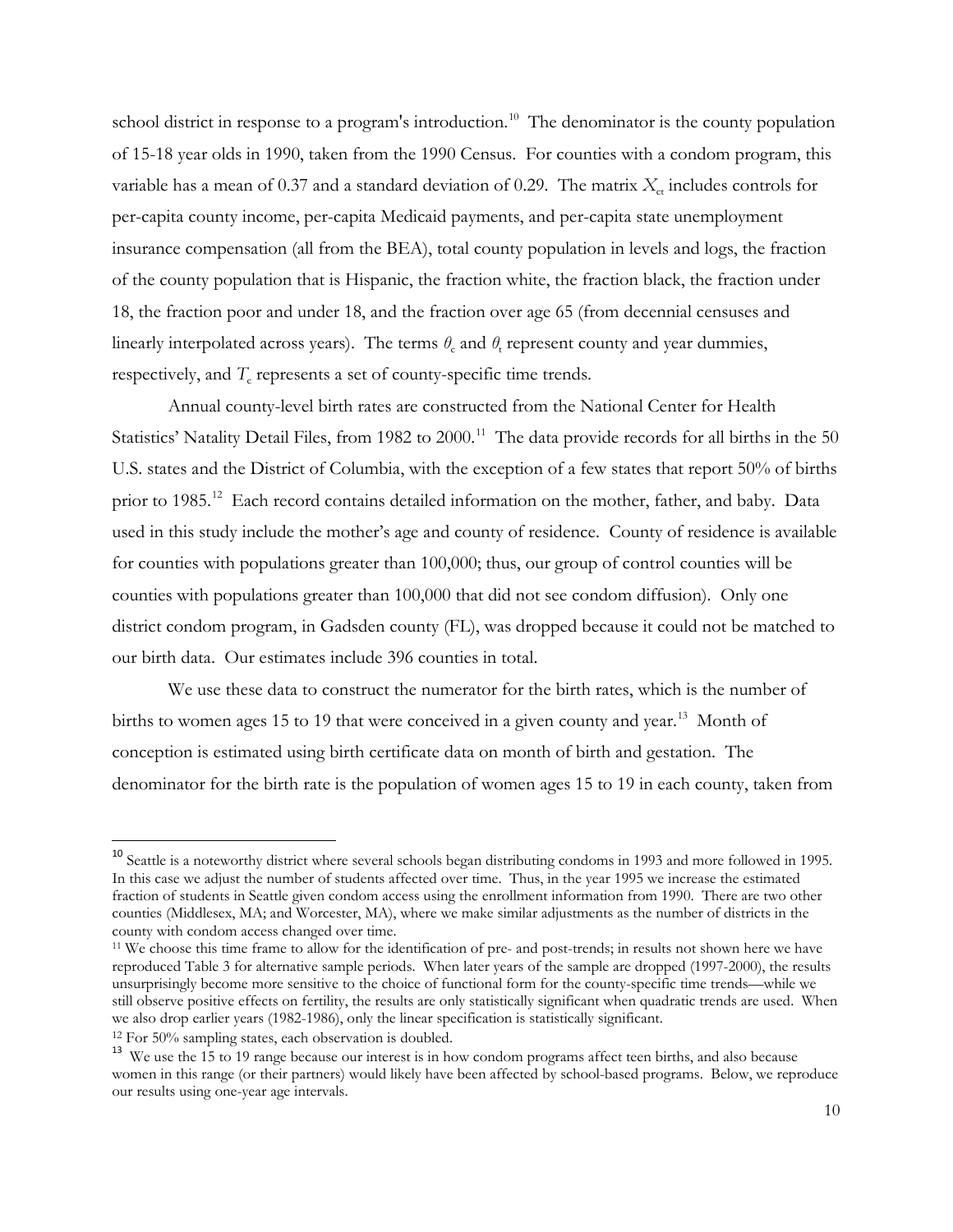the 1990 census population count data.<sup>14</sup> The mean birth rate to women 15 to 19 in our sample, using this method of constructing birth rates, is 54 births per 1000 women. We also construct (a) the birth rate to women 20 to 24 years old and (b) age-specific birth rates for young women for use in alternative specifications. The dependent variable for our regressions is the log of the birth rate.<sup>[15](#page-12-1)</sup>

The key coefficient in equation (1) is  $\delta$ , which could be interpreted as showing the proportional change in the birth rate from a county going from no students having condom access in schools to all students having condom access in schools. Some specifications will alter (1) to include births to women ages 20 to 24.

### **IV. Results**

 $\overline{\phantom{a}}$ 

Before presenting estimates of equation (1), we first consider a simplified investigation of our data. For each of our "treatment" counties implementing a school condom program, we construct a birth ratio equal to the births for women ages 15-19 conceived in year t over births to women ages 20-24 conceived in t. Figure 1 shows the average value of this ratio across counties beginning 5 years before condom access occurs in a county through 5 years after access occurs (year zero is thus the year a program was implemented). The figure shows a prominent and persistent break from trend exactly at the time a condom access program is introduced. Going from one period before a condom program to one period after, the figure indicates a county will on average see about 5 additional children born to teenagers for every 100 children born to women ages 20 to 24, about a 10 percent increase. The figure shows no evidence of a pre-existing change in relative fertility between these two groups in the years immediately preceding diffusion.

While simple and striking, Figure 1 fails to account for changes in teen births in other communities and does not include any controls. Table 3 presents regression estimates of equation (1) that address these issues. All regressions are weighted by the number of women ages 15 to 19 in a county in 1990. Standard errors are clustered by county. The year a program is introduced is dropped from the regression. The table shows estimates of δ, the coefficient for the variable measuring the fraction of high-school aged teens in a county exposed to a district condom access

<span id="page-12-0"></span><sup>14</sup> Redoing our estimates using annual SEER population counts produces qualitatively similar results.

<span id="page-12-1"></span><sup>15</sup> Our focus is on live births given the important (and earlier-mentioned) policy concerns related to teen childbearing. But one might wonder if condom access could impact other outcomes, such as abortion. We know of no reliable data on the universe of abortions to women by age group and county across years. However, if diffusion caused unwanted pregnancies and this led to a rise not only in the birth rate (as we find) but also in abortions, then the results below would represent underestimates of the effect of diffusion on unwanted pregnancies.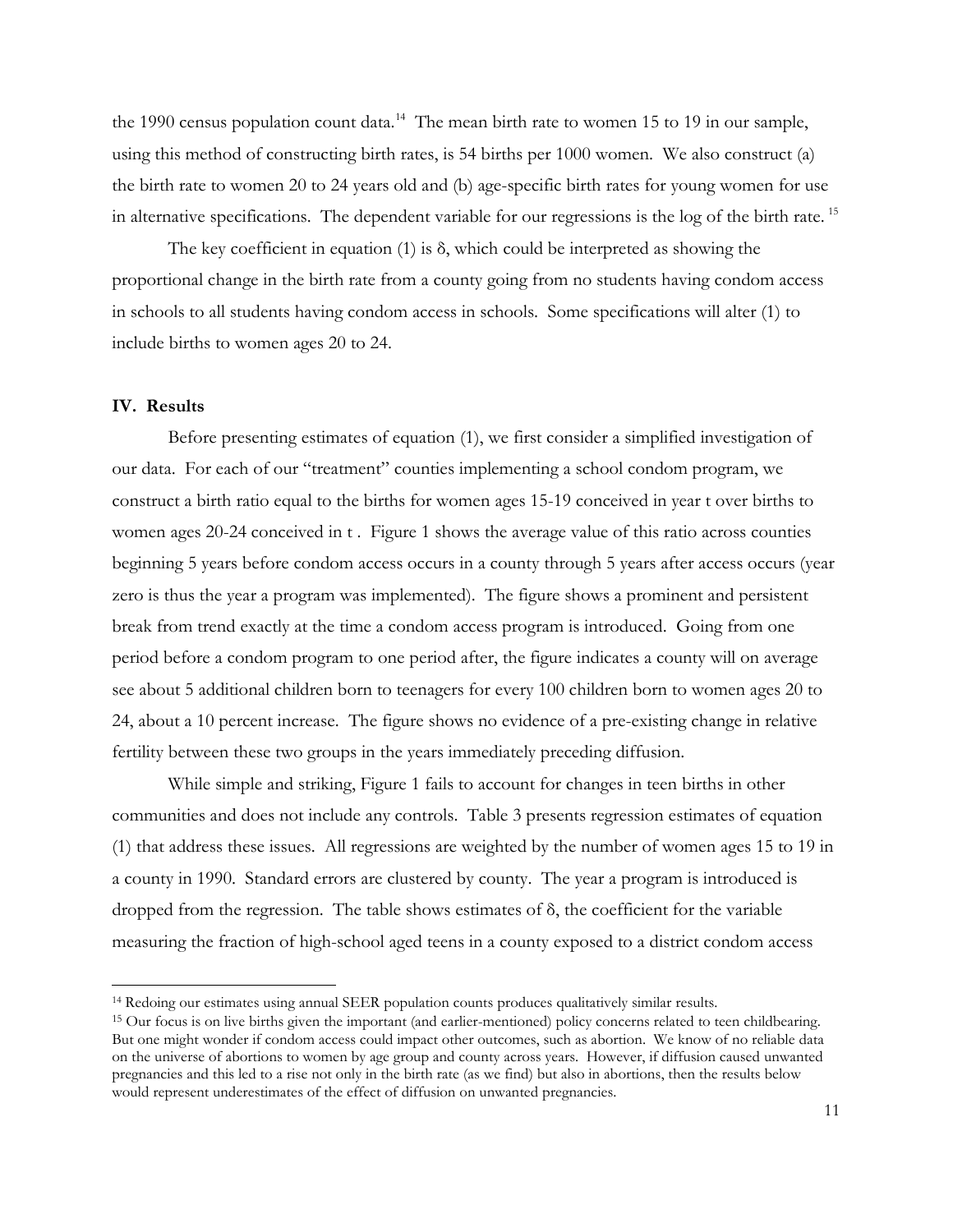program. Note that the source of identification that distinguishes treatment group and control group differs between the regression results and the figure. The figure compares adolescent women to slightly older women within the treatment counties, before and after diffusion. The regressions will compare adolescent women in treatment counties to adolescent women in control counties.

However, the results of the regressions are similar to those in the figure. The baseline result in column 1 indicates that in-school-condom access increases teen births; the coefficient suggests that if a county went from no access to access for the entire high-school-age population, the birth rate among women 15 to 19 would increase by about 12 percent (we discuss the magnitude of this effect more below). The next two columns present results using quadratic (column 2) and cubic (column 3) county-specific trends, rather than linear. The estimates are robust to these alternatives and the results do not appear to be driven by pre-existing, or differential, trends. Column 4 presents another investigation of this possibility by including a variable measuring diffusion two years in the future. If the inclusion of this variable dramatically weakened the "true" diffusion variable, this would indicate that communities adopted condom programs following changes in birth rates (rather than the other way around). But the main result is comparable to before; the future-diffusion coefficient is small and insignificant, and the regression along with Figure 1 indicates that preceding increases in birth rates are not driving the estimates.

The last column revisits Figure 1 by including logged births to women 20-24 as a control on the right hand side; the specification is thus a generalization of a regression using, in the spirit of Figure 1, a ratio of birth rates for women 15-19 over women 20-24 (where here the specification allows the coefficient on births to women 20 to 24 to vary, rather than forcing it to be unity). But despite this generalization, and the different nature of identification here, the implied effect of 0.100 is close to before. The results of Table 3 thus indicate that condom access programs increase teen births, and that these estimates are not driven by pre-existing trends.<sup>[16](#page-13-0)</sup> The coefficients imply that full diffusion would lead to 10 to 12 percent more births to women ages 15 to 19, or about 5 or 6 additional births per 1000 women off a mean birth rate of 54 per 1000. Since the average program covered about one-third of the teenage women in the county, the typical program led to an

l

<span id="page-13-0"></span><sup>&</sup>lt;sup>16</sup> We also explore estimates using birth rates in levels, rather than logs. Using levels typically gives qualitatively similar results to those shown here. The baseline estimate in Table 2 in levels yields a coefficient of 0.55 [se = 0.30], implying a proportional effect of about 10 percent, which is comparable to the effects in Table 2.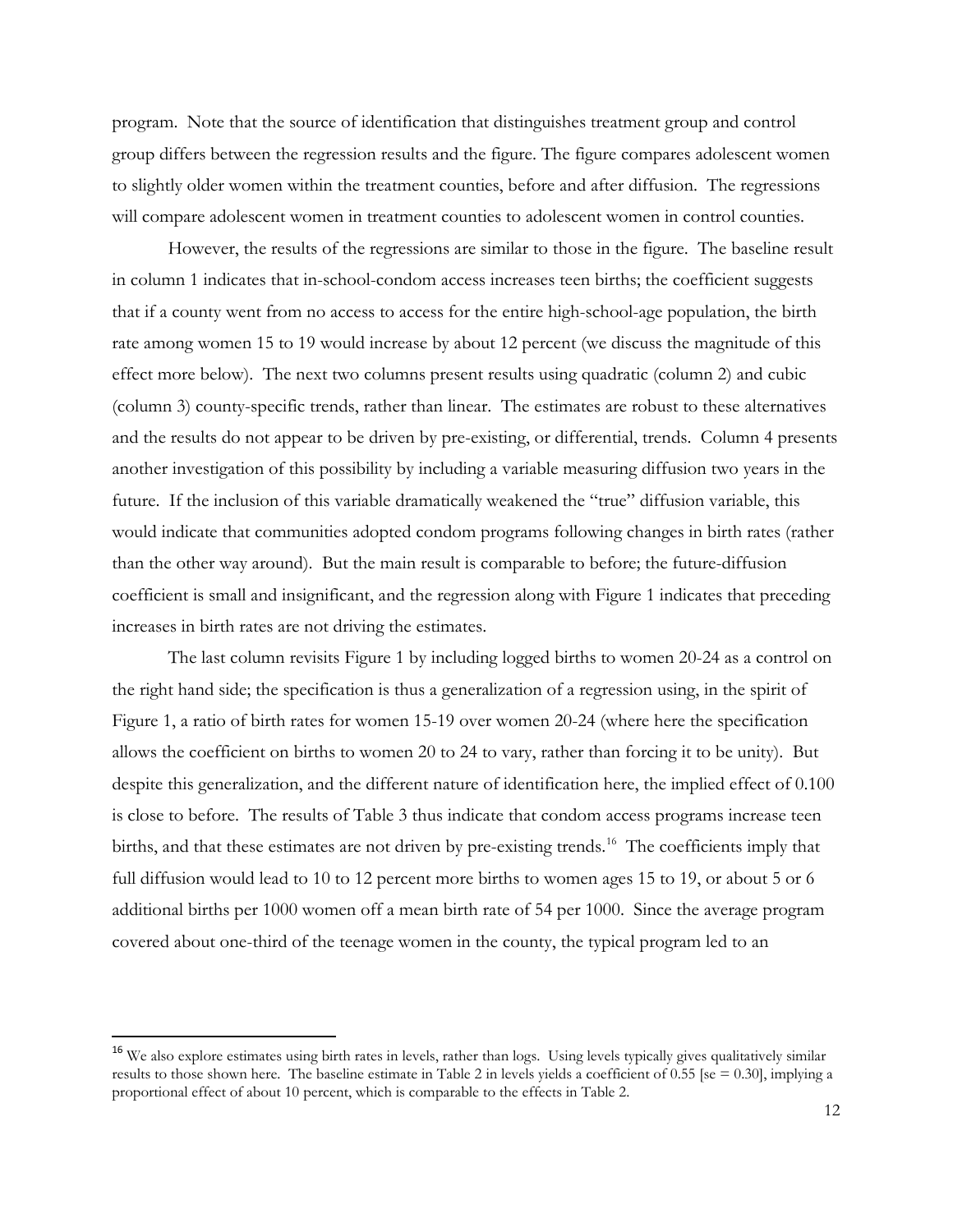additional 2 births per  $1,000$  teenage women.<sup>17</sup>

 $\overline{\phantom{a}}$ 

Table 4 presents results where births for older women are now modeled not as a control but rather as a dependent variable. Each coefficient in columns 2 and 3 comes from a separate regression. In each regression, the dependent variable is the logged birth rate for women of a particular age or age group. The first row repeats the results from Table 3; the second row shows results for women ages 20 to 24. The results indicate that condom access leads to significant increases in the teen birth rate but is unrelated to changes in the birth rate for slightly older women.

Our data also allow us to consider births for individual years of age. The rest of Table 4 present results by individual age at birth for ages 15 to 21. As before diffusion measures condom access at the estimated *time of conception*, while the groups are identified by *age at birth*, so that the diffusion coefficient for (e.g.) 19 year olds illustrates how the birth rate for 19-year-old women (who are generally too old to attend high school) changes depending on whether these women had school-condom access at the time of conception (which would typically be when these women were 18 years old, and potentially still in school). The results show strong and significant effects for the middle age groups.<sup>[18](#page-14-1)</sup> Further, the estimates become insignificant as women age out of high school, providing evidence that the impacts of school diffusion are limited to women of high-school-going age.

The appendix also shows two additional results. First, Appendix Table 2 gives results dropping each treatment county one-by-one, showing that the main result is not driven by any particular county. Next, Appendix Figure 1 provides a robustness test where we take the diffusion profile for each of our 22 treatment counties, and, without replacement, randomly assign the treatment profile to another of the 396 counties in the data. We then estimate the diffusion coefficient generated from this random assignment exercise 1,000 times using the baseline specification in Table 3, and provide a histogram of the resulting distribution in the figure. As expected, the distribution is centered around zero and symmetric, and the actual coefficient value falls in the 99th percentile of the distribution.

<span id="page-14-0"></span><sup>&</sup>lt;sup>17</sup> These estimates assume that there is no "spillover" from condom access in one district to other teens in a county. If there is spillover, than our measure of diffusion is too small, and the implied effect is too big. In a hypothetical extreme case of full spillover, where one district in a county offering condoms means all high-school-aged teens in a county have access (including unenrolled teens), a dummy variable for access would be appropriate. Redoing the baseline estimate using a dummy variable accordingly produces a smaller coefficient of  $0.035$  [se =  $0.22$ ].

<span id="page-14-1"></span><sup>&</sup>lt;sup>18</sup> Results using birth rates in levels give effects similar to the level effects suggested here, although the estimates are sometimes less precise when quadratic or cubic trends are used.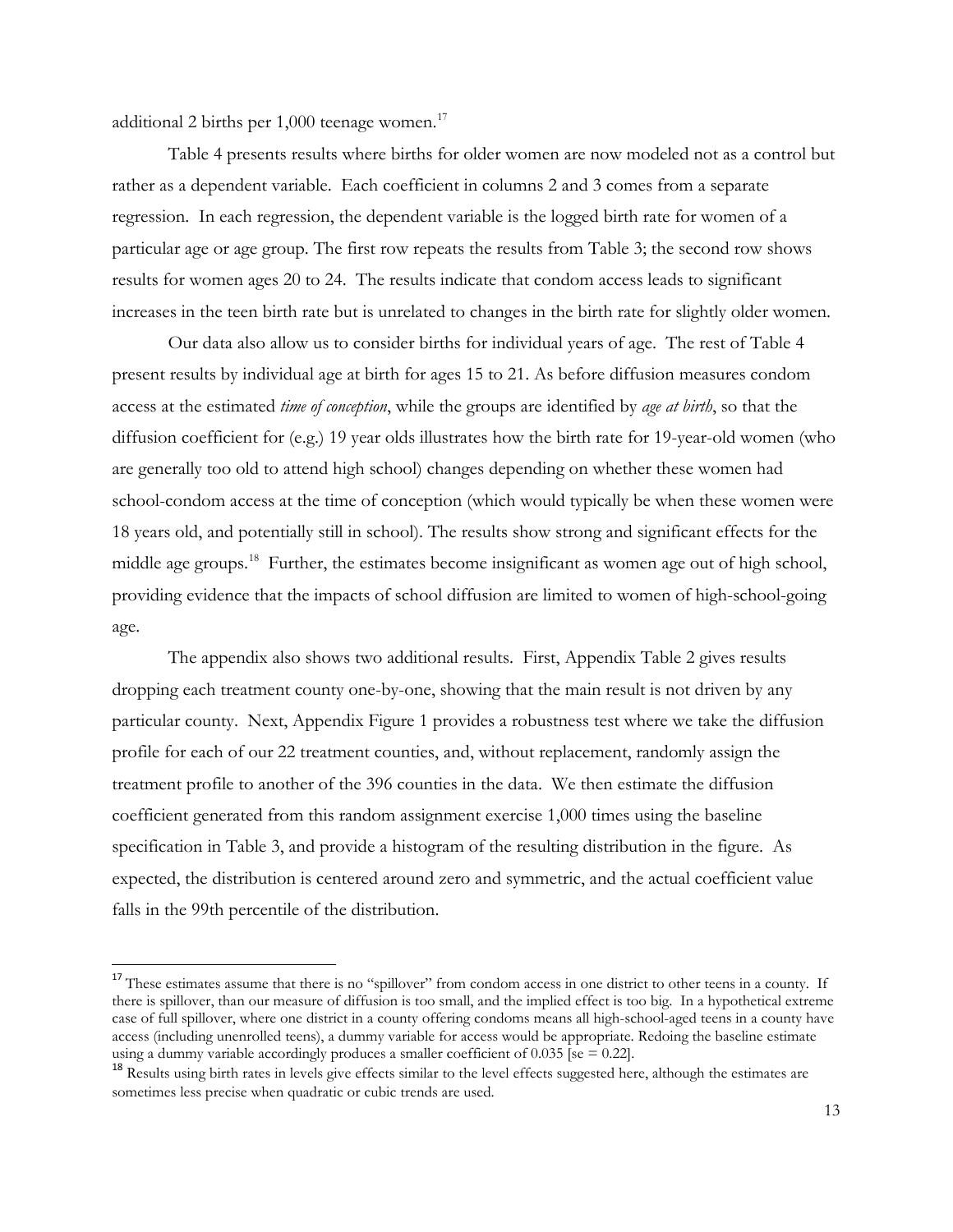#### **V. Contextual Factors and Channels**

 $\overline{\phantom{a}}$ 

Our finding of an increase in fertility in response to improved access to contraception contrasts with the great majority of the literature on the effects of other contraceptive methods. While our results may be surprising given this context, social scientists and policy-makers alike have long raised this possibility for condoms. One possible story, of course, is that condom provision condoned or otherwise encouraged risky sexual behavior.<sup>[19](#page-15-0)</sup> While the literature on this topic has certain flaws noted earlier, we note that there is essentially unanimity in the absence of support for this explanation. We discuss this possibility more below.

A second possible explanation for our fertility results is that school condom programs may have increased failure rates by encouraging substitution from other types of contraception, a possibility raised by Blake et al. (2003). There are two types of women who could be marginal in the decision between the condom and another method. First, sexually active teens who had been using a method such as the Pill could switch to the now freely-available condom. Second, young women who have never used any method (perhaps initiating intercourse for the first time) could choose to adopt the condom rather than another method. As condoms have high failure rates relative to most other contraception, this could cause an increase in teen pregnancy and births. Ott et al. (2002) document that teenage women rarely combine condoms with other methods of contraception, but instead "trade off between hormonal contraceptives and condoms according to partner type and perceived risk." Kearney and Levine (2015) also document that dual-use of contraception was much lower in the mid 1990s than in the late 2000s.

As a back-of-the envelope take on whether this channel could plausibly account for these results, suppose that condom use partially crowded out use of oral contraception. Based on a pregnancy risk for condoms of 18% within the first year of typical use (for all women) versus 9% for the Pill, and assuming continued use for a year (although the percent of women continuing condom use is lower than that for the Pill), then about 5 teenage girls out of 100 using the condom instead of the pill could be sufficient to explain the increase in births we see in Table 2. (The risk rates are from Trussell, 2011). This calculation is intentionally simple and ignores other potential channels. But this calculation indicates that even if condom programs had negligible changes on sexual activity

<span id="page-15-0"></span><sup>19</sup> Arcidacono, Khwaja, and Lijing (2012) develop a dynamic discrete-choice model in which access to contraception decreases fertility in the short run but increases it in the long run through habit persistence. Since we document shortrun impacts here, this is likely a less-relevant channel for our estimates.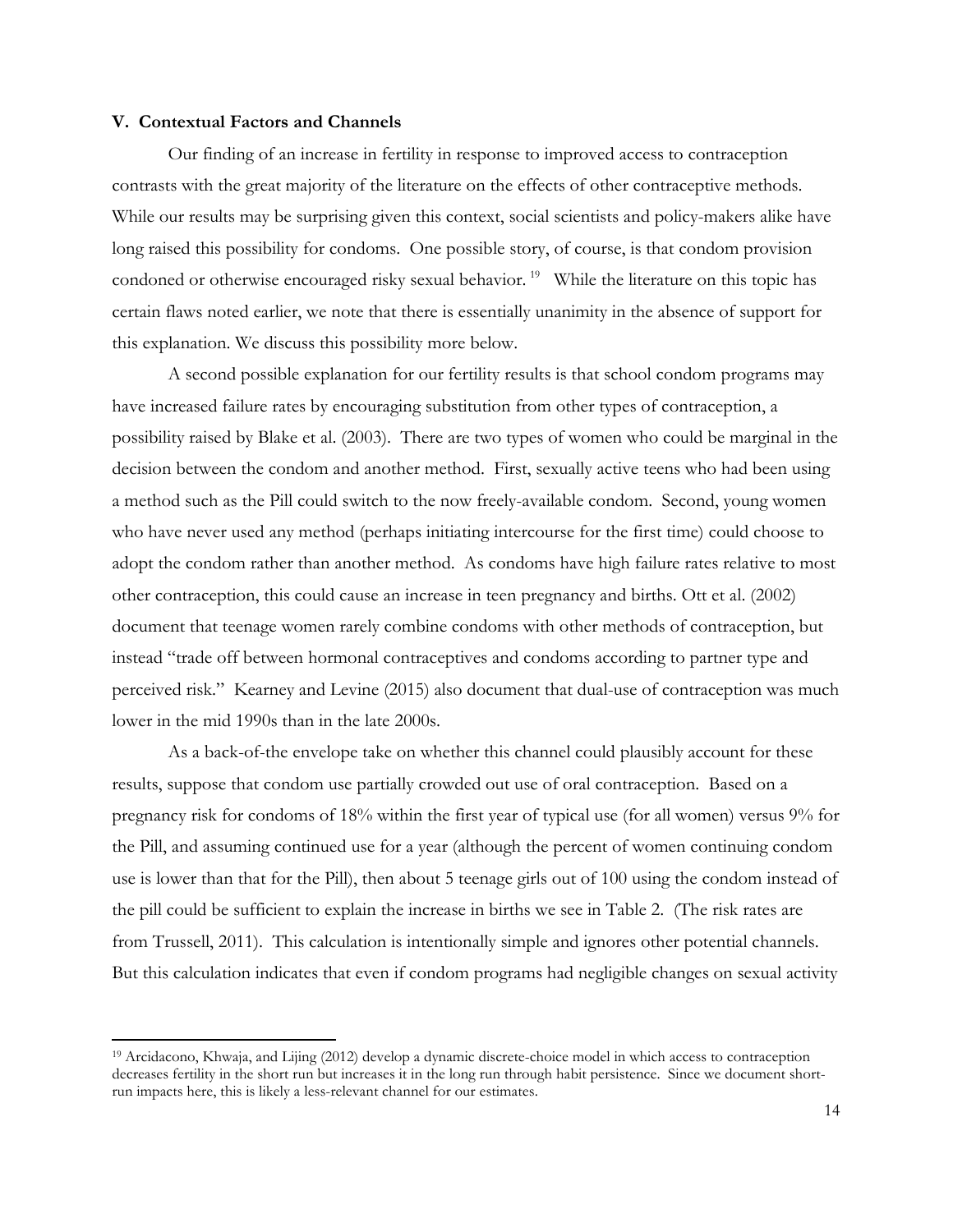overall, a modest crowd-out effect would be sufficient to produce the findings here. We again discuss this channel more below.

A third potential explanation for a positive fertility effect is raised by the Kirby et al. (1999) study. This study, which is noteworthy given its use of (a) a relatively large number of schools in the treatment group, (b) a nationally-based sample of control schools, (c) data both pre- and postintervention, and (d) data on both condom and other contraceptive use, found that condom use *fell*  with diffusion. To explain this result, the authors note that condoms in their setting were provided without mandatory counseling (in baskets), and that this provision without counseling may have created an unexpected effect wherein counselors or other health-center officials responded to condom provision by turning their attention away from promoting condom use. This shift in attention, aside from any substitution effect, may have impacted the quality and quantity of teen contraceptive use. Programs without mandated counseling thus may have created a moral hazard problem in that they unintentionally disincentivized school personnel from promoting contraceptive use or other conduct discouraging conception.<sup>20</sup>

The Kirby et al. study thus highlights the potentially critical role of contextual factors such as mandatory counseling. In addition to the potential for moral hazard, mandatory counseling (or "counseling" for short) could alter the effects of condoms in other ways. Because counseling programs commonly promote abstinence and other safe sexual practices, counseling might discourage risky sexual activity that otherwise would be condoned by the presence of condoms in schools (or at least educate students on how to use condoms effectively or promote the use of dual methods).<sup>21</sup> In this case, fertility increases would be driven by schools offering condoms without counseling. Also, if condom distribution raises fertility by generating substitution away from effective but relatively costly options like the Pill, we might expect to see less of this substitutionbased fertility increase in districts with mandated counseling if counseling increases the effort cost of acquiring condoms. This again would lead to higher fertility in non-counseling settings. On the other hand, if counseling emphasized the effectiveness of condoms in protecting against STIs, we

<span id="page-16-0"></span><sup>&</sup>lt;sup>20</sup> School condom programs could also generate this type of moral-hazard problem among personnel at neighborhood clinics or other community agencies.

<span id="page-16-1"></span><sup>&</sup>lt;sup>21</sup> As discussed earlier, the evidence on the effects of sex education programs is mixed, but some programs have been shown to decrease risky sexual behaviors (Kirby, 2001; Toups and Holmes, 2002; Kirby et al. 2007). We also note that individual counseling to teenagers who are proactively trying to obtain condoms may work differently from other curriculum-based interventions. Kirby (2007, chapter 8) reviews several studies on teenage reproductive-health programs in clinics. He concludes that research is "remarkably" consistent in documenting the potential positive effects of individualized counseling programs in promoting sexual health.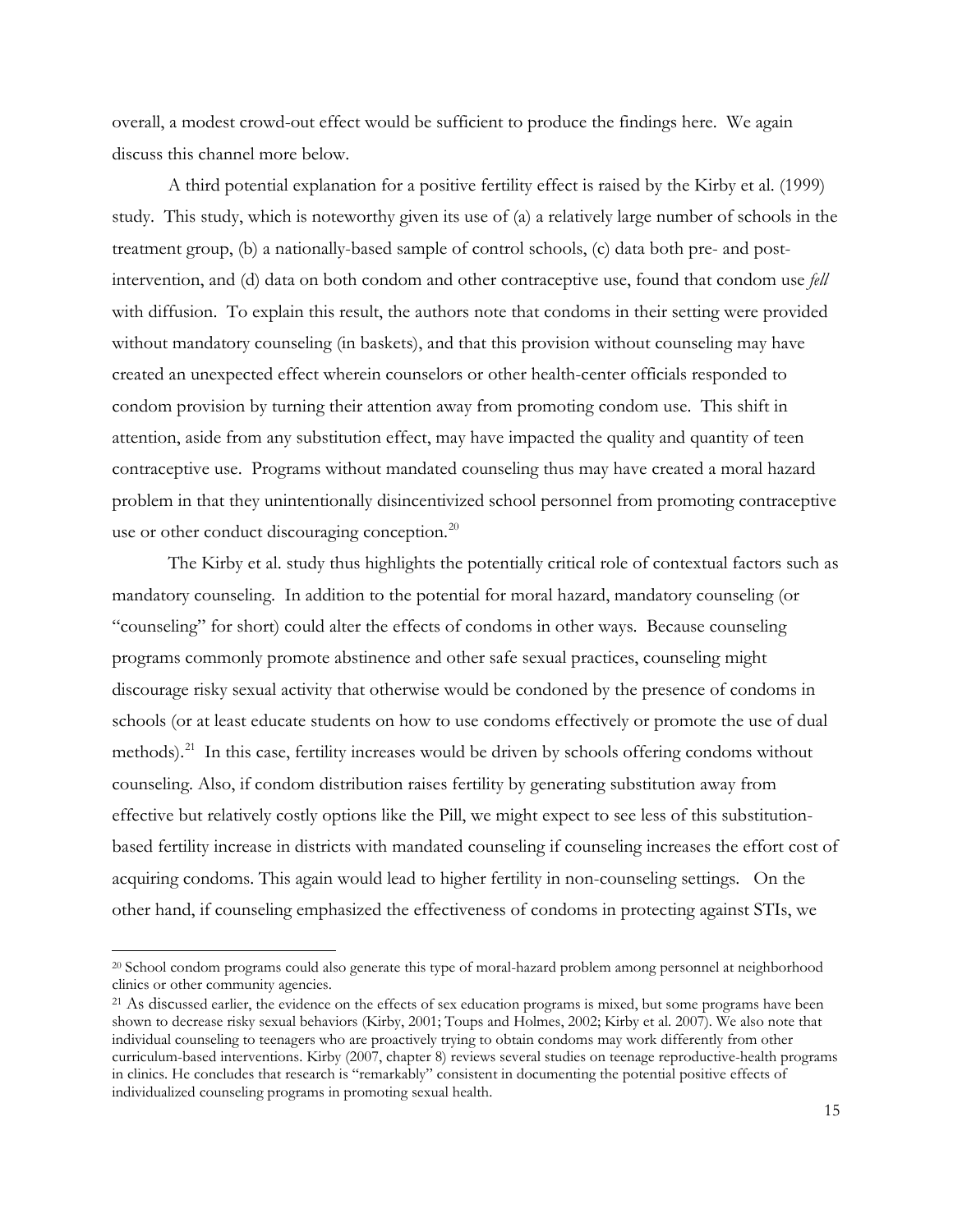could see *more* substitution towards condoms and therefore *more* teen pregnancy in districts with counseling.

In Table 5 we explore the role of mandatory counseling in our results by including (a) a variable measuring diffusion among counties housing any condom program where counseling was mandated, and set to zero otherwise (that is, we interact our continuous diffusion variable with a dummy for whether a county housed any condom program mandating counseling), and (b) a similar variable measuring diffusion when counseling was *not* mandated and set to zero otherwise.<sup>[22](#page-17-0)</sup> There are a number of both types of county.<sup>[23](#page-17-1)</sup> The first column in Table 5 redoes the baseline estimate from Table 3, but interacts the treatment effect with a pair of dummy variables for (a) whether a county housed a counseling condom program and (b) whether a county housed a non-counseling condom program. Column 1 uses linear trends, column 2 adds quadratic trends. The results in the two columns indicate that the teen birth rate significantly increased when condoms were introduced without mandated counseling, but *decreased* when counseling was mandated. The effects are large in magnitude–indeed, somewhat larger (in absolute value) than the baseline effects shown in Table 3 earlier. The bottom of the table includes *F* statistics from Wald tests that the two coefficients on condom access are equal; the hypothesis that the coefficients are equal (that is, the hypothesis that condom access has the same fertility impact in both counseling and non-counseling communities) is rejected at the 1 percent level. The results indicate that the increase in fertility observed earlier was driven by counties where counseling was not mandated.

The next two columns include the 20-to-24 year-old birth rate in each county as a control, so that the effect of condom programs can be identified from variation between each age group and each type of program. As before, counties without counseling see an increase in the teen birth rate. Looking at counties with counseling, however, the effect on the teen birth rate is notably smaller

<span id="page-17-0"></span><sup>&</sup>lt;sup>22</sup> The method of condom distribution can be "bundled" with the counseling requirement. Distribution is more likely to be handled by a nurse or other health professional in counseling districts, and less likely to be done with a basket or vending machine. Given the belief at the time of the potential importance of counseling, the relatively small number of basket-or-vending-machine-based programs, the different roles counseling could have in understanding mechanisms, the availability of data on counseling mandates, and the policy relevance of this aspect of diffusion, we focus on counseling here.

<span id="page-17-1"></span><sup>&</sup>lt;sup>23</sup> See Table 1 for how counties are classified. We code Los Angeles as non-counseling as its two non-counseling districts (Los Angeles Unified and Santa Monica Unified) are much larger than its counseling district (Culver City Unified). Also, two other counties housing counseling programs also housed programs without counseling (Middlesex and Worcester); simply dropping Los Angeles, Middlesex, and Worcester from the sample yields similar results to those here. We code San Francisco as a counseling county based on the discussion in Asimov (1992b), although the (pre adoption) comments in Asimov (1991) suggest counseling may have varied. Recoding San Francisco as non-counseling produces similar results. Results using levels rather than logs are also qualitatively similar.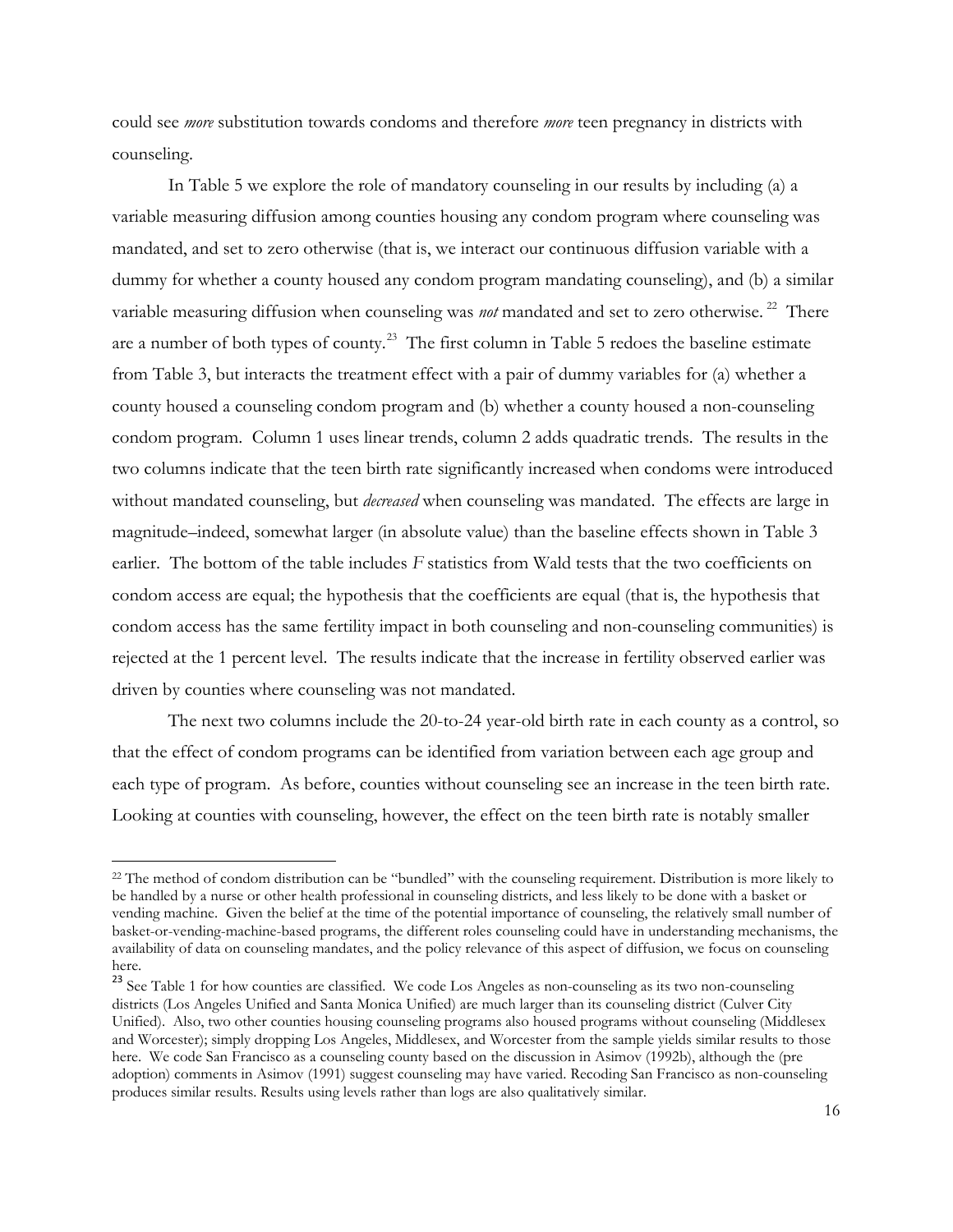than before and is now statistically insignificant. However, despite the lack of precision, the coefficients continue to suggest an economically significant difference in the effects of condom access across the two types of counties, and again a Wald test of the hypothesis of equality of the coefficients is rejected in both column 3 and column 4 at the 5-percent level.

These regressions impose the restriction that the right-hand side controls in the regressions impact teen fertility in similar ways across counties. But if among counties with condom access programs there is some *other* important characteristic which generates variation in birth rates, and this characteristic differs between counties with access and other counties, then the variation observed between counseling and non-counseling might be driven not by the presence of counseling, but rather might reflect variation along this other characteristic. The last two columns investigate this possibility by redoing the estimates in columns 3 and 4, but here, the right-hand-side covariates in  $X_{ct}$  from equation (1) are interacted with a dummy for whether a county ever houses a condom-access program. Changes in either coefficient would be evidence that the differential behavior of a particular type of county could in part stem from differential responses to the other covariates. In fact, that is not the case. The precision of the estimates (and the Wald statistics) is somewhat lower, which is unsurprising as the set of covariates now includes additional regressors that are mechanically correlated with the treatment variables.<sup>[24](#page-18-0)</sup> But this notwithstanding, the estimates are close to those in columns  $(3)$  and  $(4)$ .<sup>25</sup>

Figure 2 presents further evidence on the role of counseling. The figure shows county-bycounty estimates of condom diffusion, grouped by counseling status. Each point in the figure is from a separate regression. Each regression is based on column 2 in Table 3, except that only a single treatment county is included.<sup>[26](#page-18-2)</sup> Since the estimated effects are off of a small base and will be identified by comparing responses in a single county to the control group, we report results from the 16 regressions that use treatment counties with more than 10,000 females ages 15 to 19 in 1990. The dashed lines indicate 95% confidence intervals.

The picture shows a remarkably consistent pattern where every large treatment county

<span id="page-18-0"></span><sup>&</sup>lt;sup>24</sup> One might wonder about whether the additional interacted covariates are themselves typically significant. Of the 22 additional covariates in columns 5 and 6 in the Table (11 in each regression), none are significant in both regressions and in fact only three are statistically significant at the 10 percent level (that is,  $p < 0.10$ ), and none are significant at the 5 percent level ( $p < 0.05$ ) or better.

<span id="page-18-1"></span><sup>&</sup>lt;sup>25</sup> One could also apply this robustness test to the baseline regressions earlier that do not disaggregate counties by counseling. Doing so produces qualitatively similar results; for example adding these interaction terms to the estimate in column 2 of Table 3 produces a coefficient of  $0.088$  [se =  $0.058$ ]

<span id="page-18-2"></span><sup>26</sup> Using column 1 in Table 3 produces similar results.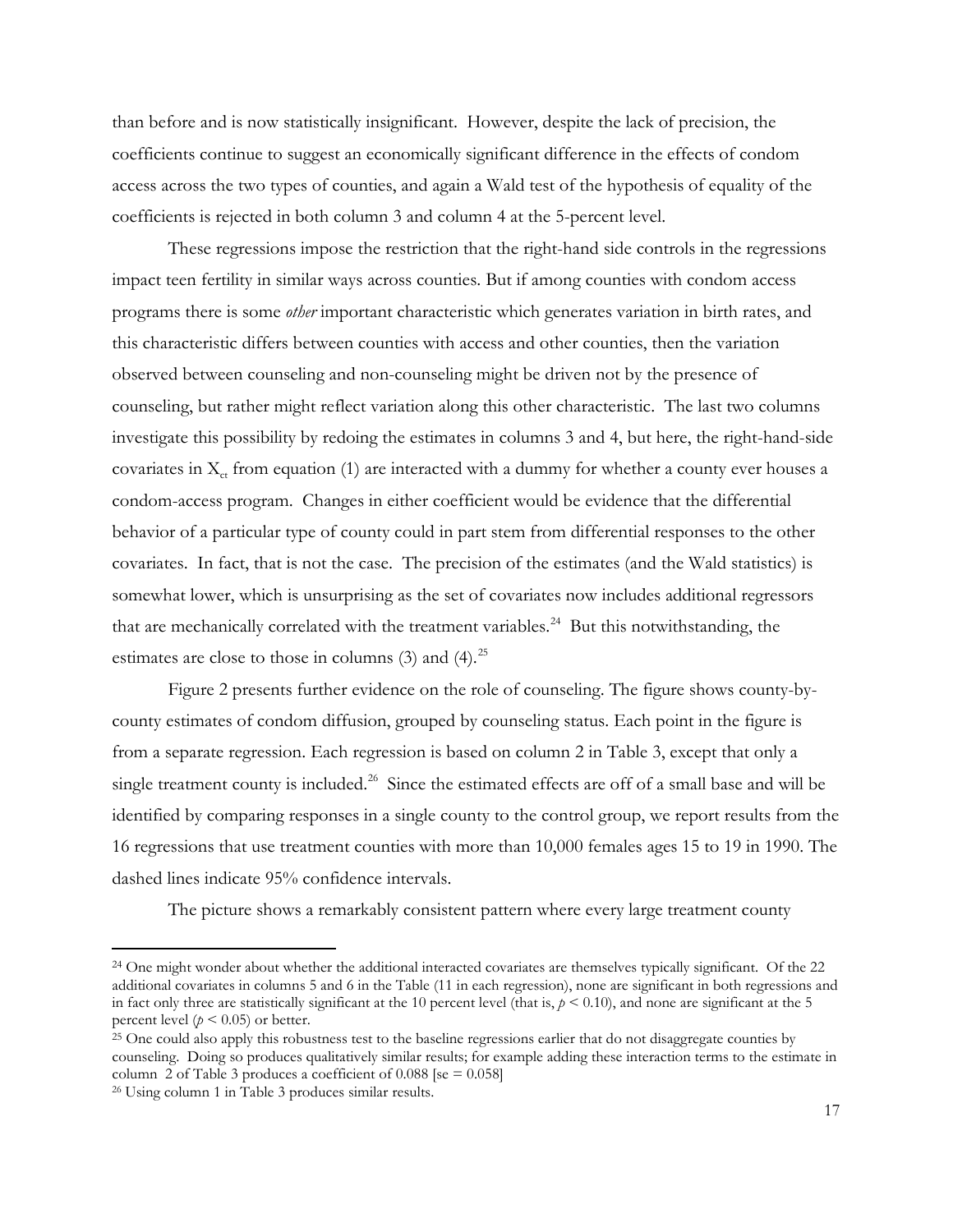lacking counseling sees an increase in fertility following diffusion (although in Bronx and Kings counties the coefficients are insignificant, with confidence intervals of [-0.06, 0.09] & [-0.004, 0.13], respectively). Clearly, the results for non-counseling counties are not driven by any one county. Also following the earlier results, the counseling estimates are suggestive of a decline in fertility on average but are noisier, with one county (New Haven) even suggesting a large (but imprecisely estimated) increase. As before the picture shows evidence of increases in birth rates in noncounseling counties, and less-robust evidence of declines for counseling counties.

 Table 6 gives a final account of the robustness of this result. The estimates in Table 6 address the concern that there may be heterogeneity *within* diffusing counties that impacts the efficacy of condom programs. For example, perhaps wealthy counties gaining condoms responded differently than poorer counties, and perhaps wealthy counties were more likely to adopt counseling. In that case, the results of Table 5 might confound the differential effect of counseling with the differential effect of income. The first column in the table repeats the baseline regression in Table 5. In the next column of Table 6, a new regressor is added that interacts the diffusion covariate with a dummy for whether or not a county has above-average per-capita income (where the average is calculated *only* among diffusing counties). If the variation found in Table 5 is driven not by counseling itself, but rather reflects the fact that high income counties respond to condoms differently, then the inclusion of this new interaction term could substantially alter the estimates. (Note that a below-average interaction term cannot be included, as it would be collinear with the other three diffusion variables.) In fact, the new coefficient is small and insignificant and the other coefficients are unchanged, suggesting that the variation between counseling and non-counseling counties in the baseline estimates was not an artifact of constraining richer counties gaining condoms to have similar effects as poorer counties. The rest of the table confirms this result using interactions with population size and race—the variation in efficacy appears to be driven by counseling, rather than some other characteristic of counties. As in Table 5, results with quadratic trends are similar but the significance of counseling estimates can be lower, while in this case the non-counseling estimates are more robust (results with these additional controls are reported below the table).

The evidence clearly suggests that counseling matters. However, several of our proposed mechanisms are consistent with these results. For example, counseling might discourage risky sexual behavior otherwise encouraged by diffusion; or, even if risky sexual behavior were unchanged,

18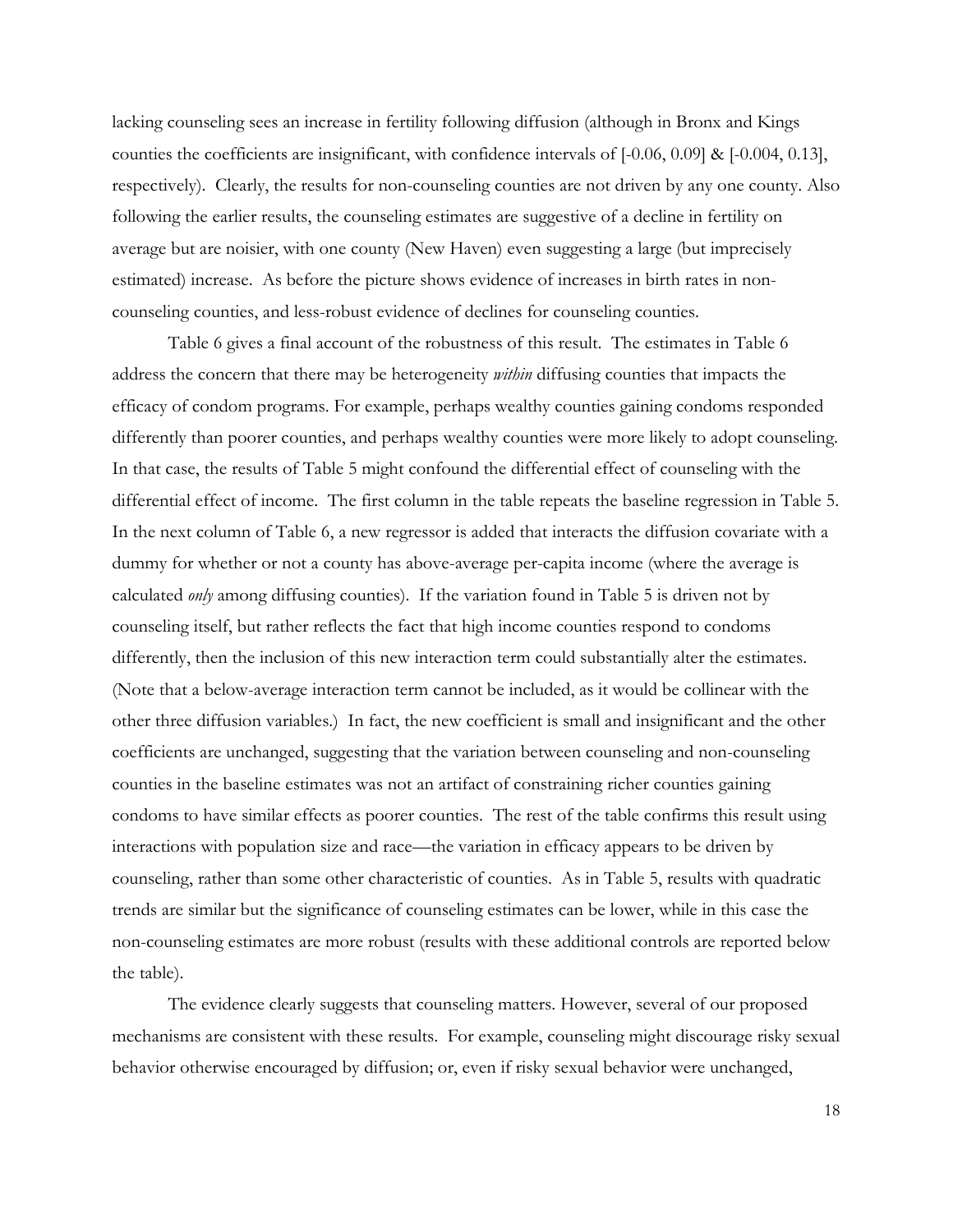counseling might mitigate the substitution-between-contraception story mentioned earlier (e.g., by educating students about dual-use). If one had data on teen sexual activity, one could look at this as an outcome variable to further explore why fertility increased and why it did so differentially by counseling status. Unfortunately, we were unable to find a data set that measured sexual activity or contraceptive use in this time period with usable geographic variation.<sup>[27](#page-20-0)</sup> Instead, we consider this possibility by using STI rates as an outcome variable.

Our data are from the Centers for Disease Control's Sexually Transmitted Disease Surveillance Reports from 1989 to 1999. Data are available by gender for cities with populations over 200,000. The rate of STIs can serve as a proxy for risky sexual behavior. Furthermore, results on condom diffusion and STIs are of interest independent from questions on teen fertility, given that the main objective of the programs was to reduce these infections. Because we only have data for cities over 200,000, more than half of the treatment districts were dropped from this analysis.<sup>[28](#page-20-1)</sup> We also have to map city-level STI data to counties, which we do by using the measure of program access for the county in which the city is primarily located. In the end, we have 59 cities including seven cities from treatment counties.<sup>29</sup>

STI data are available for syphilis, gonorrhea, and chlamydia, but data on chlamydia are missing for several cities until the early 1990s and syphilis has a very low incidence (gonorrhea rates among women were more than ten times higher than rates of syphilis during this period). Gonorrhea symptoms also typically appear sooner than syphilis symptoms. We therefore focus on results for gonorrhea; results are presented in Table 7. First, we show that we are able to replicate our results for teen births using this more restricted sample. Using the same specification as in column 1 of Table 3, the coefficient on the treatment measure is 0.123 (se=0.038), compared to 0.127 (se=0.047), and we continue to find that the positive fertility effect is driven by counties without counseling.<sup>30</sup> In columns (3) and (4), the dependent variable is the log of the gonorrhea rate

l

<span id="page-20-0"></span><sup>27</sup> For example, the Youth Risk Behavior Surveillance System does not begin until 1991, the Behavioral Risk Factor Surveillance System only surveys women and men age 18 and older, and the National Survey of Family Growth is too small given our requirements for geographic variation. We considered using birth certificate data on herpes cases among teen mothers (the only sexually transmitted infection recorded on birth certificates), but unfortunately for our purposes,

<span id="page-20-1"></span><sup>&</sup>lt;sup>28</sup> The smaller sample does allow us to use the Evans, Garthwaite, and Moore (2012) data to include controls for the arrival of the crack epidemic.

<span id="page-20-2"></span><sup>29</sup> The treatment cities with counseling are Philadelphia, Portland, San Francisco, and Washington, D.C. The treatment cities without counseling are Los Angeles, New York City, and Seattle.

<span id="page-20-3"></span><sup>30</sup> Results using quadratic trends are unsurprisingly less precise here given the smaller sample and time frame (this loss in precision holds for both the fertility estimates and the STI estimates in the Table 7 sample).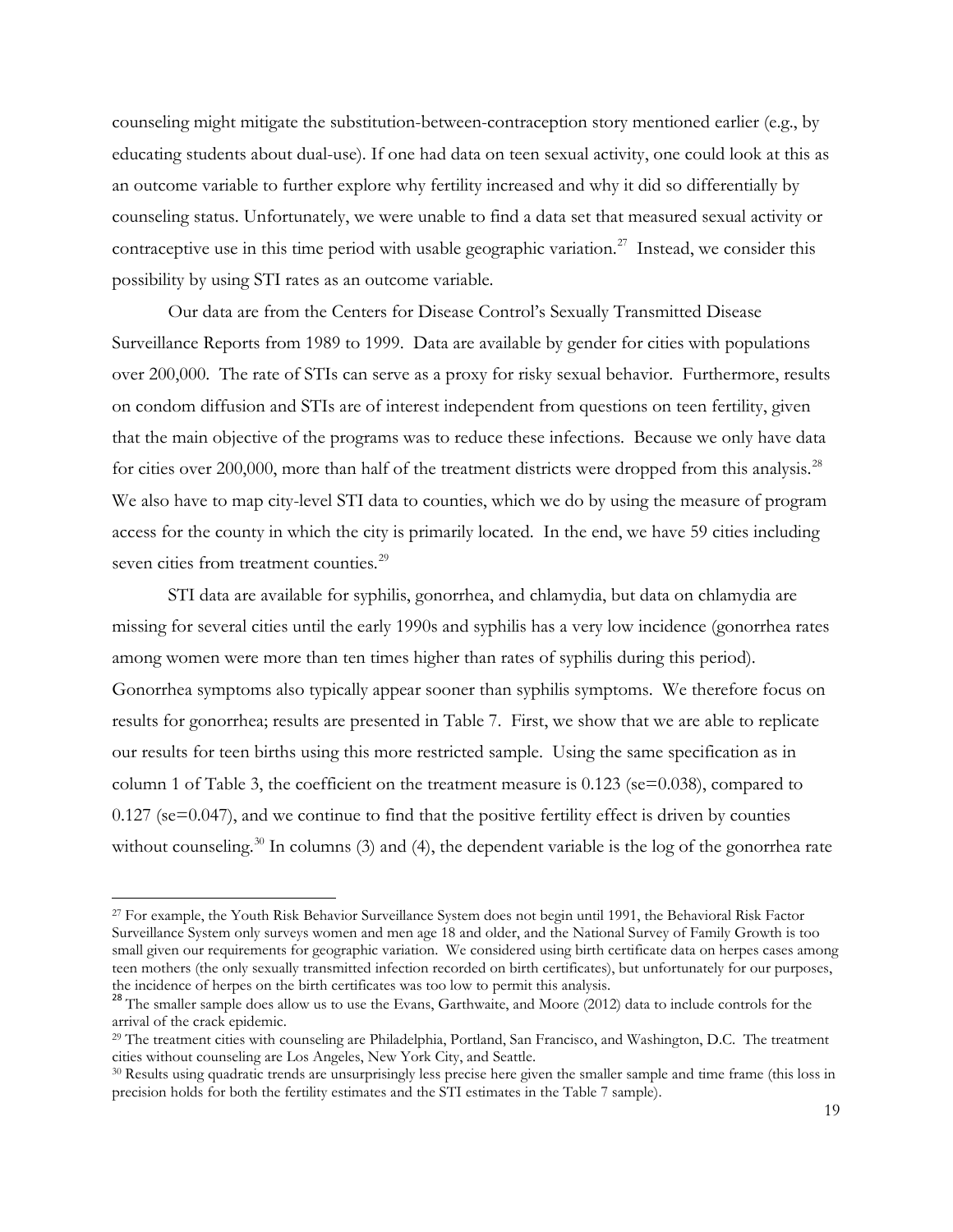for women. The coefficient on the treatment indicator is 0.747, which is statistically significant at the 10% level. Given the incidence of gonorrhea among women, this corresponds to an additional 2.43 cases per 1,000 women. When we consider the effects of counseling and non-counseling programs separately, we show that the effects are driven by the non-counseling programs. The coefficient for counseling programs is 0.264 (se=0.495), while the coefficient for non-counseling programs is 0.923 (se=0.384), and the null hypothesis that the coefficients are the same is rejected at the 5% level.

These results suggest that risky sexual behavior may have increased in areas without counseling programs. We do not see this in districts with required counseling, potentially because counseling effectively discourages these behaviors or promotes effective use or dual-use. The results also suggest that programs without counseling were unsuccessful in reducing the transmission of at least one STI. However, we urge caution in interpreting these results. STI rates for cities are not available by age, so we are unable to isolate the effects for teenagers or include the rates for other age groups as a control.<sup>31</sup> As can be seen in Tables 3 and 5, the results for teen births were attenuated when rates for women age 20-24 were included as a control. The results are also imprecise given our low number of treatment cities, particularly when considering counseling (four programs) and non-counseling (three programs) separately. Finally, because the STI series by gender do not begin until 1989, we do not have a long pre-period for some of our treatment cities.<sup>32</sup>

Overall, Tables 5 and 6 and Figure 2 show that the increase in teen fertility is driven by counties where condoms are provided without mandatory counseling and that the fertility response is significantly different in these counties compared to counties that mandated counseling. In fact, the results suggest that programs with counseling may have seen no change or perhaps a decline in teen fertility. Results using STI rates also indicate increases in these rates in places providing condoms without counseling.

Taken together, what do our results and the existing literature suggest about the contexts and channels that mediate the effects of condom access? Our simple back-of-the-envelope calculation suggested that substitution to condoms from other contraception could drive our main fertility results. We raised the possibility that this type of substitution (and thus the increase in

<span id="page-21-0"></span><sup>&</sup>lt;sup>31</sup> Teenagers do account for a significant portion of all gonorrhea cases. In 1995, the gonorrhea rate for women age 15-19 was 839.7 per 100,000 women, which was the highest for any age group and six times higher than the overall rate of 139.6 (CDC 1996).

<span id="page-21-1"></span><sup>&</sup>lt;sup>32</sup> We have focused on rates for women, since our fertility measure is also constructed for women. We find no effects of condom distribution programs on gonorrhea rates for men.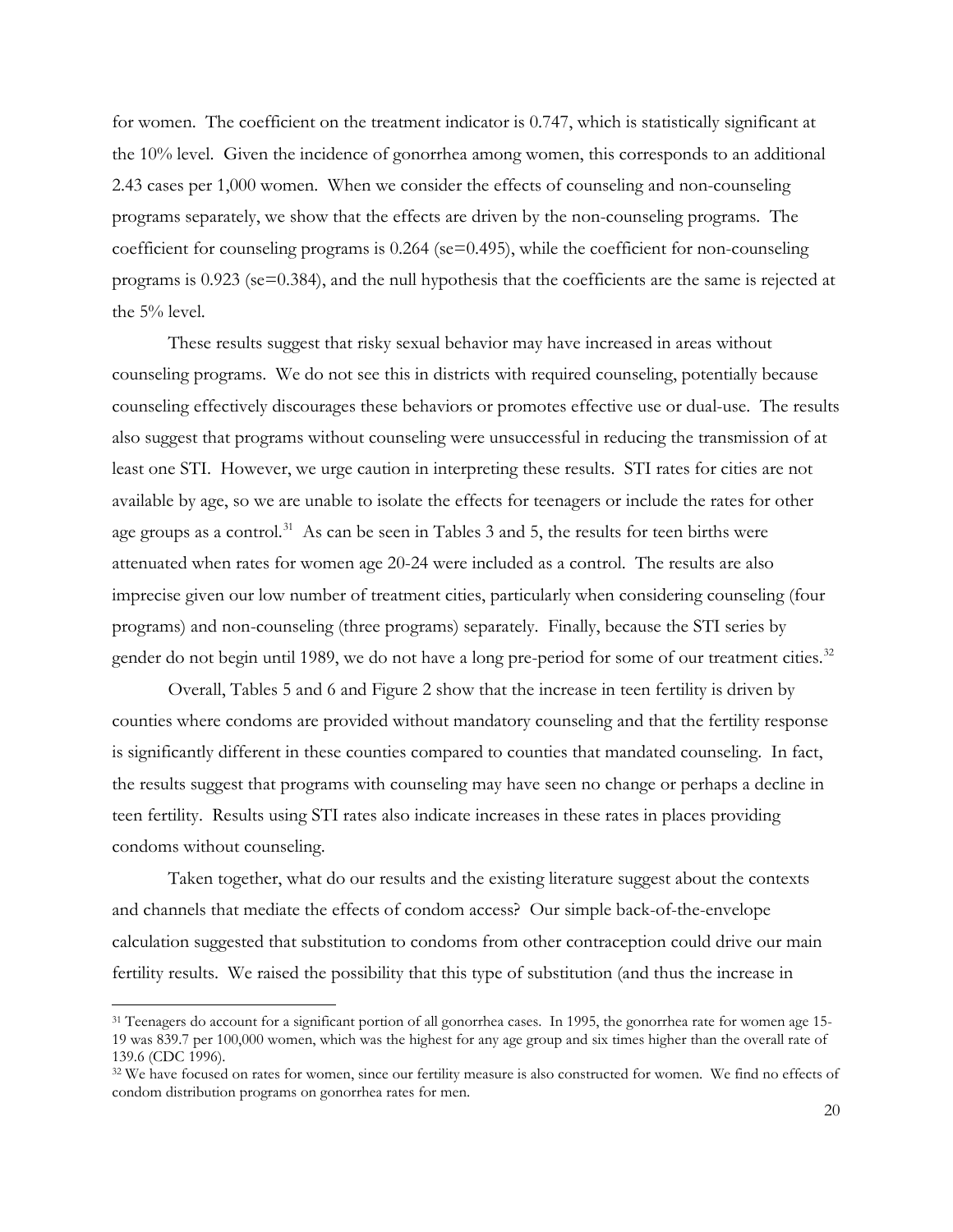fertility) may have been greater in counseling districts if counseling promoted substitution by, for example, emphasizing the effectiveness of condoms in preventing STIs. However, that would be inconsistent with the results in Tables 5 and 6 and Figure 2. Those results *are* consistent with a story in which counseling *prevented* substitution toward condoms by raising the effort cost of obtaining them, but this story is not consistent with our STI estimates in Table 7 (since we do not see a relative increase in STI rates in counseling counties) or the findings in the Kirby et al. (1999) paper. A story in which condom programs encourage substitution toward condoms, but counseling leads toward more reliable condom use or to the use of dual methods, is consistent with our differential fertility *and* STI results, but not with the Kirby et al. (1999) paper. Similarly, an increase in sexual activity prompted by condom access would fit our differential fertility and STI results if counseling discouraged risky sexual behavior, but is less compatible with extant research.

Finally, it may be that programs without counseling introduced an unexpected effect wherein school officials or counselors responded to condom provision by turning their attention away from issues surrounding teen pregnancy—the possibility raised by Kirby et al. (1999) in considering their own paradoxical finding of access lowering condom use. This explanation is consistent with (a) most prior studies on condom diffusion and the constancy of sexual behavior, (b) our fertility results, (c) the differential effect by counseling that we identify here, (d) the STI results, and (e) the paradoxical results in the Kirby et al. study; in fact it is the only channel to fit with all these pieces of evidence.

While this explanation fits with the available evidence, we caution that not all of this evidence is necessarily sacrosanct. For example, as noted before, prior work on condoms and sexual activity has faced methodological limitations, and the STI results above should be taken as suggestive. Further, it is certainly possible that some of these different channels may play a role simultaneously—they are not mutually exclusive. But clearly the results above indicate that contextual factors are of first-order importance when providing condoms—a critically important result both for policy makers and for scholars interested in considering how historic episodes of contraception diffusion (e.g., the Pill) may extend to different eras and contexts.

### **VI. Conclusions**

In this paper, we show that the introduction of condom access programs in schools is associated with an increase in teenage fertility. This result is driven by schools that provided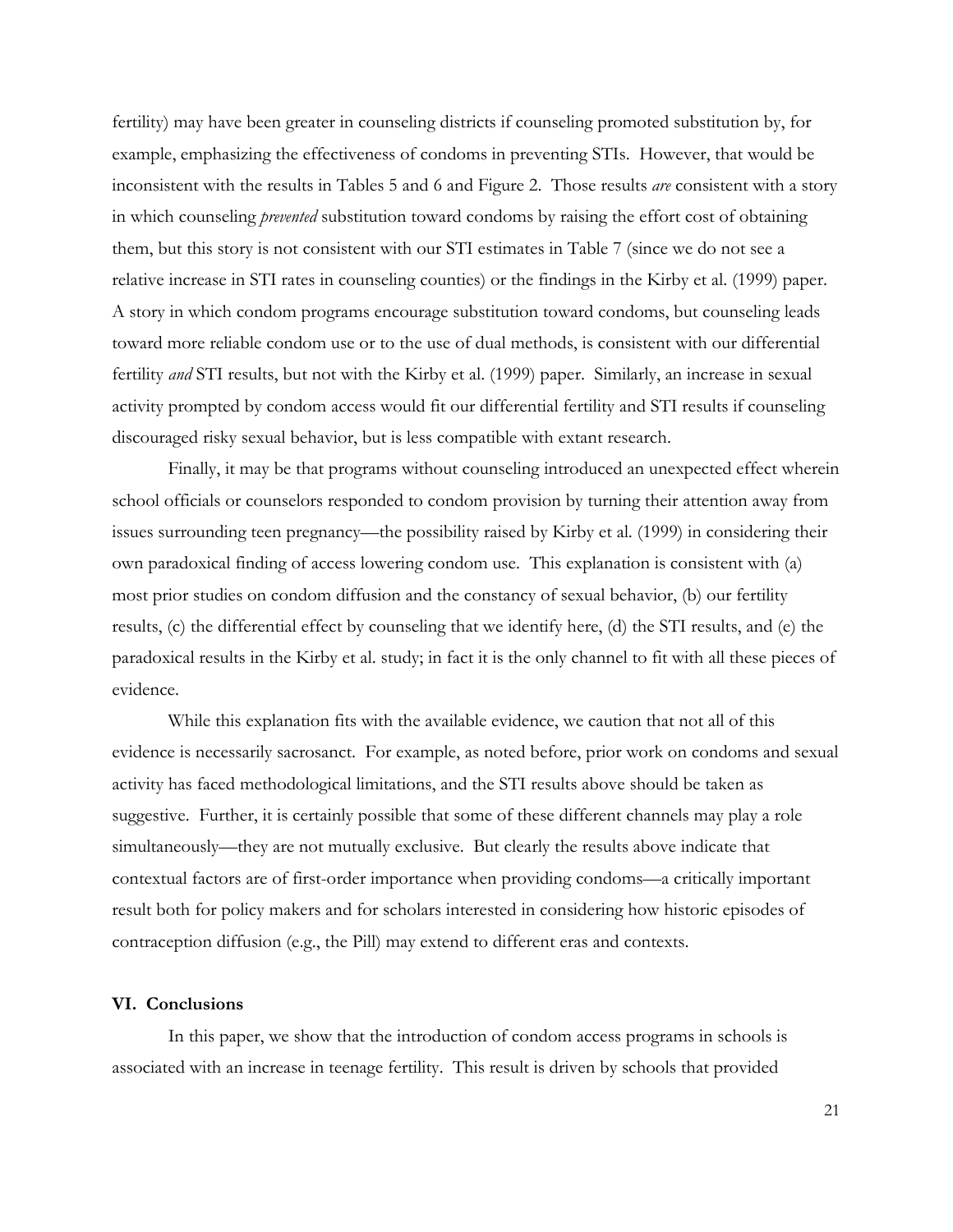condoms without mandating counseling. The effects are reasonably large in magnitude and contrast with the implications of prior work on access to oral contraception in the 1960s and 1970s and on more recent work on the effects of LARCs. As Martha Bailey (2006) points out in her paper on the long-term effects of oral contraception, the Pill was revolutionary because it 1) was used by women, 2) was not used at the time of intercourse, and 3) was much more effective than previous methods. The LARCs studied by Lindo and Packham (2015) also have these three features, and are in fact even more effective than the Pill. The condom, on the other hand, has none of these advantages. In this sense, our estimates help show how the likely effects of contraception access vary across the full range of available methods.

One shortcoming of our paper is the lack of stronger evidence on mechanisms, due to the lack of adequate data on sexual behaviors at the county level for these cohorts. However, our results on fertility are well-identified and robust, and are an important finding even in the absence of clear evidence on mechanisms. Our results also provide clear evidence *against* the adequacy of some explanations, such as a substitution-of-contraception story, to fully explain the increase in fertility here. Further, evidence that contraception diffusion in this case increased fertility is of clear importance. If one were to simply consult the prior literature on other methods of contraception to make policy recommendations about condom distribution programs, one would find little reason to be concerned about unintended effects on teen pregnancy. Our paper suggests that this could be very misleading.

We also recognize that we have estimated the effects of condom distribution in schools in a specific context—primarily large urban districts, in the early 1990s. The time period is especially relevant. Overall, teenagers today are less likely to engage in sexual activity and are less likely to become pregnant. Teens also have increased access to a wider range of contraceptives, and are more likely to use dual methods (Kearney and Levine 2015). Condom distribution programs in today's schools may not have the same effects as those shown here. Policy makers should therefore use caution in generalizing our results to predict the effects of condom distribution programs for today's teens. But again, our results suggest they should be equally cautious about generalizing results from an existing literature that is based on access to other methods of contraception.

Our work also informs the discussion about the causes of the notable decline in teenage childbearing during the 1990s. Several explanations for this decline have been proposed, including incarceration (Mechoulan, 2011), welfare reform (Lopoo and DeLeire, 2006), pregnancy prevention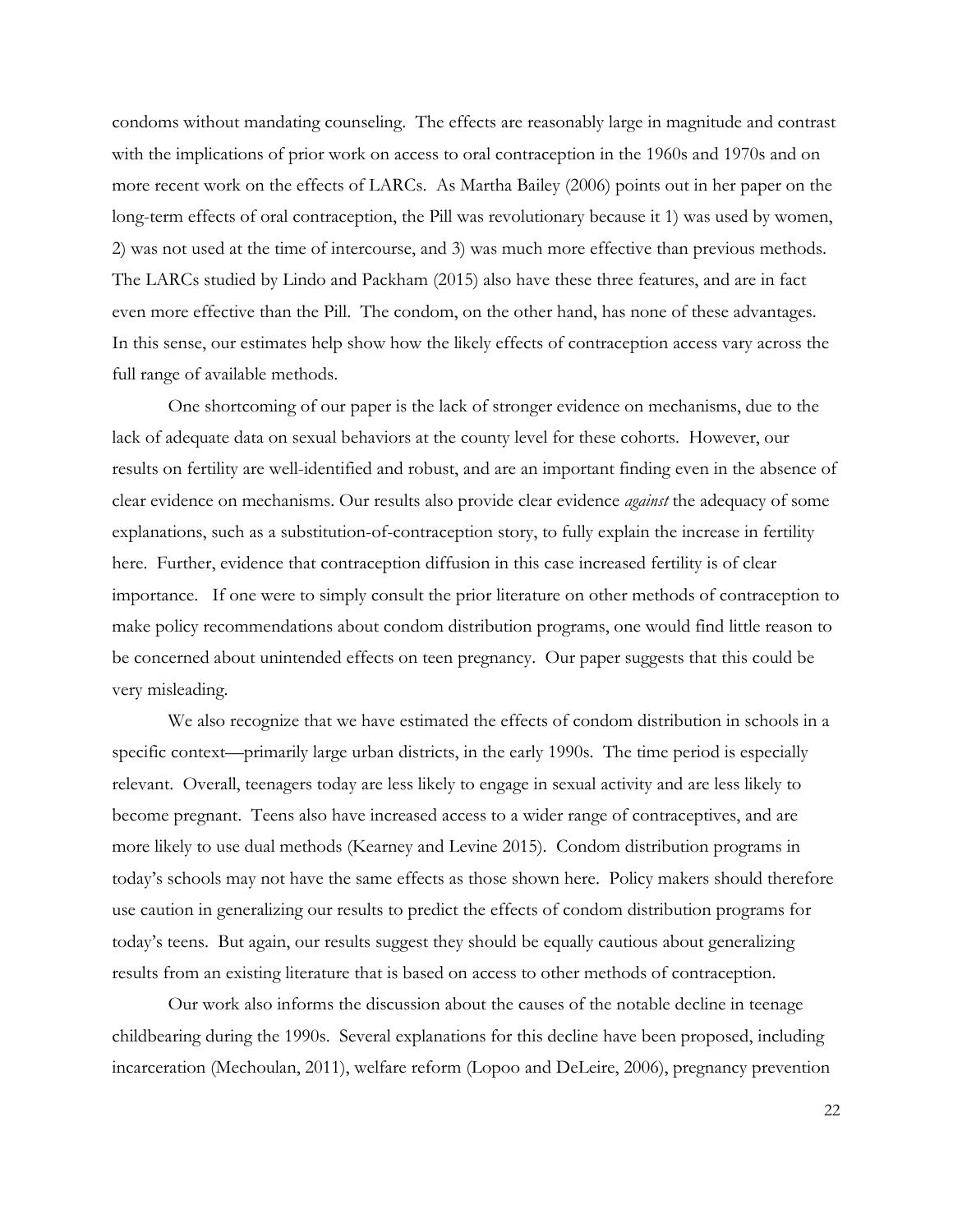messaging campaigns (Martin et al., 2012) or the improving economy (Colen, Geronimus, Phipps, 2006; Arkes, and Klerman, 2009). Some observers, especially Santelli and Melnikas (2010) have noted that the decline in teen fertility coincides with the rise of condom access, but their observation goes no further than a discussion of overall trends. Our work shows that, in fact, condom access at least through schools—did not play a role in the decline in teen fertility in the 1990s.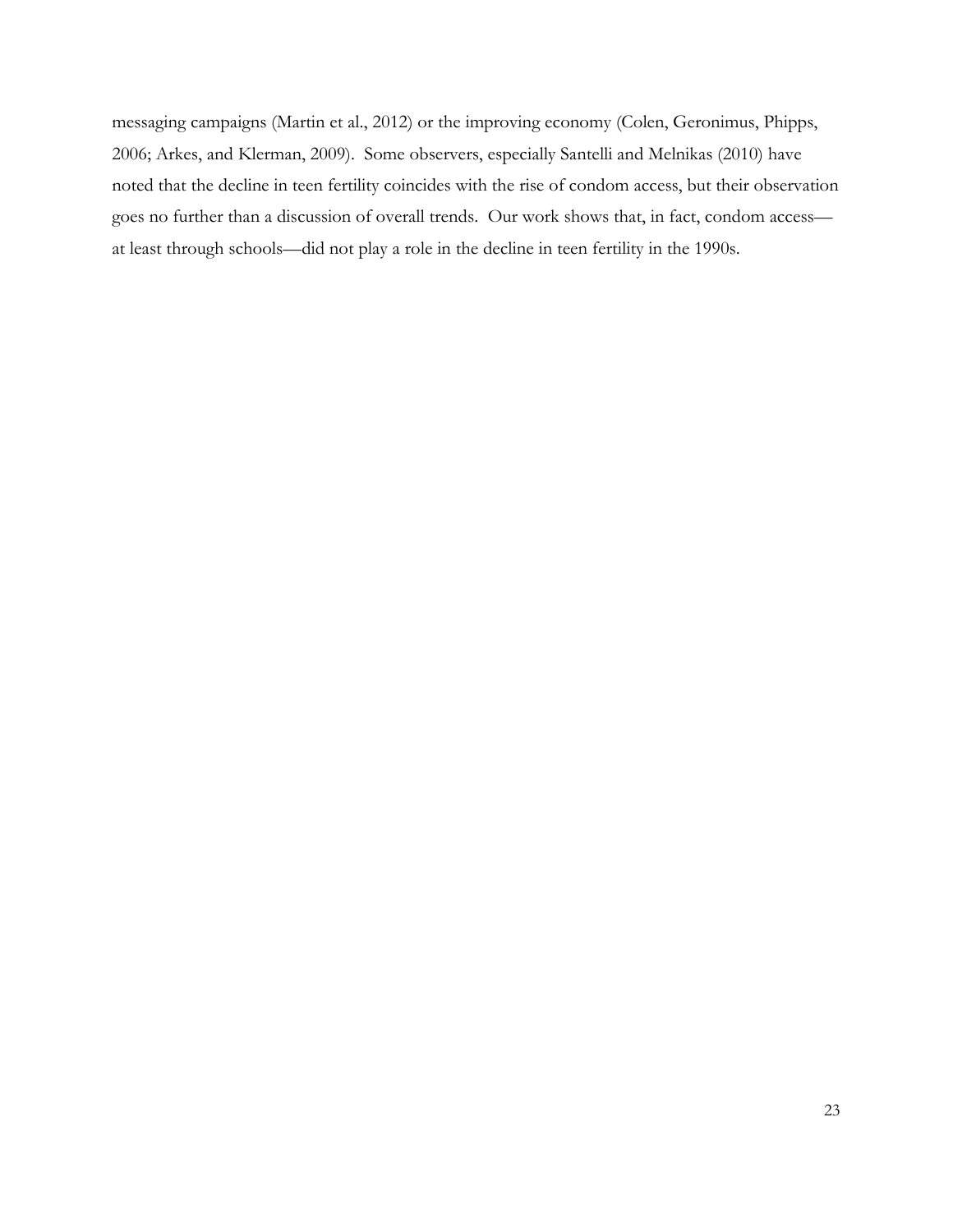### **References**

Allen, Joseph, Susan Philliber, Scott Herrling, and Gabriel Kuperminc. 1997. "Preventing Teen Pregnancy and Academic Failure: Experimental Evaluation of a Developmentally Based Approach," *Child Development* 68(4): 729-742.

American Academy of Pediatrics. 2013. "Condom Use by Adolescents," *Pediatrics* 132(5): 973-981.

Ananat, Elizabeth, and Daniel Hungerman. 2012. "The Power of the Pill for the Next Generation: Oral Contraception's Effects on Fertility, Abortion, and Maternal and Child Characteristics." *Review of Economics and Statistics* 94: 37-51.

Arcidiacono, Peter, Ahmed Khwaja and Lijing Ouyang. 2012. "Habit Persistence and Teen Sex: Could Increased Access to Contraception have Unintended Consequences for Teen Pregnancies?" *Journal of Business and Economic Statistics* 30(2): 312-325*.*

Arkes, Jeremy, and Jacob Klerman. 2009. "Understanding the Link Between the Economy and Teenage Sexual Behavior and Fertility Outcomes." *Journal of Population Economics* 22: 517-536.

Ashcraft, Adam and Kevin Lang. 2006. "The Consequences of Teenage Childbearing." NBER Working Paper 12485.

Asimov, Nanette. 1991. "Free Condoms Distributed to SF Teenagers," *San Francisco Chronicle*, February 15.

Asimov, Nanette. 1992a. "Condom program starts May 4" *San Francisco Chronicle,* April 8.

Asimov, Nanette. 1992b. "Condoms Promised at All S. F. High Schools," *San Francisco Chronicle*, December 2.

Bailey, Martha J. 2006. ''More Power to the Pill: The Impact of Contraceptive Freedom on Women's Life Cycle Labor Supply." *Quarterly Journal of Economics* 121: 289–320.

Banks, Sandy. 1991. "School Officials back Plan to Make Condoms Available," *Los Angeles Times*, September 27.

Bidgood, Jess. 2013. "Board to Vote on Condoms in Boston Schoos," *The New York Times,* June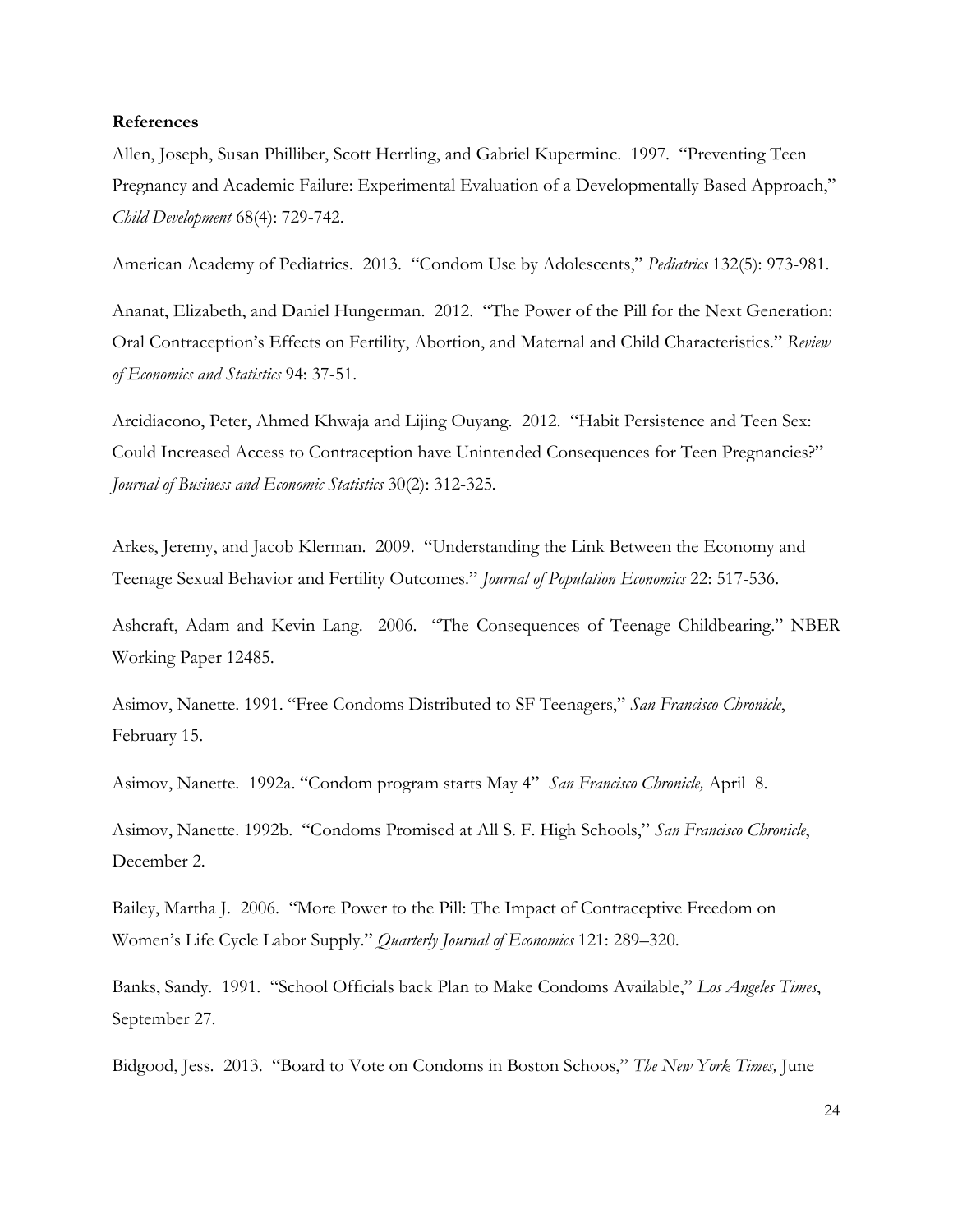Blake, Susan, Rebecca Ledsky, Carol Goodenow, Richard Sawyer, David Lohrmann, and Richard Windsor. 2003. "Condom Availability Programs in Massachusetts High Schools: Relationships with Condom Use and Sexual Behavior." *American Journal of Public Health* 93: 955-962.

Boonstra, Heather. 2014. "What is Behind the Declines in Teen Pregnancy Rates?" *Guttmacher Policy Review* 17(3): 15-21.

Brown, Nancy, Michelle Pennylegion, Pamela Hillard. 1997. "A Process Evaluation of Condom Availability in the Seattle, Washington Public Schools." *Journal of School Health* 67: 336-340.

Centers for Disease Control. 1996. Sexually Transmitted Disease Surveillance, 1995. Atlanta: CDC.

*Chicago Tribune.* 2014. "CPS to Expand Free Condom Program to 24 Schools." March 19.

Cohen, Deborah A. 1999. "Condom Availability for HIV/STD Prevention." *AIDS Patient Care and STDs,* 13(12), 731-737.

Colen, Cynthia G. Arline Geronimus, Maureen Phipps. 2006. "Getting a Piece of the Pie? The Economic Boom of the 1990s and Declining Teen Birth Rates in the United States." *Social Science & Medicine* 63: 1531-1545.

Durrance, Christine. 2013. "The Effects of Increased Access to Emergency Contraception on Sexually Transmitted Disease and Abortion Rates." *Economic Inquiry* 51(3): 1682-1695.

Evans, William, Craig Garthwaite, and Timothy J. Moore. 2012. "The White/Black Educational Gap, Stalled Progress, and the Long Term Consequences of the Emergence of Crack Cocaine Markets." NBER Working Paper 18437.

Furstenberg, Frank. 1976. "The Social Consequences of Teenage Parenthood." *Family Planning Perspectives* 8(4): 148-151, 151-164.

Furstenberg, Frank, Lynne Geitz, Julien Teitler and Christopher Weiss. 1997. "Does Condom Availability Make a Difference? An Evaluation of Philadelphia's Health Resource Centers." *Family Planning Perspectives* 29: 123-127.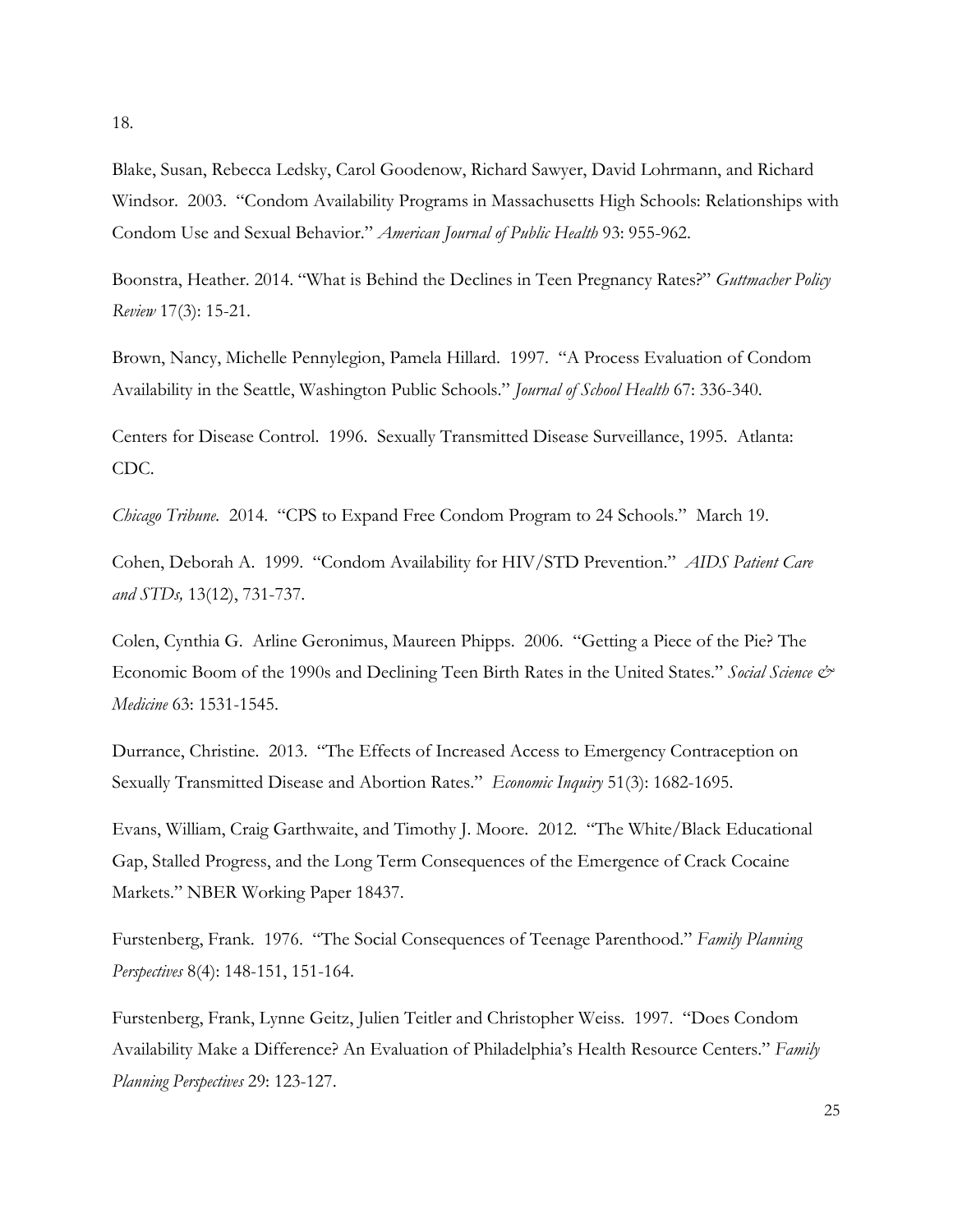Geronimus, Arline and Sanders Korenman. 1992. "The Socioeconomic Consequences of Teen Childbearing Reconsidered." *The Quarterly Journal of Economics*, 107(4): 1187-1214.

Girma, Sourafel and David Paton. 2011. "The Impact of Emergency Birth Control on Teen Pregnancy and STIs." *Journal of Health Economics*, 30(2): 373-380.

Goldin, Claudia, and Lawrence F. Katz. 2002. ''The Power of the Pill: Oral Contraceptives and Women's Career and Marriage Decisions,'' *Journal of Political Economy* 110: 730–770.

Goldstein, Amy, and Steve Bates. 1993. "Alexandrea to Fight AIDS with Condoms in School; Grades 9-12 First to be Targeted in VA," *The Washington Post*, June 19.

Guldi, Melanie. 2008. ''Fertility Effects of Abortion and Birth Control Pill Access for Minors,'' *Demography* 45: 817–827.

Hoffman, Saul D. 1998. "Teenage Childbearing Is Not So Bad After All…Or Is It? A Review of the New Literature." *Family Planning Perspectives* 30(5): 236-239+243.

Hughes, Mary Elizabeth, Frank F. Furstenberg Jr., and Julien O. Teitler. 1995. "The Impact of an Increase in Family Planning Services on the Teenage Population of Philadelphia," *Family Planning Perspectives* 27(2): 60-65+78.

Johnson, Johan. 1998. A Battle of Values: The Condom Controversy in New York City Public Schools. PhD Dissertation.

Joyce, Theodore, Robert Kaestner, and Silvie Colman. 2006. "Changes in Abortions and Births and the Texas Parental Notification Law." *New England Journal of Medicine,* 354(10): 1031-1038.

Kahn, Joan, and Kay Anderson. 1992. "Intergenerational Patterns of Teenage Fertility," *Demography* 29(1): 39-57.

Kearney, Melissa, and Phillip Levine. 2012. "Why is the Teen Birth Rate in the United States so High and Why Does it Matter?" *Journal of Economic Perspectives* 26(2): 141-166.

Kearney, Melissa, and Phillip Levine. 2015. "Investigating Recent Trends in the U.S. Teen Birth Rate," *Journal of Health Economics* 41: 15-29.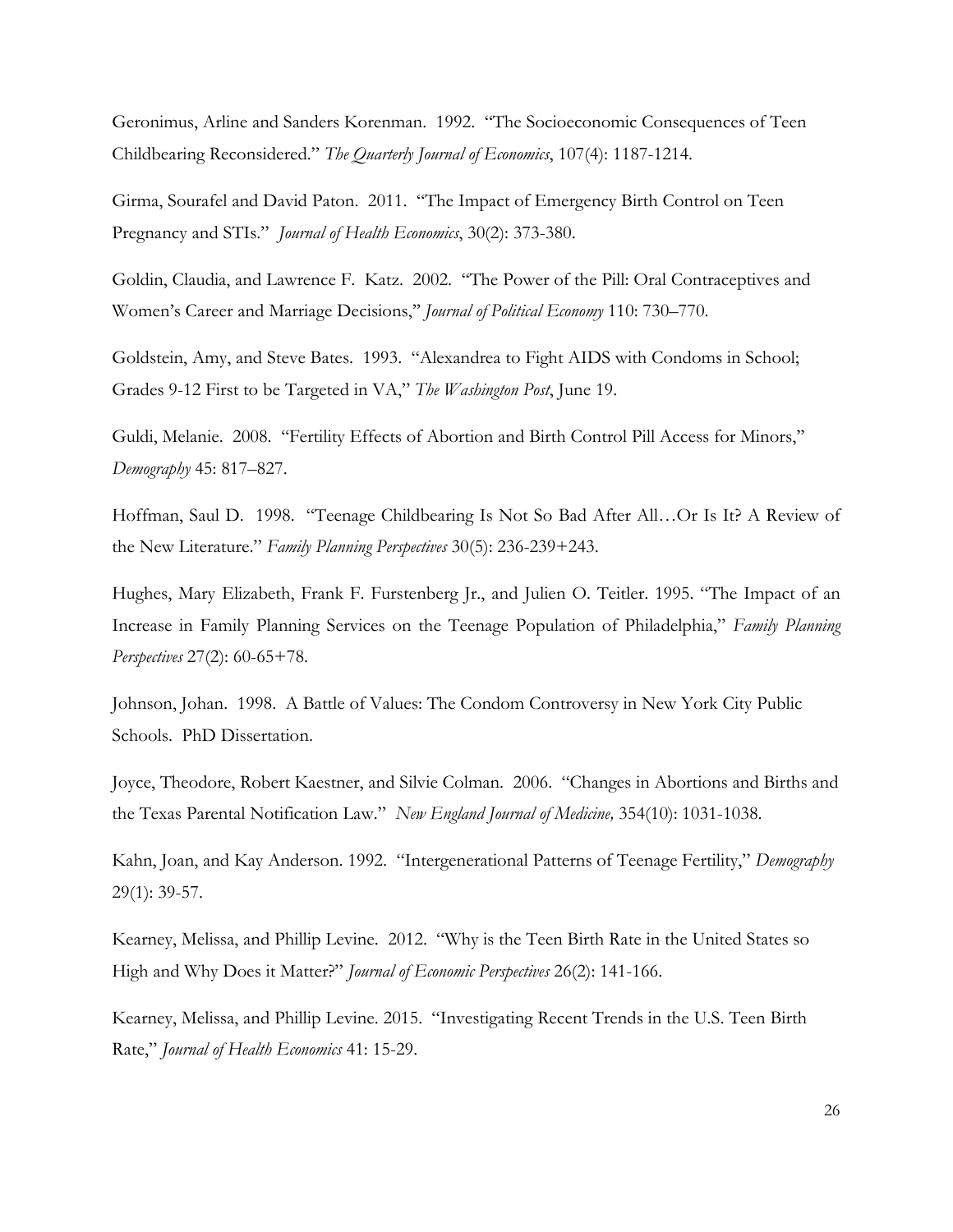Kirby, Douglas. 2001. Emerging Answers: Research Findings on Programs to Reduce Teen Pregnancy. Washington DC: the National Campaign to Prevent Teen Pregnancy.

Kirby, Douglas. 2002. "The Impacts of Schools and School Programs Upon Adolescent Sexual Behavior," in *The Journal of Sex Research* 39(1): 27-33.

Kirby, Douglas, 2007. Emerging Answers: Research Findings on Programs to Reduce Teen Pregnancy and Sexually Transmitted Diseases. Washington DC: The National Campaign to Prevent Teen and Unplanned Pregnancy.

Kirby, Douglas, Richard P. Barth, Nancy Leland and Joyce V. Fetro. 1991. "Reducing the Risk: Impact of a New Curriculum on Sexual Risk-Taking," *Family Planning Perspectives* 23(6): 253-263.

Kirby, Douglas, Nancy Brener, Nancy Brown, Nancy Peterfreund, Pamela Hillard, and Ron Harrist. 1999. "The Impact of Condom Distribution in Seattle Schools on Sexual Behavior and Condom Use." *American Journal of Public Health* 89: 182-187.

Kirby, Douglas, and Nancy Brown. 1996. "Condom Availability Programs in U.S. Schools." *Family Planning Perspectives* 28: 196-202.

Kirby, Douglas, and Karin Coyle. 1997. "School-Based Programs to Reduce Sexual Risk-Taking Behavior." *Children and Youth Services Review*, 19(5): 415-436.

Kirby, Douglas, Meg Korpi, Carla Adivi, and Jennifer Weissman. 1997. "An Impact Evaluation of Project SNAPP: An AIDs and Pregnancy Prevention Middle School Program," *AIDS Education and Prevention* 9(1, Suppl): 44-61.

Kirby, D. B., Laris, B.A., Rolleri, L.A. 2007. "Sex and HIV Education Programs: Their Impact on Sexual behaviors of Young People Throught the World." *Journal of Adolescent Health,* 40(3): 206- 2107.

Leitman, Robert, Erich Kramer, and Humphrey Taylor. 1993. "A Survey of Condom Programs," in: Sarah Samuels and Mark Smith (eds.) Condoms in the Schools. Menlo Park CA: Kaiser Family Foundation.

Lewin, Tamar. 1991. "Studies on Teen-Age Sex Cloud Condom Debate," *The New York Times*,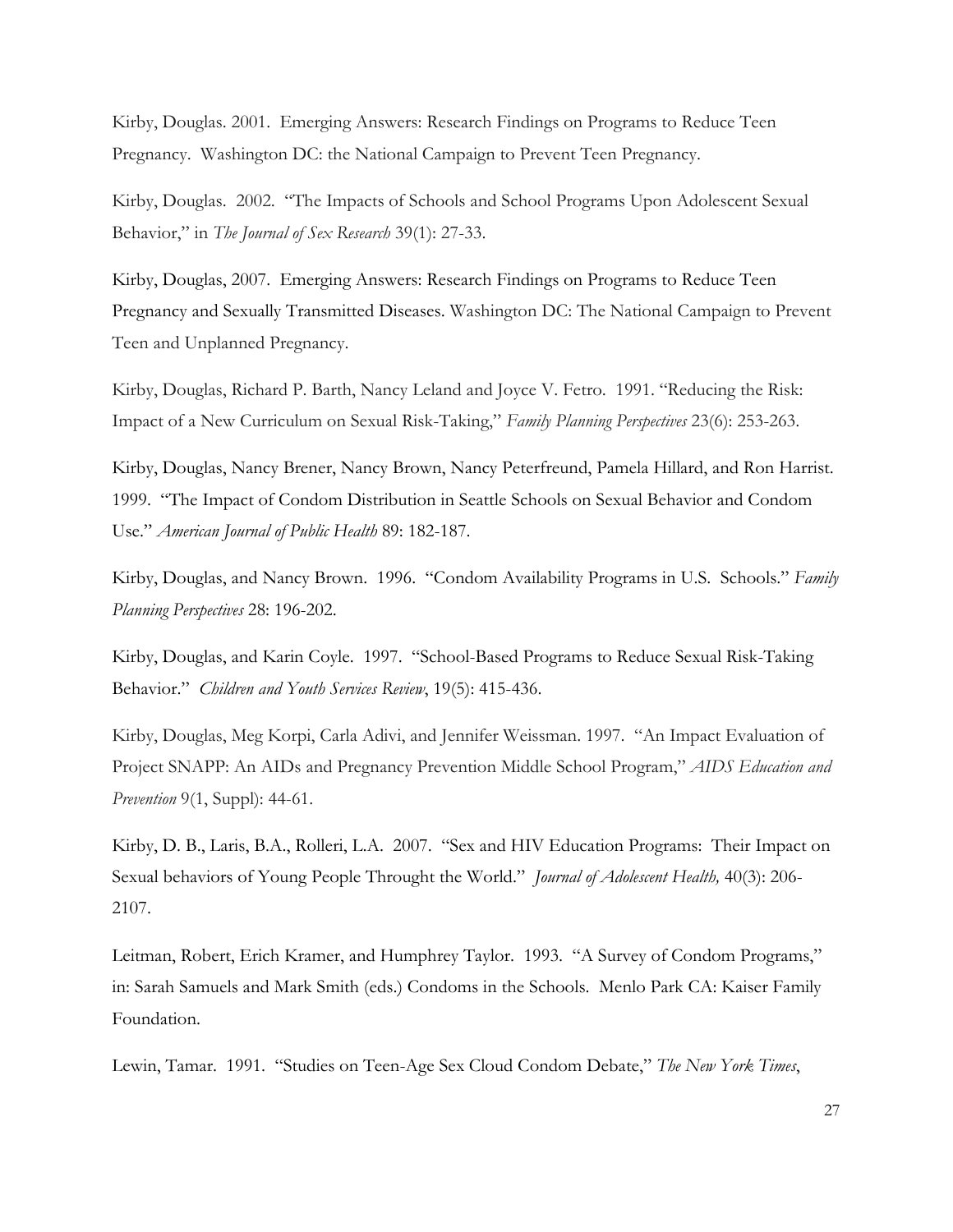February 8.

Lieberman, Lisa, Heather Gray, Megan Wier, Renee Fiorentino, and Patricia Maloney. 2000. "Long-Term Outcomes of an Abstinence-Based, Small-Group Pregnancy Prevention Program in Newy York City Schools." *Family Planning Perspectives* 32(5): 237-245.

Lindo, Jason, and Analisa Packham. 2015. "How Much Can Expanding Access to Long-Acting Reversible Contraceptives Reduce Teen Birth Rates?" NBER Working Paper 21275.

Lopoo, Leonard M., and Thomas DeLeire. 2006. "Did Welfare Reform Influence the Fertility of Young Teens?" *Journal of Policy Analysis and Management* 25: 275-298.

Lovenheim, Michael, Randall Reback, and Leigh Wedenoja. 2014. "How Does Access to Health Care Affect Health and Education? Evidence from School-based Health Center Openings," Working paper.

Martin, Joyce A., Brady E. Hamilton, Stephanie J. Ventura, Michelle J. K. Osterman, Elizabeth C. Wilson, and T. J. Mathews. 2012. "Births: Final Data for 2010." National Vital Statistics Reports, 61(1). Hyattsville, MD: National Center for Health Statistics.

Martinez-Donate, Melbourne Hovell, Jennifer Zellner, Carol Sipan, Elaine Blumberg, and Claudia Carrizosa. 2004. "Evaluation of Two School Based HIV Prevention Interventions in the Border City of Tijuana, Mexico." *The Journal of Sex Research* 41: 267-278.

Mechoulan, Stéphane. 2011. "The External Effects of Black Male Incarceration on Black Females." *Journal of Labor Economics* 29: 1-35.

National Institute for Health and Care Excellence. 2014. " Contraceptive Services with a Focus on Young People up to the Age of 25," NICE Public Health Guidance 51, accessed on 12/12/2014 at guidance.nice.org.uk/ph51 .

Nealon, Patricia. 1993. "Condoms: A Fact of Life in Many Mass. Schools," *Boston Globe*, March 5.

Ott, Mary A., Nancy E. Adler, Susan G. Millstein, Jeanne M. Tschann, and Jonathan M. Ellen. 2002. "The trade-off between hormonal contraceptives and condoms among adolescents." *Perspectives on sexual and reproductive health*, 6-14.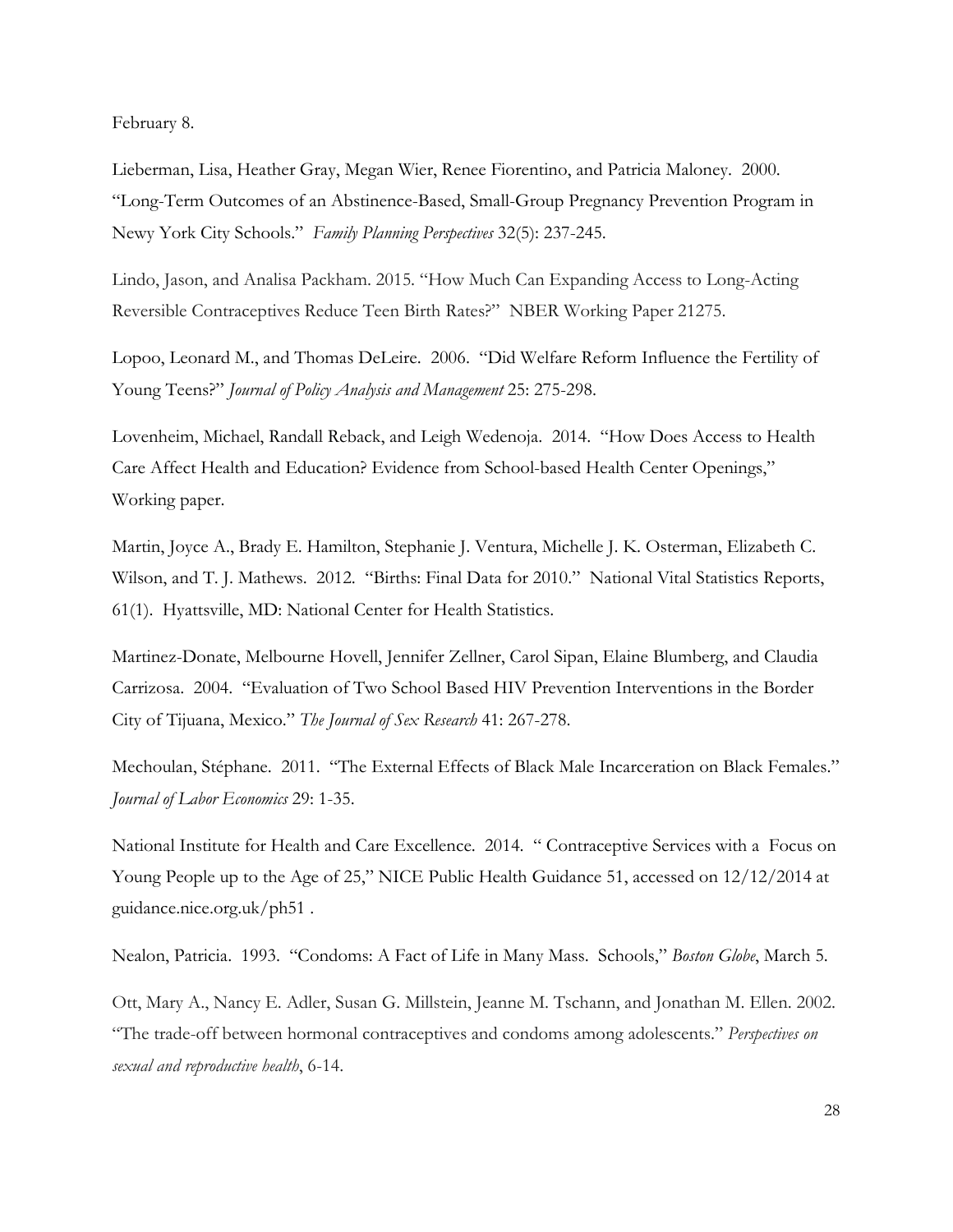Pantano, Juan. 2007. ''Unwanted Fertility, Contraceptive Technology, and Crime: Exploiting a Natural Experiment in Access to the Pill.'' California Center for Population Research working paper no. 028-07

Paton, David. 2002. "The Economics of Family Planning and Underage Conceptions." *Journal of Health Economics* 21(2): 207-225.

Philliber, Susan, Jacqueline Williams Kaye, Scott Herrling and Emily West. 2002. "Preventing Pregnancy and Improving Health Care Access Among Teenagers: An Evaluation of the Children's Aid Society-Carrera Program." *Perspectives on Sexual and Reproductive Health* 34(5): 224-251.

Rafferty, Yvonne and Alice Radosh. 2000. "AIDS Prevention and Condom Availability in an Urban School System: Facilitating Factors and Programme Challenges," *Health Education Journal* 59: 50-68.

Ramos, P. S. 1996. "The condom controversy in the public schools: Respecting a minor's right of privacy." *University of Pennsylvania Law Review:* 149-192.

Samuels, Sarah and Mark Smith, eds. 1993. Condoms in the Schools. Menlo Park CA: Kaiser Family Foundation.

Santelli, John and Andrea Melnikas. 2010. "Teen Fertility in Transition: Recent and Historic Trends in the United States." *Annual Review of Public Health* 31: 371-383.

Schuster, Mark, Robert Bell, Sandra Berry, and David Kanouse. 1998. "Impact of a High School Condom Availability Program on Sexual Attitudes and Behaviors," *Family Planning Perspectives* 30(2): 67-88.

Tan, Sandra. 2014. "'Condom Availability' Weighed for High Schools." *Buffalo News*, October 1.

Taylor, Paul. 1991. "High School Clinic: Case Study in Sexual risk; In Rural Florida Town, Impact of Offering Free Condoms to Teenagers Remains Unclear," *The Washington Post*, March 10.

Tillman, Leroy. 1992. "Washington, D.C., to Give Condoms in Schools to Fight AIDS," Associated Press Report, May 12.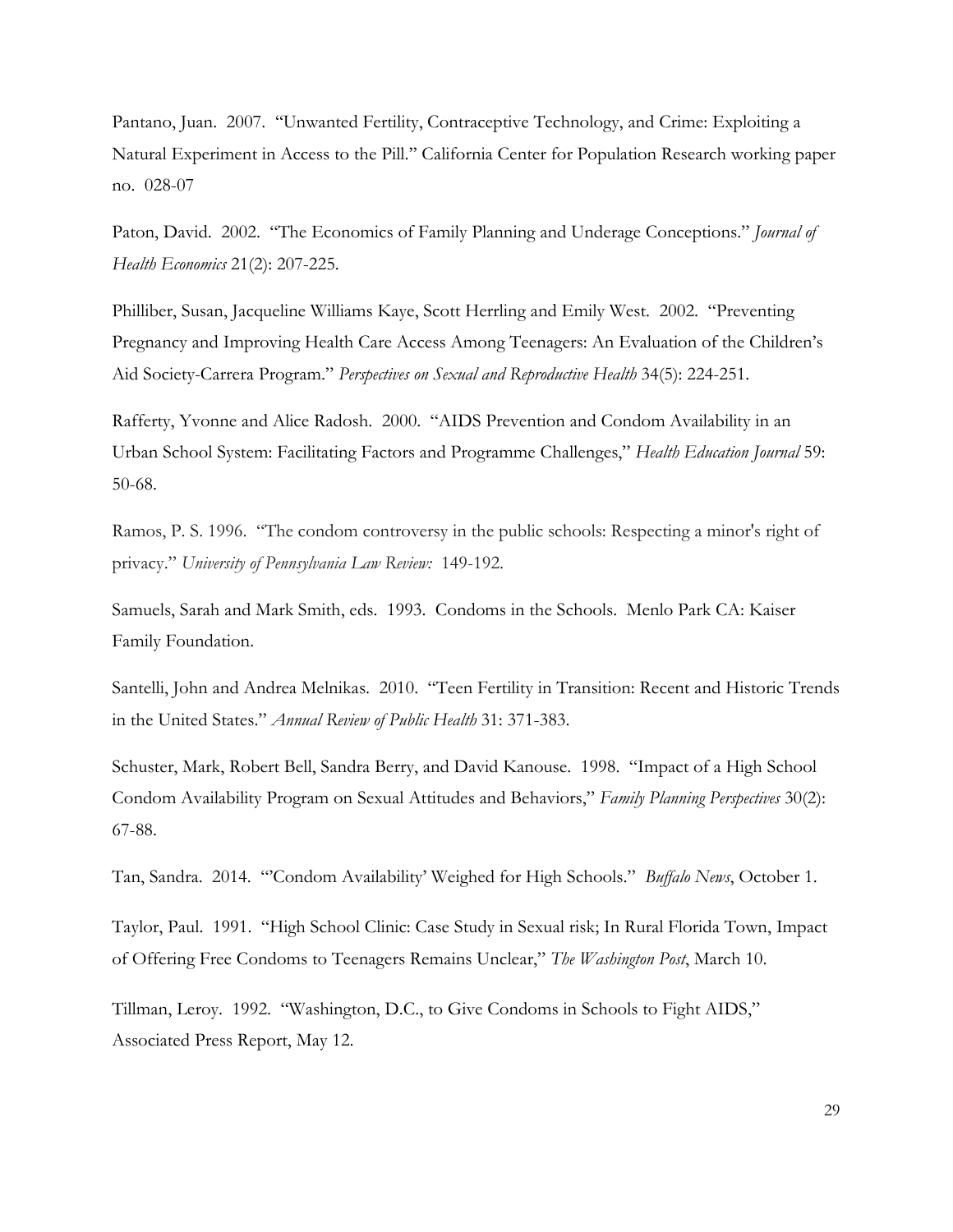Toups, M. L. and Holmes, W. R. 2002. "Effectiveness of Abstinence-Based Sex Education Curricula: A Review." *Counseling and Values*, 46: 237–240.

Trussell, James. 1976. "Economic Consequences of Teenage Childbearing." *Family Planning Perspectives*, 8(4): 184-190.

Trussell, James. 2011. "Contraceptive Efficacy." In Hatcher, Trussell, Nelson, Cates, Kowal, Policar (eds) *Contraceptive Technology: Twentieth Revised Edition*. New York NY: Ardent Media.

Wretzel, Sharon, Paul Visintainer, and Laura Pinkston Koenigs. 2011. "Condom Availability Program in an Inner City Public School: Effect on the Rates of Gonorrhea and Chlamydia Infection," *Journal of Adolescent Health* 49: 324-326.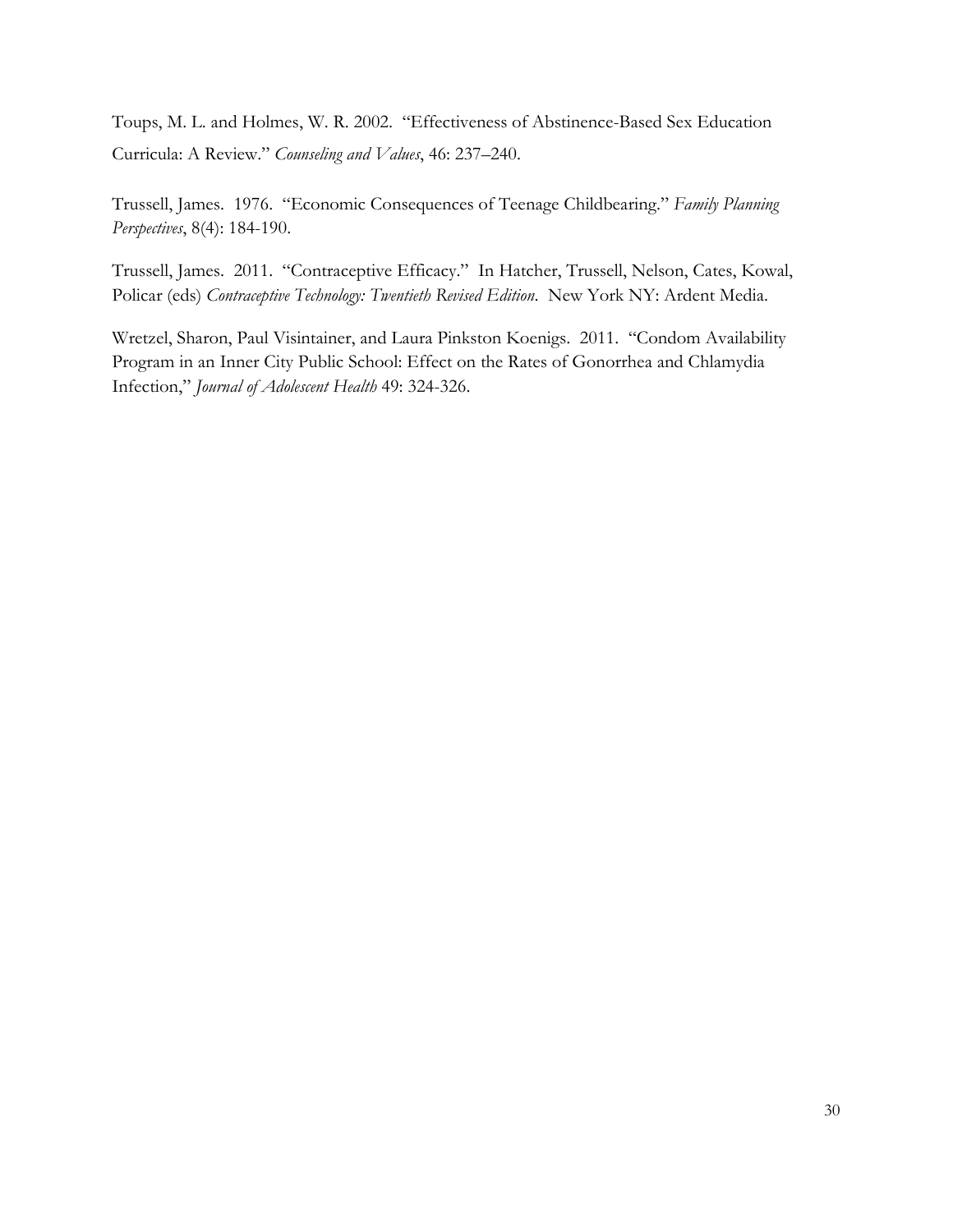| District                                           | County                                          | Students (1990) | Year              | Counseling |
|----------------------------------------------------|-------------------------------------------------|-----------------|-------------------|------------|
| Adams County School District 14                    | Adams, CO                                       | 1,196           | 1989              | Yes        |
| Baltimore City Public School System                | Baltimore City, MD                              | 4,431           | 1990              | Yes        |
| Cambridge Public School District                   | Middlesex, MA                                   | 2,078           | 1990              | Yes        |
| New York City Public Schools                       | Bronx, Kings, New York,<br>Queens, Richmond, NY | 250,033         | 1991              | $\rm No$   |
| <b>Brookline Public School District</b>            | Norfolk, MA                                     | 1,793           | 1992              | Yes        |
| Culver City Unified School District                | Los Angeles, CA                                 | 1,325           | 1992              | Yes        |
| District of Columbia Public Schools                | Washington, D.C.                                | 14,275          | 1992              | Yes        |
| Falmouth School District                           | Barnstable, MA                                  | 1,292           | 1992              | No         |
| LA-Unified School District                         | Los Angeles, CA                                 | 163,435         | 1992              | No         |
| Lincoln-Sudbury School District                    | Middlesex, MA                                   | 931             | 1992              | No         |
| Newton Public Schools                              | Middlesex, MA                                   | 2,668           | 1992              | Yes        |
| Portland Public Schools                            | Multnomah, OR                                   | 12,776          | 1992              | Yes        |
| Portsmouth School District                         | Rockingham, NH                                  | 1,024           | 1992              | Yes        |
| Public schools of Northborough and<br>Southborough | Worcester, MA                                   | 854             | 1992              | Yes        |
| San Francisco Unified School District              | San Francisco, CA                               | 19,589          | 1992*             | Yes        |
| Santa Monica-Malibu Unified School District        | Los Angeles, CA                                 | 2,779           | 1992              | $\rm No$   |
| School District of Philadelphia                    | Philadelphia, PA                                | 19,443          | $1992^{\ddagger}$ | Yes        |
| Alexandria City Public Schools                     | Alexandria, VA                                  | 2,551           | 1993              | Yes        |
| Amherst-Pelham Regional Public School District     | Hampshire, MA                                   | 1,004           | 1993              | No         |
| New Haven Public Schools                           | New Haven, CT                                   | 1,470           | 1993              | Yes        |
| Seattle Public School District                     | King, WA                                        | 10,854          | $1993^{\dagger}$  | $\rm No$   |
| Wachusett Regional School District                 | Worcester, MA                                   | 1,530           | 1993              | $\rm No$   |

**Table 1: School Districts with Condom Diffusion Programs**

Districts dropped because we could not could not verify program details (often on which schools adopted programs or had access to clinics with condoms): Chelsea (MA), Dade County (FL), Hatfield (MA), Jackson Public School District (MS), Martha's Vineyard (MA), Palm Beach (FL), Portsmouth (MA), Somerville (MA), Dallas (TX), Little Rock (AR), and Chicago Public Schools (IL). The last column in the table denotes whether a district mandated counseling when condoms were distributed. ‡There was a pilot program with several schools in December of 1991. \*1991 for Balboa High, 1992 for others. †Condoms were diffused over time to schools in Seattle from 1993 to 1995. The third column gives the number of high school students in the district in 1990.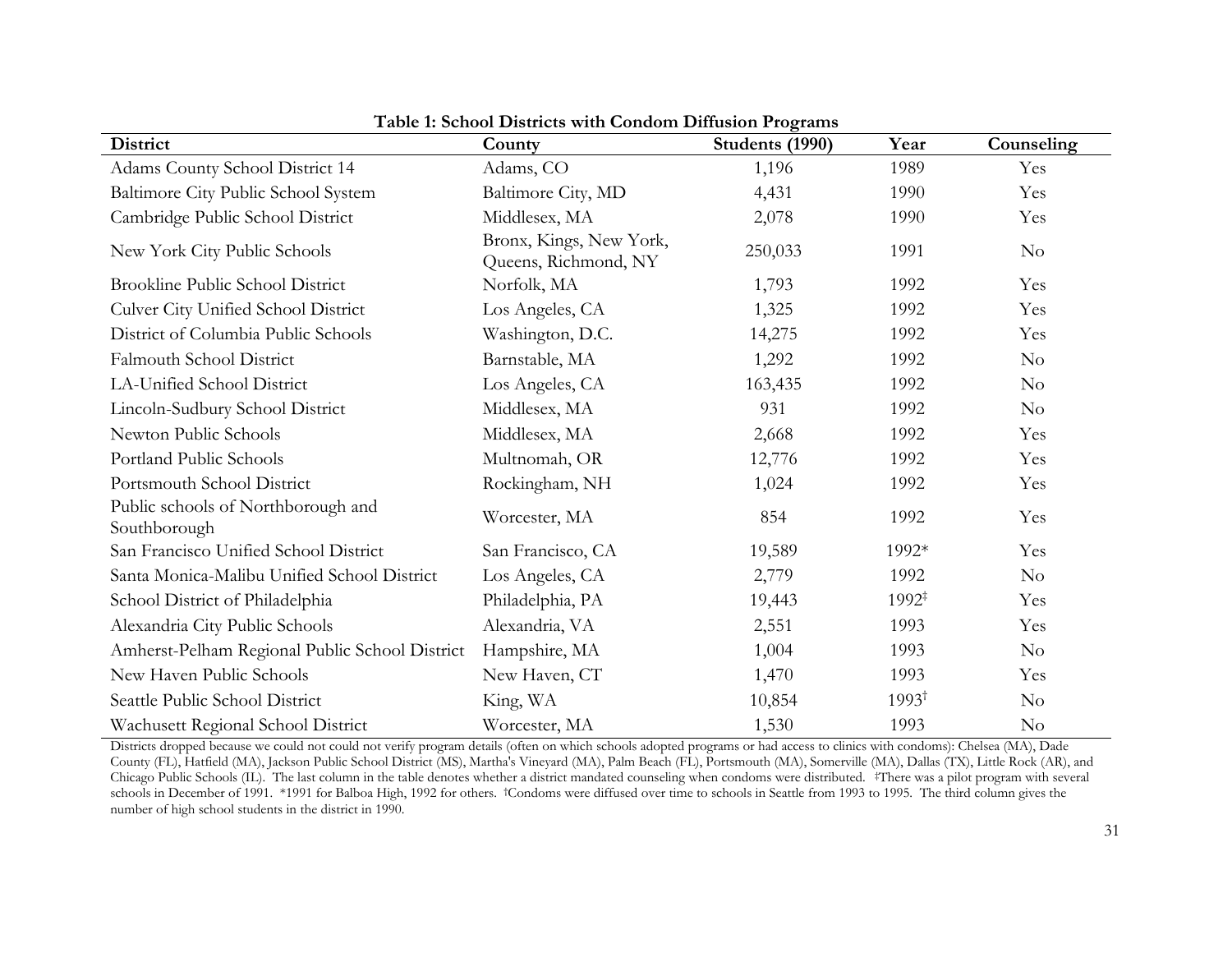|                                 |                       | Counties that Do Not |
|---------------------------------|-----------------------|----------------------|
|                                 | Counties that Adopt a | Adopt a Condom       |
|                                 | Condom Program        | Program              |
| Birthrate of Women 15 to 19     | 53.1                  | 52.6                 |
| (births per 1000 women)         | [29.2]                | [21.2]               |
| Number of Women 15 to 19        | 40,954                | 12,404               |
|                                 | [62, 234]             | [11, 833]            |
| Fraction of Population Under 18 | 0.24                  | 0.28                 |
|                                 | [0.04]                | [0.03]               |
| Fraction of Population Over 65  | 0.13                  | 0.11                 |
|                                 | [0.03]                | [0.04]               |
| Fraction White                  | 0.73                  | 0.85                 |
|                                 | [0.22]                | [0.12]               |
| Per-capita Income               | 28,149                | 23,644               |
|                                 | [7,570]               | [4, 714]             |
| Number of Observations          | 168                   | 3000                 |

# **Table 2: Pre-Treatment Summary Statistics for Treatment and Control Counties**

Table reports simple county-level averages for counties that ever adopt a school condom program (column 1) and counties that do not adopt a condom program (column 2). Standard deviations are in brackets. The number of county/year observations is given below the table. The data are for means for the years 1982 to 1989.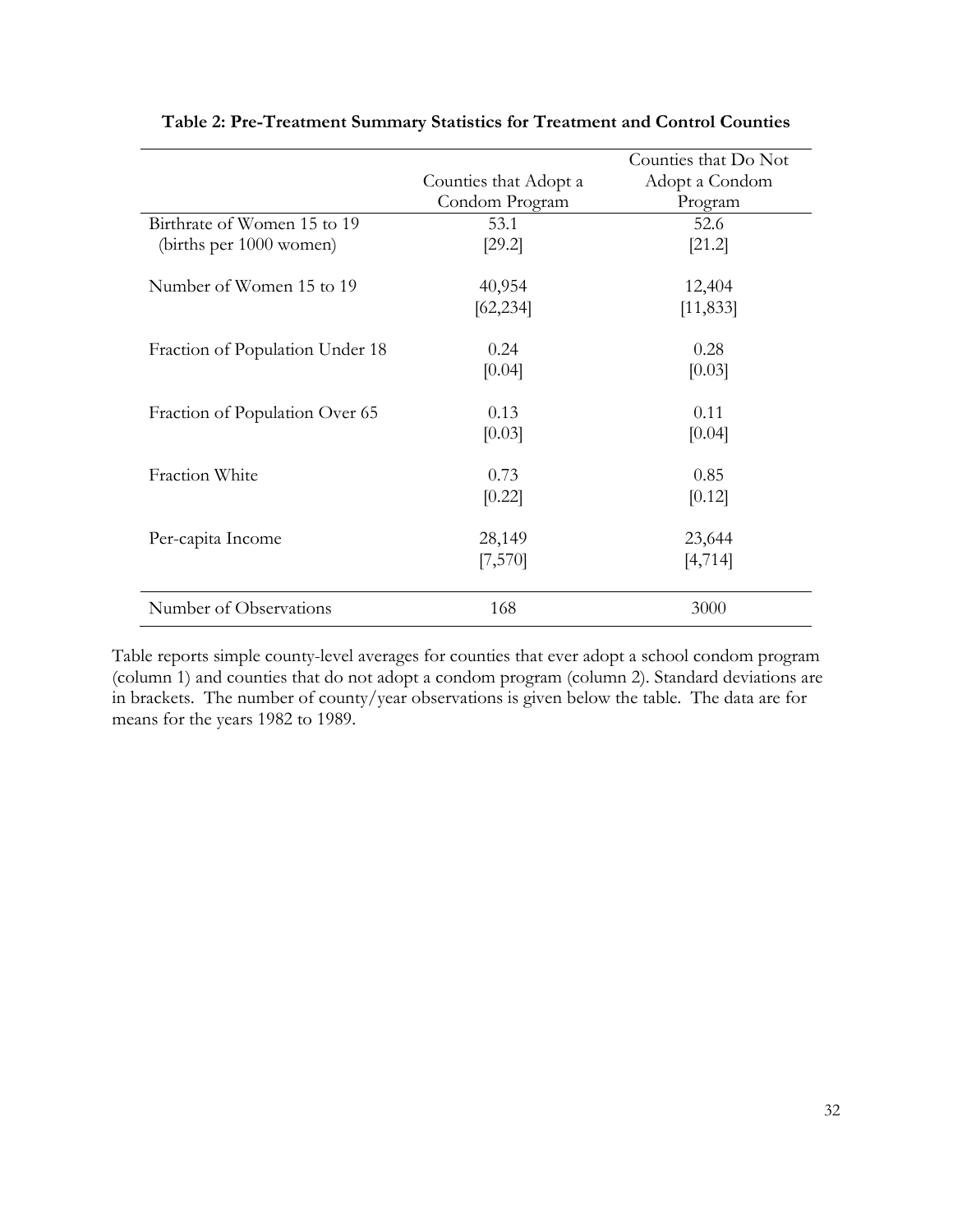| Table 5: Condom Diffusion Programs and Teen Ferulity |               |           |              |             |            |  |
|------------------------------------------------------|---------------|-----------|--------------|-------------|------------|--|
|                                                      |               | Quadratic |              |             | With 20-24 |  |
|                                                      | Linear Trends | Trends    | Cubic Trends | Lead Effect | Birth rate |  |
|                                                      |               |           |              | (4)         | (5)        |  |
| Diffusion                                            | 0.127         | 0.096     | 0.122        | 0.112       | 0.100      |  |
|                                                      | [0.047]       | [0.043]   | [0.037]      | [0.056]     | [0.042]    |  |
| Lead of Diffusion                                    |               |           |              | 0.01        |            |  |
|                                                      |               |           |              | [0.031]     |            |  |
| <b>RHS</b> Controls                                  | Yes           | Yes       | Yes          | Yes         | Yes        |  |
| Year Dummies                                         | Yes           | Yes       | Yes          | Yes         | Yes        |  |
| County FEs                                           | Yes           | Yes       | Yes          | Yes         | Yes        |  |
| County Trends                                        | Linear        | Quadratic | Cubic        | Linear      | Linear     |  |
| Observations                                         | 7,498         | 7,498     | 7,498        | 6,706       | 7,498      |  |
| R-squared                                            | 0.982         | 0.988     | 0.991        | 0.983       | 0.986      |  |

The dependent variable is the log of the birth rate among women ages 15 to19. Diffusion measures the fraction of high-school students in a county exposed to a district-wide condom access program. The mean of the dependent variable (in levels) is 5.4. Among counties with a condom program, the mean level of diffusion is 0.37 and the standard deviation is 0.29. Standard errors are clustered by county. The regressions include 396 counties covering conceptions from 1982 through 2000. Month of conception is estimated by subtracting the reported gestation period from the birth month. Right-hand side controls include per-capital income, per capita Medicaid transfers, state unemployment insurance compensation per capita, total population in levels and logs, the fraction of the population Hispanic, fraction white, fraction under 18, the fraction poor and under 18, and the fraction over age 65. Regressions are weighted by the population of women ages 15 to 19 as of 1990. The year that a condom program is adopted in a county is dropped from the sample. The last column adds the birth rate for women ages 20 to 24, in logs, as a control variable.

**Table 3: Condom Diffusion Programs and Teen Fertility**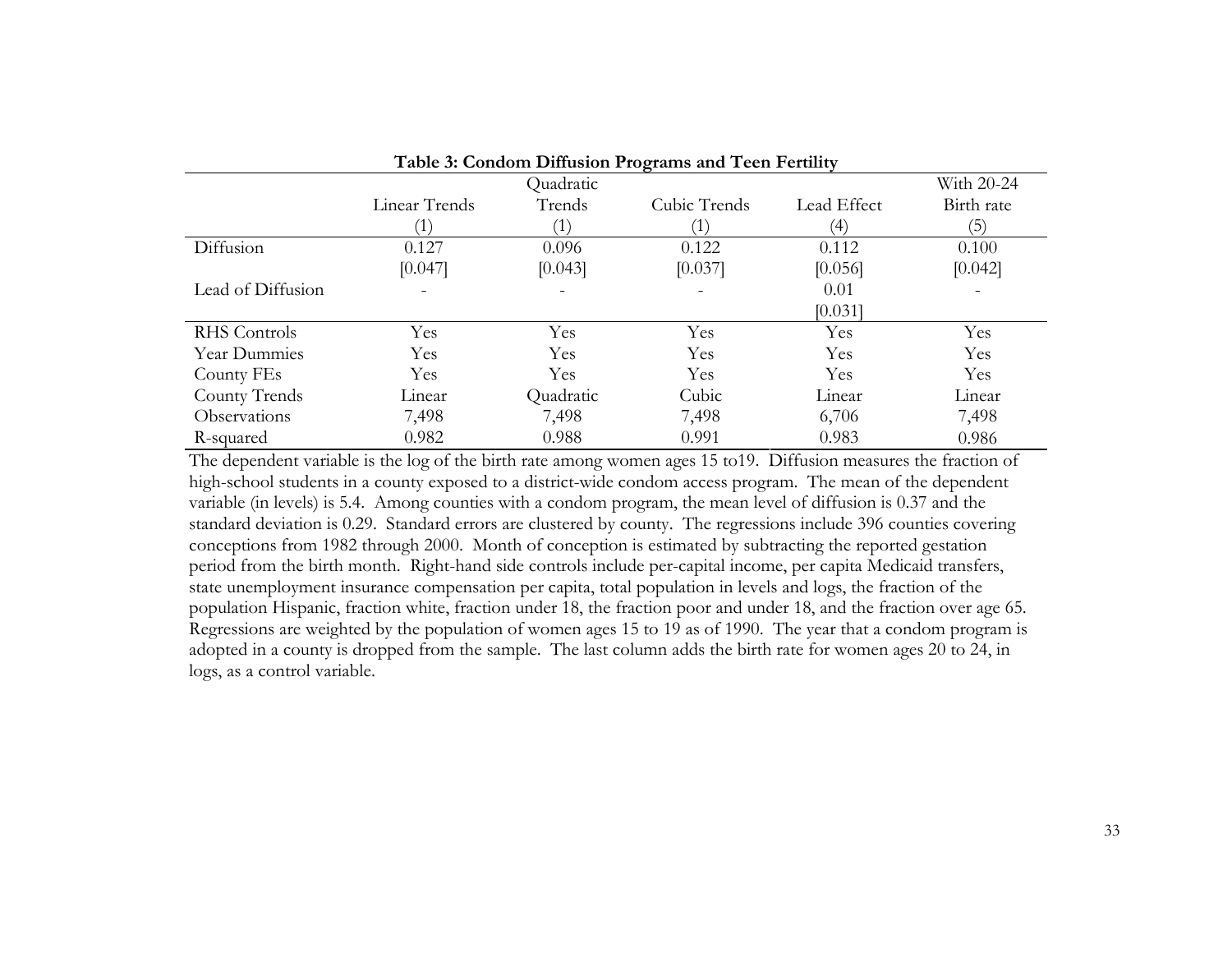|                                   | Mean Birth           | Linear           | Quadratic           |
|-----------------------------------|----------------------|------------------|---------------------|
|                                   | Rate (Levels)<br>(1) | Trends<br>(2)    | Trends<br>(3)       |
| Diffusion: 15-to-19 Birth Rate    | 5.41                 | 0.127<br>[0.047] | 0.096<br>[0.043]    |
| Diffusion: 20-to-24 Birth Rate    | 10.38                | 0.045<br>[0.055] | $-0.004$<br>[0.052] |
| Diffusion: 15-Year-old-Birth Rate | 1.65                 | 0.078<br>[0.057] | 0.028<br>[0.074]    |
| Diffusion: 16-Year-old-Birth Rate | 3.47                 | 0.045<br>[0.057] | 0.014<br>[0.064]    |
| Diffusion: 17-Year-old-Birth Rate | 5.50                 | 0.092<br>[0.061] | 0.088<br>[0.052]    |
| Diffusion: 18-Year-old-Birth Rate | 7.26                 | 0.151<br>[0.054] | 0.127<br>[0.053]    |
| Diffusion: 19-Year-old-Birth Rate | 8.18                 | 0.146<br>[0.055] | 0.096<br>[0.047]    |
| Diffusion: 20-Year-old-Birth Rate | 9.07                 | 0.132<br>[0.069] | 0.057<br>[0.057]    |
| Diffusion: 21-Year-old-Birth Rate | 10.00                | 0.103<br>[0.084] | 0.032<br>[0.081]    |

# **Table 4: Results Across Age Groups**

Column 1 shows the mean birth rate (in levels) for the relevant age group across the 7,498 countyby-year observations in the sample. Each coefficient in columns 2 and 3 comes from a separate regression. In each regression, the dependent variable is the logged birth rate for women of a particular age. All regressions include the right-hand side controls from earlier tables, along with county fixed effects and year fixed effects. Standard errors clustered by county are in brackets.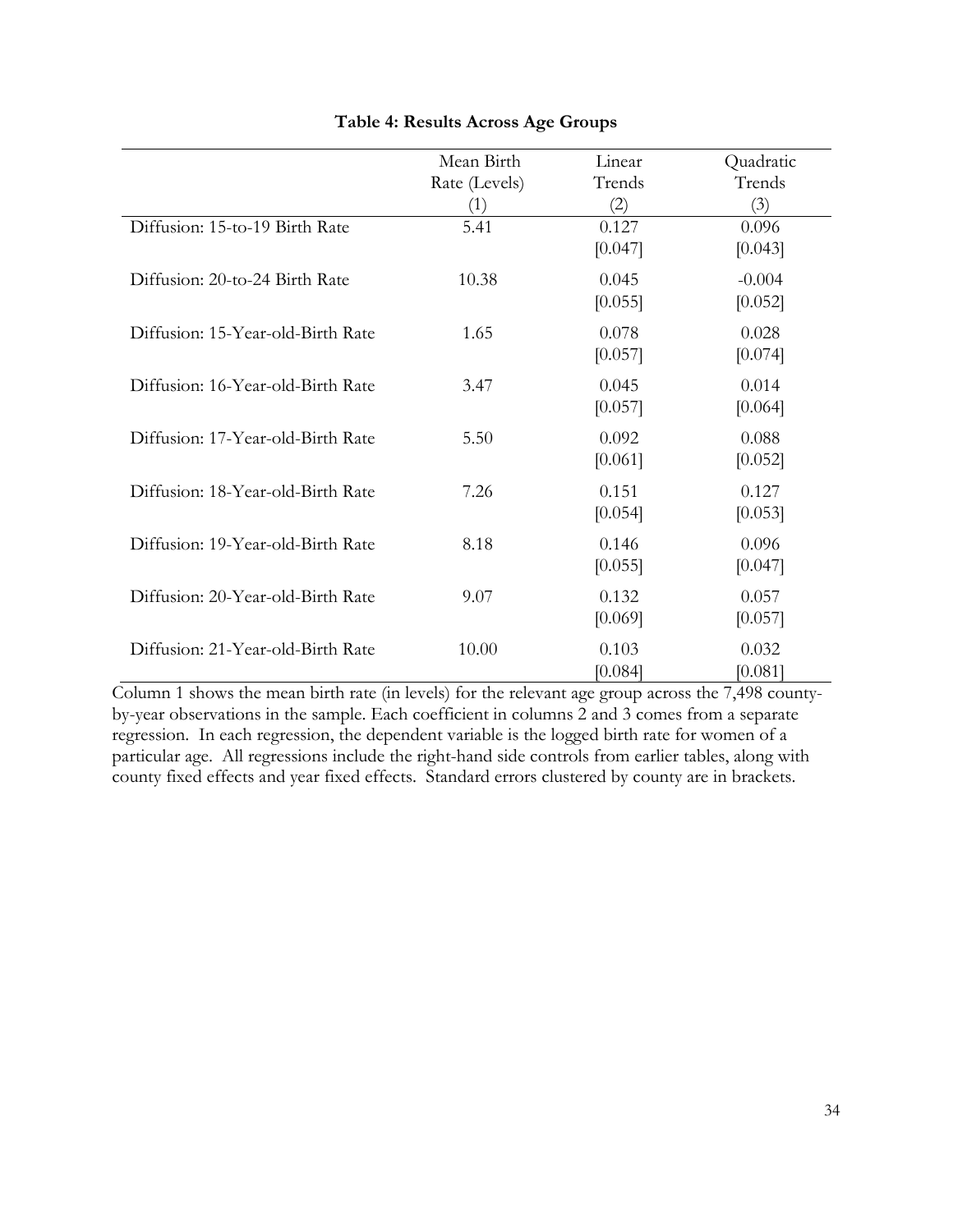|                              |          | Twore of Counseling and From Counseling Dimaston |                       |           |                    |                       |
|------------------------------|----------|--------------------------------------------------|-----------------------|-----------|--------------------|-----------------------|
|                              |          |                                                  |                       |           |                    | With 20-24 Birth Rate |
|                              |          | Baseline                                         | With 20-24 Birth Rate |           | & RHS Interactions |                       |
|                              | (1)      | $\left( 2\right)$                                | (3)                   | (4)       | (5)                | (6)                   |
| Diffusion without Counseling | 0.181    | 0.141                                            | 0.128                 | 0.129     | 0.119              | 0.191                 |
|                              | [0.034]  | [0.034]                                          | [0.043]               | [0.028]   | [0.059]            | [0.052]               |
| Diffusion with Counseling    | $-0.193$ | $-0.145$                                         | $-0.064$              | $-0.074$  | $-0.048$           | $-0.034$              |
|                              | [0.103]  | [0.085]                                          | [0.077]               | [0.076]   | [0.094]            | [0.094]               |
| County Trends                | Linear   | Quadratic                                        | Linear                | Quadratic | Linear             | Quadratic             |
| Test of Equality $F(1, 395)$ | 12.87    | 10.57                                            | 5.00                  | 6.63      | 2.61               | 5.87                  |
| <i><b>Observations</b></i>   | 7,498    | 7,498                                            | 7,498                 | 7,498     | 7,498              | 7,498                 |
| R-squared                    | 0.982    | 0.988                                            | 0.986                 | 0.989     | 0.986              | 0.990                 |

The dependent variable is the log of the birth rate among women ages 15 to19; in each column both coefficients are from the same regression. All regressions include the right-hand side controls described under Table 2, and year and county fixed effects. Regressions are weighted by the population of women ages 15 to 19 as of 1990. There are 12 counties with districts implementing counseling programs and there are 9 counties with programs that do not mandate counseling (see text). The Fstatistic is from a Wald test of equality of the diffusion effect for the counties with counseling and the counties without counseling; the 1-percent critical value of the *F*(1, 395) distribution is 6.70 and the 10-percent critical value is 2.72. In columns 3 and 4, the logged birth rate for ages 20-24 is included as a control. In the last two columns, a dummy for being a treatment county is interacted with the right-hand side controls listed in the text under equation (1) and below Table 3.

# **Table 5: Counseling and Non-Counseling Diffusion**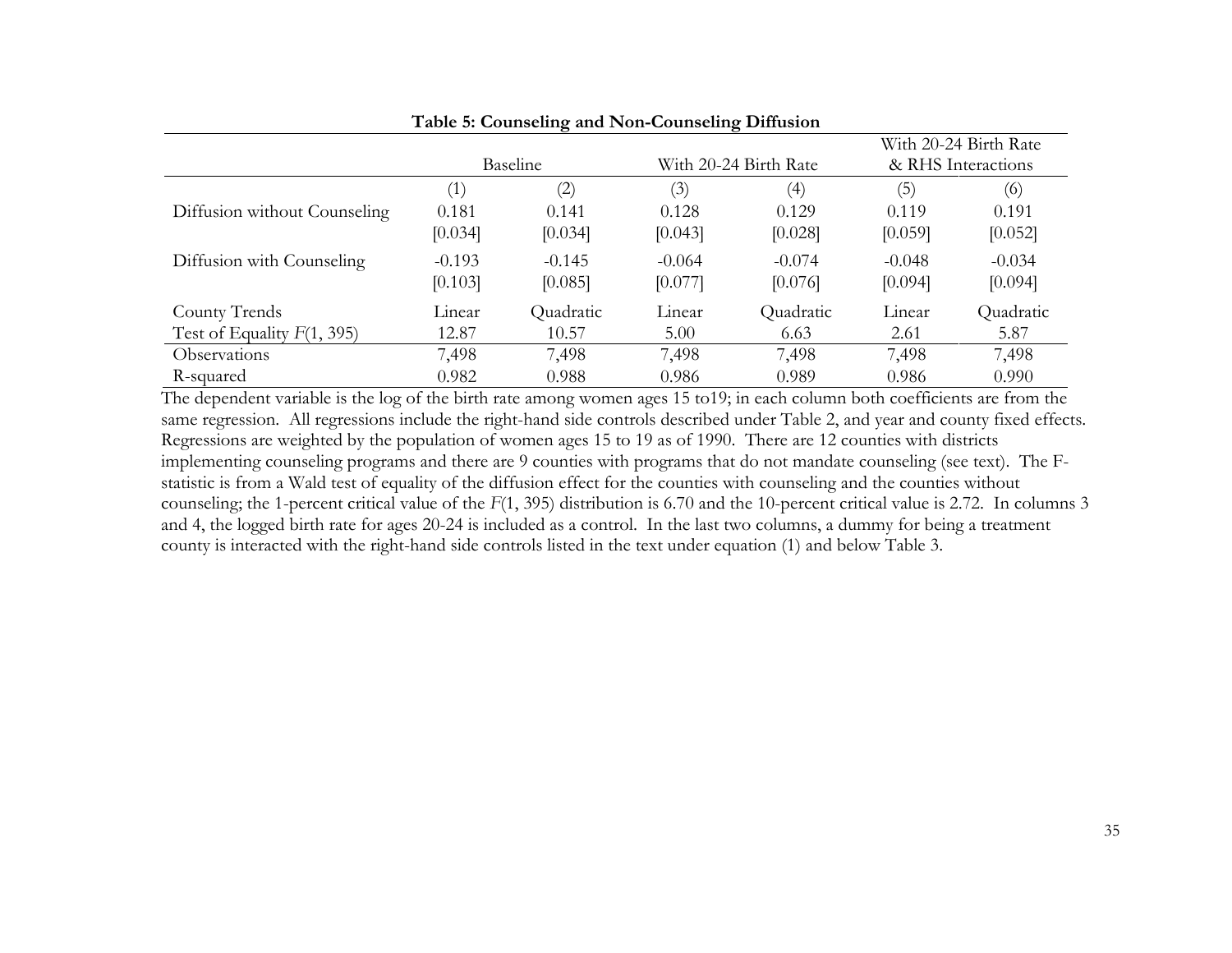|                                                     | $\mathbf{\sigma}$<br>Baseline | Per-Capita<br>Income | $\mathbf{\sigma}$<br>Population | Percent<br>Hispanic | Percent<br>White    | Percent<br>Black    |
|-----------------------------------------------------|-------------------------------|----------------------|---------------------------------|---------------------|---------------------|---------------------|
|                                                     | (1)                           | (2)                  | (3)                             | (4)                 | (6)                 | (5)                 |
| Diffusion without Counseling                        | 0.181                         | 0.19                 | 0.163                           | 0.150               | 0.177               | 0.204               |
|                                                     | [0.034]                       | [0.037]              | [0.029]                         | [0.045]             | [0.034]             | [0.044]             |
| Diffusion with Counseling                           | $-0.193$<br>[0.103]           | $-0.159$<br>[0.118]  | $-0.195$<br>[0.103]             | $-0.204$<br>[0.107] | $-0.208$<br>[0.095] | $-0.178$<br>[0.097] |
| Diffusion $\times$ Above-Average<br>Covariate Value |                               | $-0.041$<br>[0.044]  | 0.01<br>[0.025]                 | 0.023<br>[0.033]    | 0.069<br>[0.092]    | $-0.023$<br>[0.030] |
| Test of Equality $F(1, 395)$                        | 12.95                         | 9.16                 | 12.39                           | 15.55               | 15.72               | 14.88               |
| Observations                                        | 7,498                         | 7,498                | 7,498                           | 7,498               | 7,498               | 7,498               |
| R-squared                                           | 0.982                         | 0.982                | 0.982                           | 0.982               | 0.982               | 0.982               |

**Table 6: Counseling and Non-Counseling with Other Interacted Covariates**

The dependent variable is the log of the birth rate among women ages 15 to19; in each column all coefficients are from the same regression. All regressions include the right-hand side controls described under Table 2, year dummies, county fixed effects, and linear trends. Regressions are weighted by the population of women ages 15 to 19 as of 1990. The F-statistic is from a Wald test of equality of the diffusion effect for the counties with counseling and the counties without counseling; the 1-percent critical value of the *F*(1, 395) distribution is 6.70 and the 10-percent critical value is 2.72. The first column repeats the estimates from column (1) in Table 5. The next column adds a variable that interacts a dummy for condom diffusion with a dummy for whether a county has above-average per-capita income (where the average is calculated among diffusion counties only); each subsequent column adds in a similar interacted term using a different covariate. Redoing column 2 with quadratic trends yields non-counseling and counseling coefficients of 0.15 [0.04] and -0.12 [0.10]; for column 3, 0.15 [0.04] and -0.14 [0.09]; for column 4, 0.15 [0.06] and -0.14 [0.10]; for column 5, 0.13 [0.04] and -0.17 [0.07]; and for column 6, 0.25 [0.05] and -0.08 [0.07].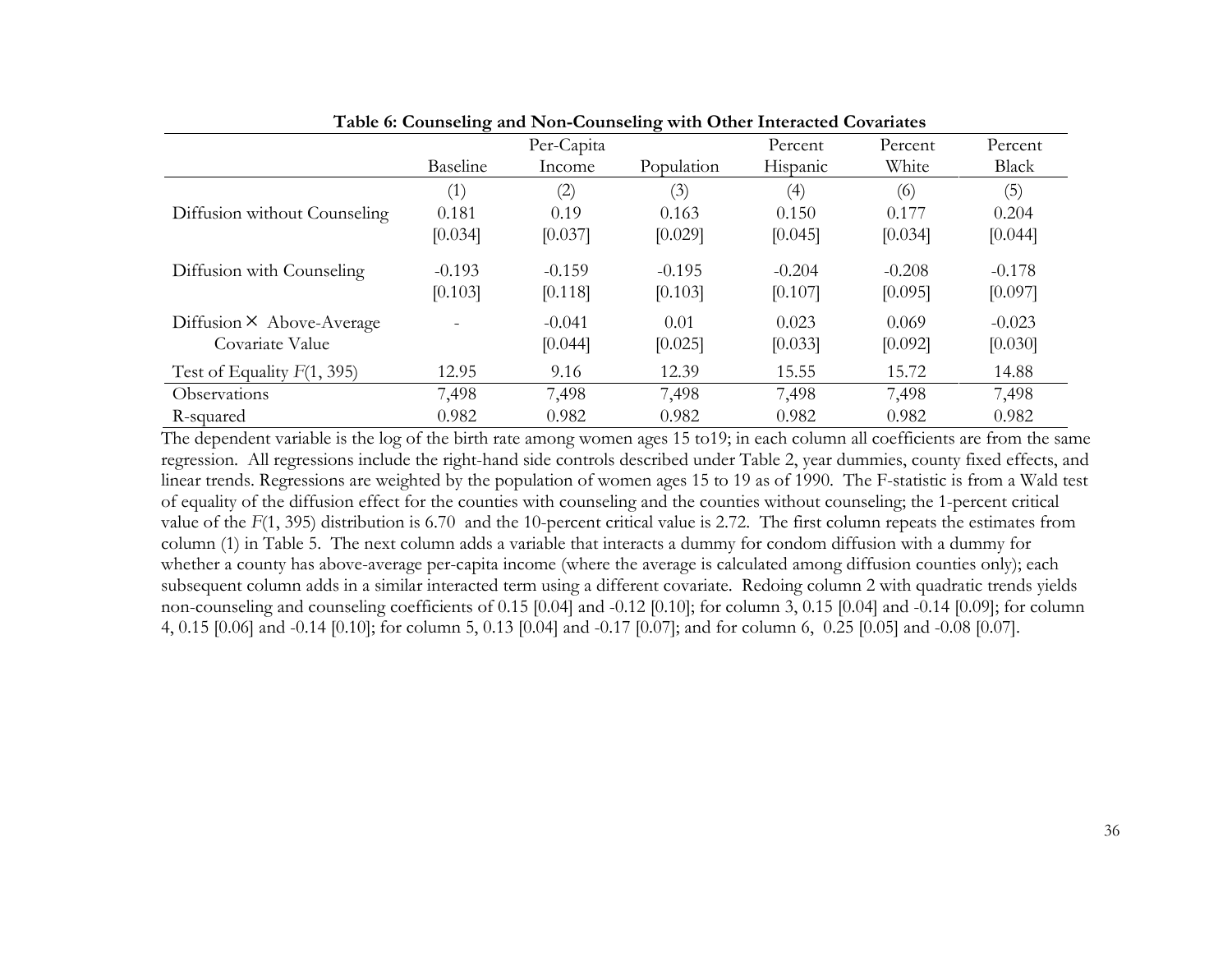|                   |                |         |         | Log Gonorrhea  |  |  |
|-------------------|----------------|---------|---------|----------------|--|--|
|                   | Log Birth Rate |         |         | Rate (Women)   |  |  |
|                   |                | 2)      | 3)      | $\overline{4}$ |  |  |
| Diffusion         | 0.123          |         | 0.747   |                |  |  |
|                   | [0.038]        |         | [0.386] |                |  |  |
| Diffusion without |                | 0.141   |         | 0.923          |  |  |
| Counseling        |                | [0.034] |         | [0.384]        |  |  |
| Diffusion with    |                | 0.074   |         | 0.264          |  |  |
| Counseling        |                | [0.063] |         | [0.495]        |  |  |
| RHS Controls      | Yes            | Yes     | Yes     | Yes            |  |  |
| Year Dummies      | Yes            | Yes     | Yes     | Yes            |  |  |
| City FEs          | Yes            | Yes     | Yes     | Yes            |  |  |
| Observations      | 629            | 629     | 629     | 629            |  |  |

**Table 7: Condom Diffusion Programs and Gonorrhea Rates for Women**

For columns (1)-(3), the dependent variable is the log of the birth rate among women ages 15 to19. For coumns (4)-(6), the dependent variable is the log of the gonorrhea rate for women. Standard errors are clustered by county. The sample is limited to 59 cities with populations over 200,000, with available data from the CDC on the gonorrhea rates for women between 1989 and 1999. Cities are assigned the treatment status of the county in which they are primarily located. Right-hand side controls include a linear city-specific time trend, the number of years that crack cocaine has been in the city and its square, per-capita income, per capita Medicaid transfers, state unemployment insurance compensation per capita, total population in levels and logs, the fraction of the population Hispanic, fraction white, fraction under 18, the fraction poor and under 18, and the fraction over age 65. Regressions are weighted by the population of women ages 15 to 19 as of 1990.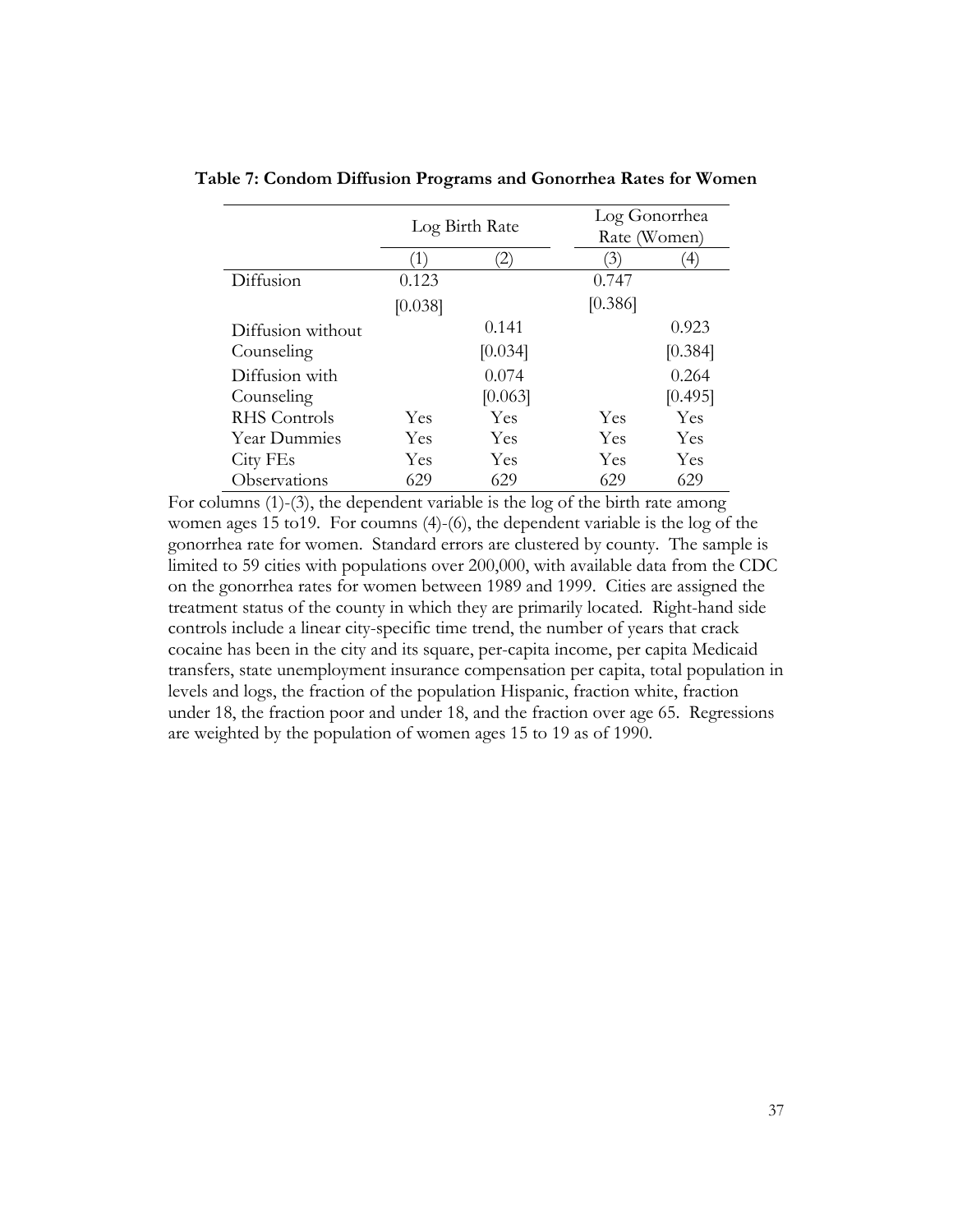**Figure 1: Ratio of Teen Fertility to Fertility of Women 20-24, in Years Before and After School Distribution Program**



The figure shows relative teen fertiliy for the counties implementing a school condom program. The ratio is defined as the total number of births conceived by women ages 15 to 19 in the county and year, divided by the total number of births conceived by women ages 20 to 24. This ratio is averaged across the counties annually starting 5 years before diffusion through 5 years after diffusion (year zero is the year a program was implemented).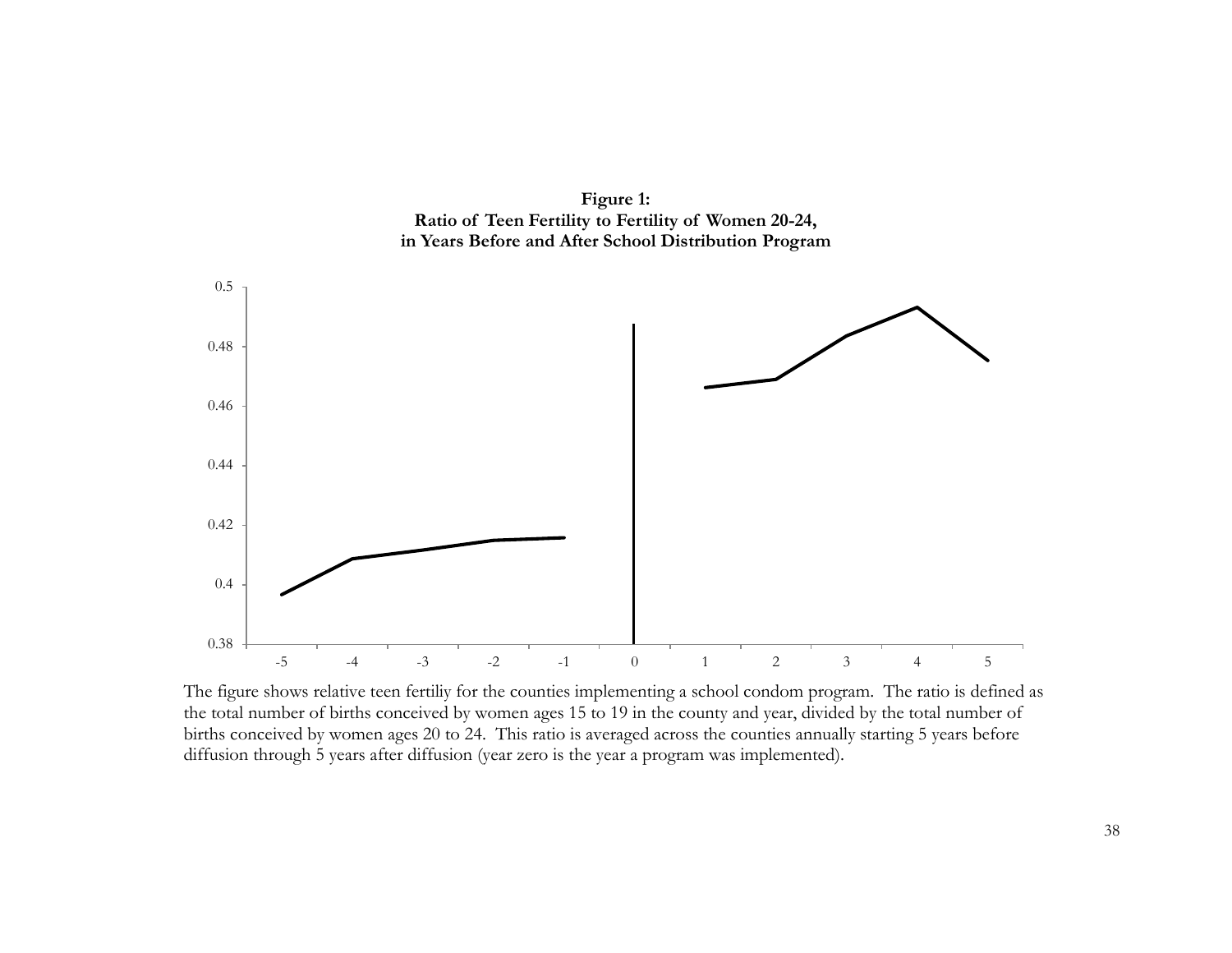**Figure 2: Results for Treatment Counties by Counseling Status**



Each point in the above picture is a coefficient from a separate regression. Each regression redoes the estimate in column 2 of Table 2 except that all the treatment counties except for one are dropped from the sample; the diffusion coefficient is then reported. The above picture shows the results from regressions keeping a treatment county with at least 10,000 females ages 15 to 19 in 1990; several of the smaller counties are omitted (see text). The dashed lines represent 95% confidence intervals for each coefficient.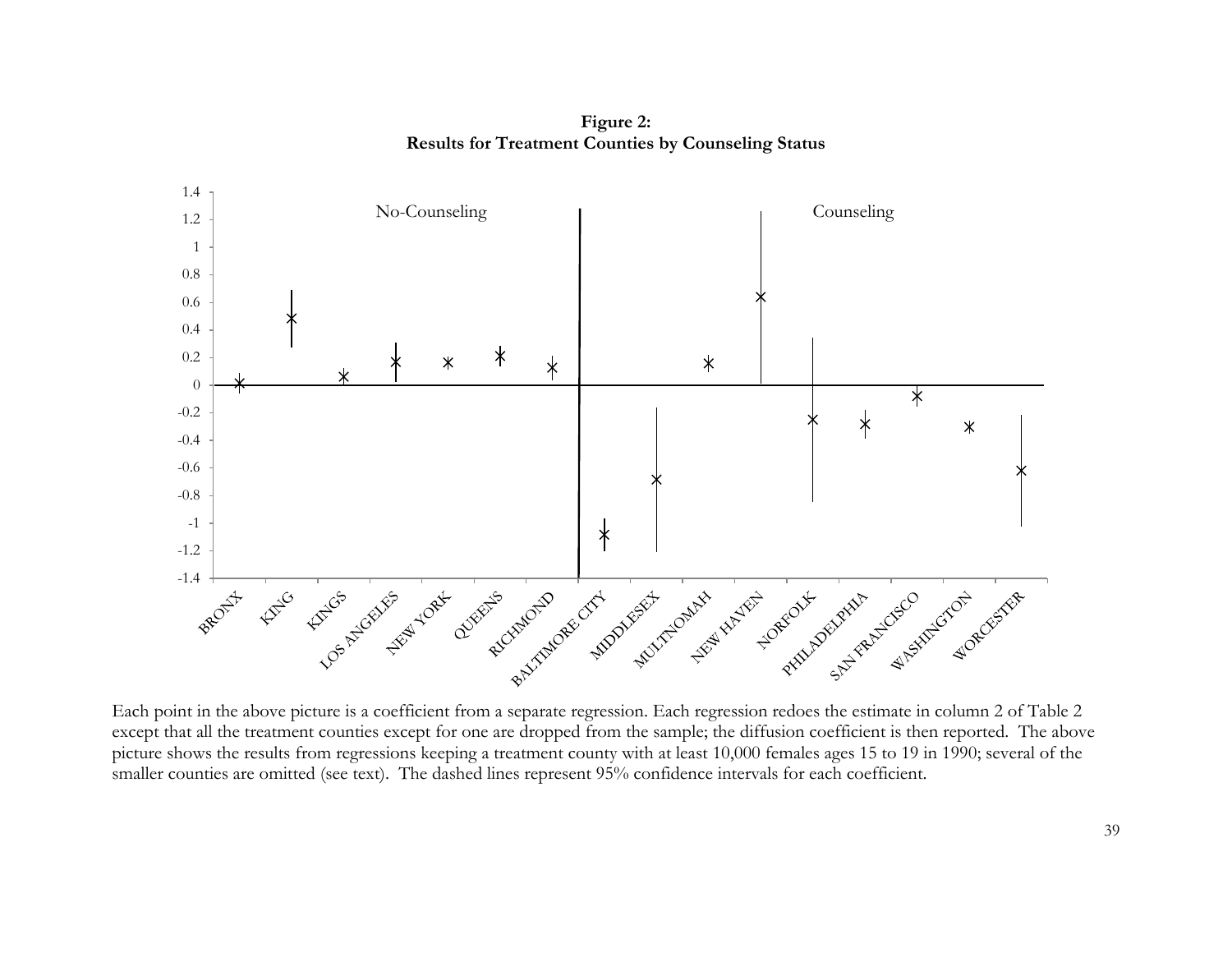| <b>District</b>                                    | Year              | $Opt-In/$ | Basket/                |  |
|----------------------------------------------------|-------------------|-----------|------------------------|--|
|                                                    |                   | Opt-Out?  | <b>Vending Machine</b> |  |
| Adams County School District 14                    | 1989              | Yes       |                        |  |
| Baltimore City Public School System                | 1990              | No        |                        |  |
| Cambridge Public School District                   | 1990              | 5.        |                        |  |
| New York City Public Schools                       | 1991              | $1994+$   |                        |  |
| <b>Brookline Public School District</b>            | 1992              | ć.        |                        |  |
| <b>Culver City Unified School District</b>         | 1992              | No        |                        |  |
| District of Columbia Public Schools                | 1992              | No        |                        |  |
| <b>Falmouth School District</b>                    | 1992              | No        | Yes                    |  |
| LA-Unified School District                         | 1992              | Yes       |                        |  |
| Lincoln-Sudbury School District                    | 1992              | ?         | Yes                    |  |
| Newton Public Schools                              | 1992              | 5.        |                        |  |
| Portland Public Schools                            | 1992              | 5         |                        |  |
| Portsmouth School District                         | 1992              | Yes       |                        |  |
| Public Schools of Northborough and<br>Southborough | 1992              | ?         |                        |  |
| San Fransisco Unified School District              | 1992*             | Yes       |                        |  |
| Santa Monica-Malibu Unified School District        | 1992              | No        |                        |  |
| School District of Philadelphia                    | $1992^{\ddagger}$ | Yes       |                        |  |
| Alexandria City Public Schools                     | 1993              | Ç.        |                        |  |
| Amherst-Pelham Regional Public School<br>District  | 1993              | ?         |                        |  |
| New Haven Public Schools                           | 1993              | 5         |                        |  |
| Seattle Public School District                     | $1993^{\dagger}$  | No        | Yes                    |  |
| Wachusett Regional School District                 | 1993              | $\rm No$  | Yes                    |  |

**Appendix Table 1: Districts with Condom Diffusion Programs**

‡ Philadelphia had a pilot program with several schools in December of 1991.

\*1991 for Balboa High, 1992 for others

† Condoms were diffused over time to schools in Seattle from 1993 to 1995

The last column denotes districts where we have documentation that diffusion was provided via condoms or vending machines.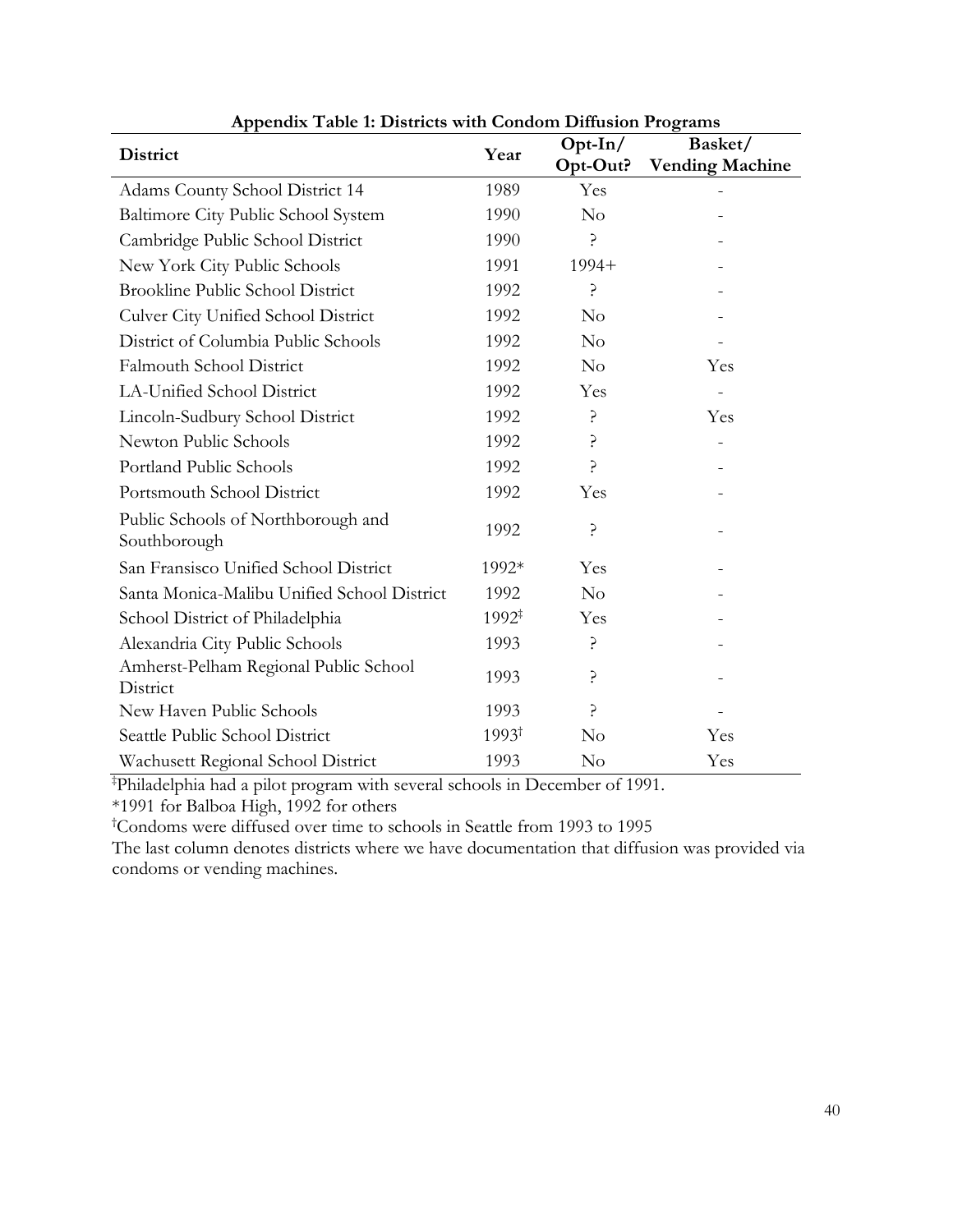| County Excluded:           | Trends           | Q.<br>Trends     | County Excluded: | Trends           | Q.<br>Trends     |
|----------------------------|------------------|------------------|------------------|------------------|------------------|
| All Counties<br>(baseline) | 0.128<br>[0.045] | 0.097<br>[0.041] | Worcester        | 0.127<br>[0.047] | 0.095<br>[0.043] |
| Los Angeles                | 0.133<br>[0.059] | 0.084<br>[0.048] | Rockingham       | 0.126<br>[0.047] | 0.095<br>[0.043] |
| San Francisco              | 0.137<br>[0.046] | 0.106<br>[0.042] | <b>Bronx</b>     | 0.133<br>[0.050] | 0.102<br>[0.046] |
| Adams                      | 0.127<br>[0.047] | 0.096<br>[0.043] | Kings            | 0.123<br>[0.056] | 0.101<br>[0.049] |
| New Haven                  | 0.126<br>[0.047] | 0.094<br>[0.043] | New York         | 0.103<br>[0.054] | 0.076<br>[0.051] |
| Washington                 | 0.151<br>[0.037] | 0.115<br>[0.037] | Queens           | 0.100<br>[0.050] | 0.071<br>[0.046] |
| <b>Baltimore City</b>      | 0.130<br>[0.046] | 0.098<br>[0.043] | Richmond         | 0.128<br>[0.048] | 0.095<br>[0.044] |
| Barnstable                 | 0.128<br>[0.047] | 0.096<br>[0.043] | Multnomah        | 0.127<br>[0.048] | 0.094<br>[0.044] |
| Hampshire                  | 0.126<br>[0.047] | 0.094<br>[0.043] | Philadelphia     | 0.131<br>[0.046] | 0.102<br>[0.042] |
| Middlesex                  | 0.128<br>[0.046] | 0.096<br>[0.043] | Alexandria       | 0.129<br>[0.047] | 0.098<br>[0.043] |
| Norfolk                    | 0.127<br>[0.047] | 0.096<br>[0.043] | King             | 0.129<br>[0.047] | 0.095<br>[0.043] |

**Appendix Table 2: Dropping Each County**

Each Coefficient is from a separate regression and shows the diffusion coefficient estimates from the specification in columns 1 and 2, Table 2, which a particular treatment county omitted from the sample. The original baseline estimate is given in the first row on the left.